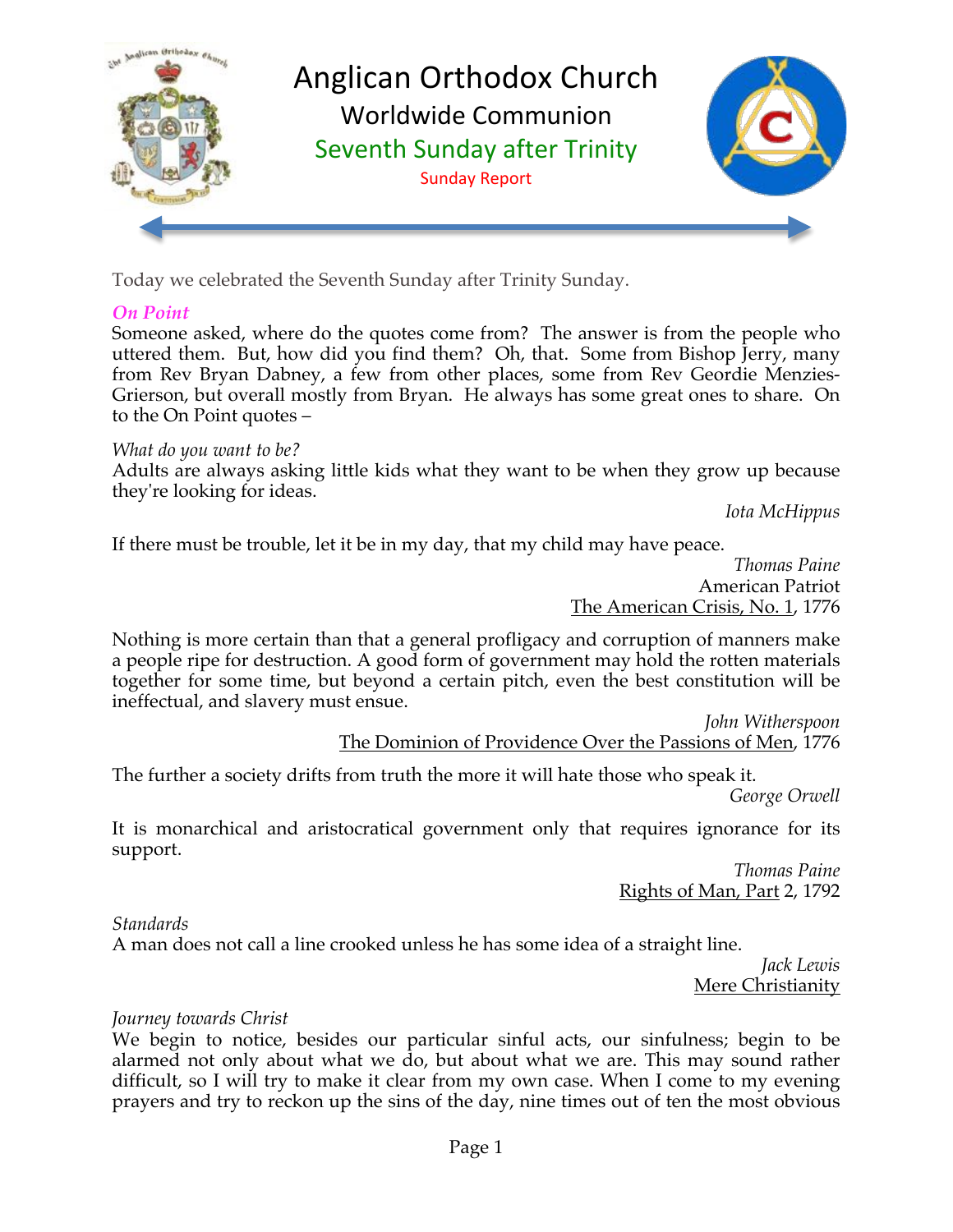one is some sin against charity; I have sulked or snapped or sneered or snubbed or stormed. And the excuse that immediately springs to my mind is that the provocation was so sudden and unexpected; I was caught off my guard, I had not time to collect myself. Now that may be an extenuating circumstance as regards those particular acts: they would obviously be worse if they had been deliberate and premeditated. On the other hand, surely what a man does when he is taken off his guard is the best evidence for what sort of a man he is? Surely what pops out before the man has time to put on a disguise is the truth? If there are rats in a cellar you are most likely to see them if you go in very suddenly. But the suddenness does not create the rats: it only prevents them from hiding. In the same way the suddenness of the provocation does not make me an ill-tempered man; it only shows me what an ill-tempered man I am. The rats are always there in the cellar, but if you go in shouting and noisily they will have taken cover before you switch on the light.

*Jack Lewis* Mere Christianity

#### *On Marriage*

The Christian idea of marriage is based on Christ's words that a man and wife are to be regarded as a single organism—for that is what the words 'one flesh' would be in modern English. And the Christians believe that when He said this He was not expressing a sentiment but stating a fact—just as one is stating a fact when one says that a lock and its key are one mechanism, or that a violin and a bow are one musical instrument. The inventor of the human machine was telling us that its two halves, the male and the female, were made to be combined together in pairs, not simply on the sexual level, but totally combined. The monstrosity of sexual intercourse outside marriage is that those who indulge in it are trying to isolate one kind of union (the sexual) from all the other kinds of union which were intended to go along with it and make up the total union. The Christian attitude does not mean that there is anything wrong about sexual pleasure, any more than about the pleasure of eating. It means that you must not isolate that pleasure and try to get it by itself, any more than you ought to try to get the pleasures of taste without swallowing and digesting, by chewing things and spitting them out again.

*Jack Lewis* Mere Christianity

And he said unto them, The sabbath was made for man, and not man for the sabbath: Therefore the Son of man is Lord also of the sabbath.

*Mark 2:27-28*

Deliver me from mine enemies, O my God: defend me from them that rise up against me. Deliver me from the workers of iniquity, and save me from bloody men.

*Psalm 59:1-2*

Fools make a mock at sin: but among the righteous there is favour.

*Proverbs 14:9*

The Lord GOD hath given me the tongue of the learned, that I should know how to speak a word in season to him that is weary: he wakeneth morning by morning, he wakeneth mine ear to hear as the learned.

*Isaiah 50:4]*

*]*Unto the pure all things are pure: but unto them that are defiled and unbelieving is nothing pure; but even their mind and conscience is defiled. They profess that they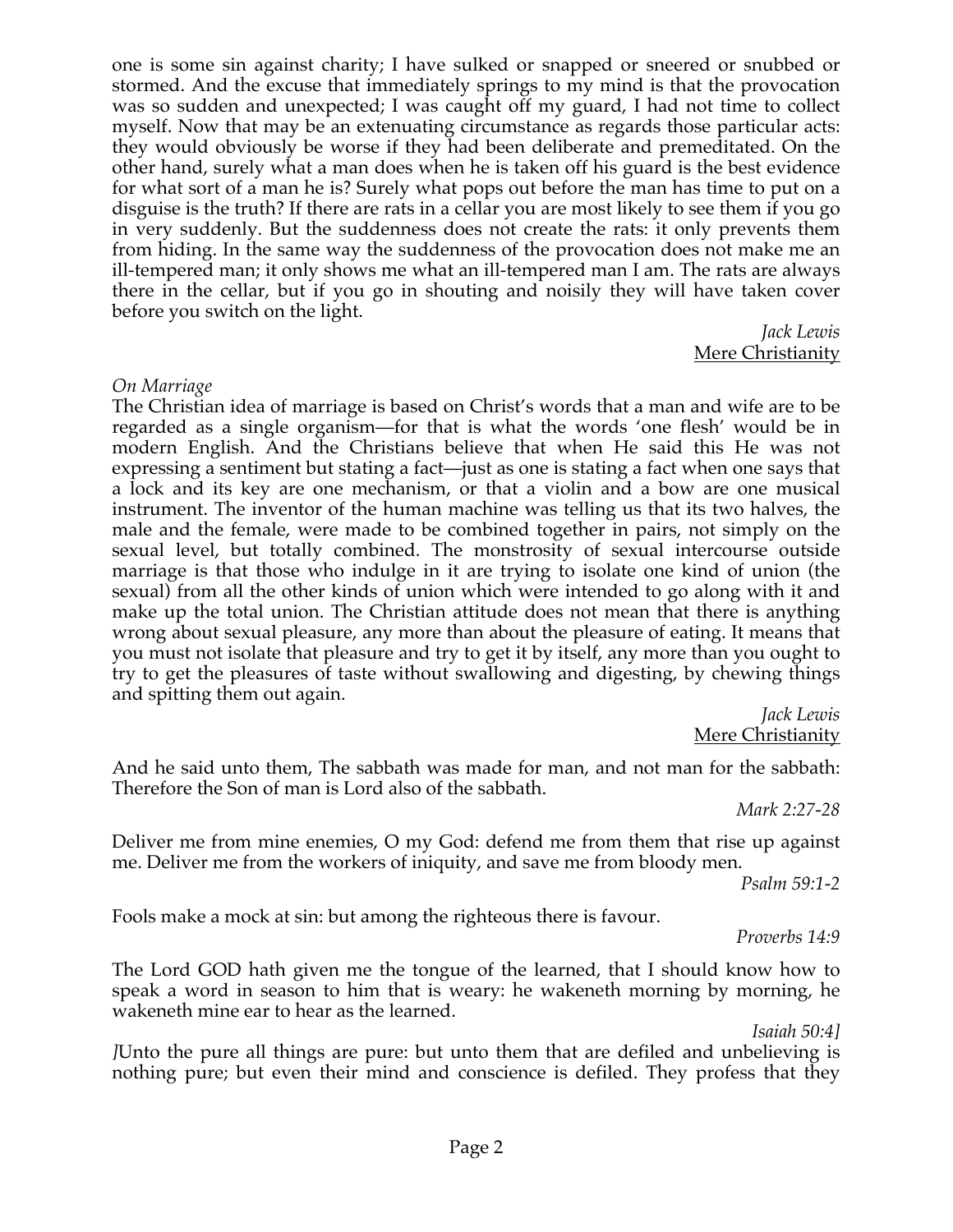know God; but in works they deny him, being abominable, and disobedient, and unto every good work reprobate.

*St. Titus 1:15-16*

Nothing advances Satan's work with more skillful hands than to be ignorant of Satan and his ways. To escape his snare, we must have a strong faith in the fact that Satan exists. We must also have an intimate knowledge of him and his plans.

*EM Bounds*

 $19<sup>th</sup>$  and  $20<sup>th</sup>$  century American theologian and author Guide To Spiritual Warfare, pp. 110-111

The earliest visible churches have in many cases decayed and perished. Where is the church at Ephesus and the church of Antioch? Where is the church of Alexandria and the church of Constantinople? ...They departed from the Word of God. They were proud of their bishops, and synods, and ceremonies, and learning, and antiquity. They did not glory in the true cross of Christ. They did not hold fast the gospel. They did not give the Lord Jesus his rightful office, or faith its rightful place. They are now among the things that have been. Their candlestick has been taken away. But all this time the true church has lived on... Its persecutors have died and gone... but the Word of God has lived and grown, and multiplied...it is an anvil which has broken many a hammer in times past, and perhaps will break many more before the end.

*JC Ryle*

19<sup>th</sup> century Anglican bishop and author Holiness, pp. 280-281

There are only two religions in the world. One is that religion that wants to convince you that you are basically okay. The other is that religion that wants to convince you that, if left to yourself, you are entirely lost. The first ... wants to tell you that, yes, there is God, but that all that he requires of you is that you should be a decent person. The other ... which is the religion of the Bible ... tells us that, yes, there is God and it does not deny that His followers are to be good. But it goes on to tell us that this ... holy God ... requires not just a general obedience to His LAW... it tells us that ... if any rescuing is going to get done, it is going to have to be done by God Himself.

*Garth Neel*

21<sup>st</sup> century Anglican Orthodox Bishop of Canada

Those nations whose faith and institutions are centered on God shall never suffer the ravages of war and desolation. How shall our own nation fare as we cast aside, day by day, every vestige of that abiding faith that made us a most cherished nation among the nations of the earth? If America can be saved, that salvation shall not occur through political measures. It is the common heart of America that must be turned back to her God and Benefactor. If America can now be retrieved from sure ruin, it must happen one heart at a time.

> *Jerry L. Ogles*  $20<sup>th</sup>$  and  $21<sup>st</sup>$  century Anglican Orthodox Presiding Bishop

Today the path of total dictatorship in the United States can be laid by strictly legal means, unseen and unheard by the Congress, the President, or the people. Outwardly we have a Constitutional government. We have operating within our government and political system, another body representing another form of government— a bureaucratic elite.

> *William Jenner*  $20<sup>th</sup>$  century American senator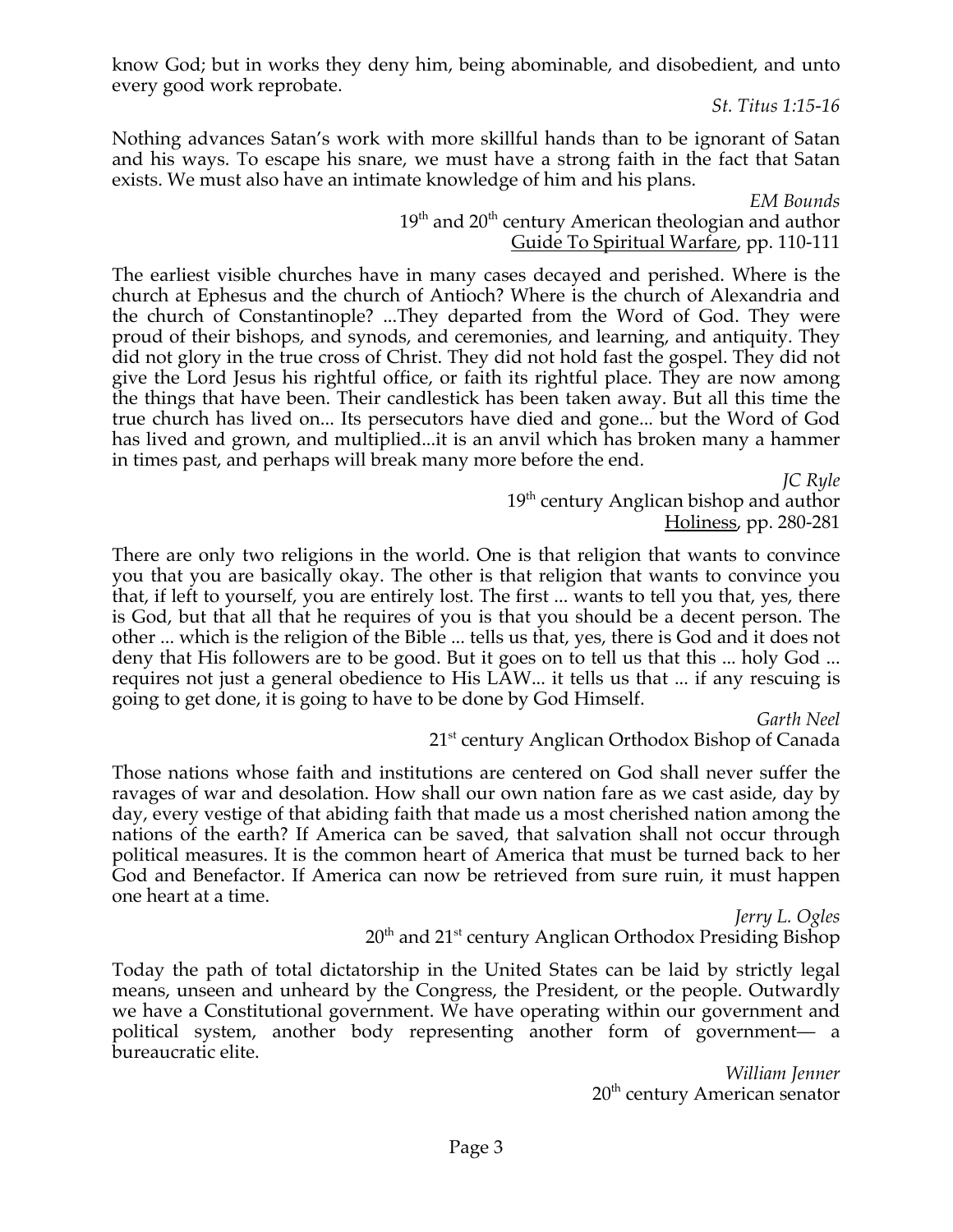### *Propers*

Each Sunday there are Propers: special prayers and readings from the Bible. There is a Collect for the Day; that is a single thought prayer, most written either before the refounding of the Church of England in the 1540s or written by Bishop Thomas Cranmer, the first Archbishop of Canterbury after the re-founding.

The Collect for the Day is to be read on Sunday and during Morning and Evening Prayer until the next Sunday. The Epistle is normally a reading from one of the various Epistles, or letters, in the New Testament. The Gospel is a reading from one of the Holy Gospels, Matthew, Mark, Luke and John. The Collect is said by the minister as a prayer, the Epistle can be read by either a designated reader (as we do in our church) or by one of the ministers and the Holy Gospel, which during the service in our church is read by an ordained minister.

The propers are the same each year, except if a Red Letter Feast, that is one with propers in the prayerbook, falls on a Sunday, then those propers are to be read instead, except in a White Season, where it is put off. Red Letter Feasts, so called because in the Altar Prayerbooks the titles are in red, are special days. Most of the Red Letter Feasts are dedicated to early saints instrumental in the development of the church, others to special events. Some days are particularly special and the Collect for that day is to be used for an octave (eight days) or an entire season, like Advent or Lent.

The Propers for today are found on Page 198-199, with the Collect first:

### The Seventh Sunday after Trinity.

### *The Collect.*

**ORD** of all power and might, who art the author and giver of all good things; Graft **IORD** of all power and might, who art the author and giver of all good things; Graft in our hearts the love of thy Name, increase in us true religion, nourish us with all and a short of the state of the state of the state goodness, and of thy great mercy keep us in the same; through Jesus Christ our Lord. *Amen.*

The Epistle came from the Sixth Chapter of Saint Paul's letter to the Romans beginning at the Nineteenth Verse. Paul reminds us when we strive above all else for the things of this world, we gain nothing we can take with us to the next. "For, when ye were the servants of sin, ye were free from righteousness." Conversely, if we will be servants of God (righteousness) we can be free from the devil sin). "… the wages of sin is death; but the gift of God is eternal life through Jesus Christ our Lord. If we will follow God, we will live, not only forever in the next world, but better in this world. We must put aside what we did and do what He would have us do. Actions are the key to everything. Talk is nice. Action is what counts.

 SPEAK after the manner of men because of the infirmity of your flesh: for as ye have yielded your members servants to uncleanness and to iniquity unto iniquity; even so now yield your members servants to righteousness unto holiness. For when ye were the servants of sin, ye were free from righteousness. What fruit had ye then in those things whereof ye are now ashamed? for the end of those things is death. But now being made free from sin, and become servants to God, ye have your fruit unto holiness, and the end everlasting life. For the wages of sin is death; but the gift of God is eternal life through Jesus Christ our Lord.  $\prod_{\text{the}}$ 

Today Holy Gospel was written in the Eighth Chapter of the Gospel according to Saint Mark beginning at the First Verse. Jesus had been in the wilderness teaching a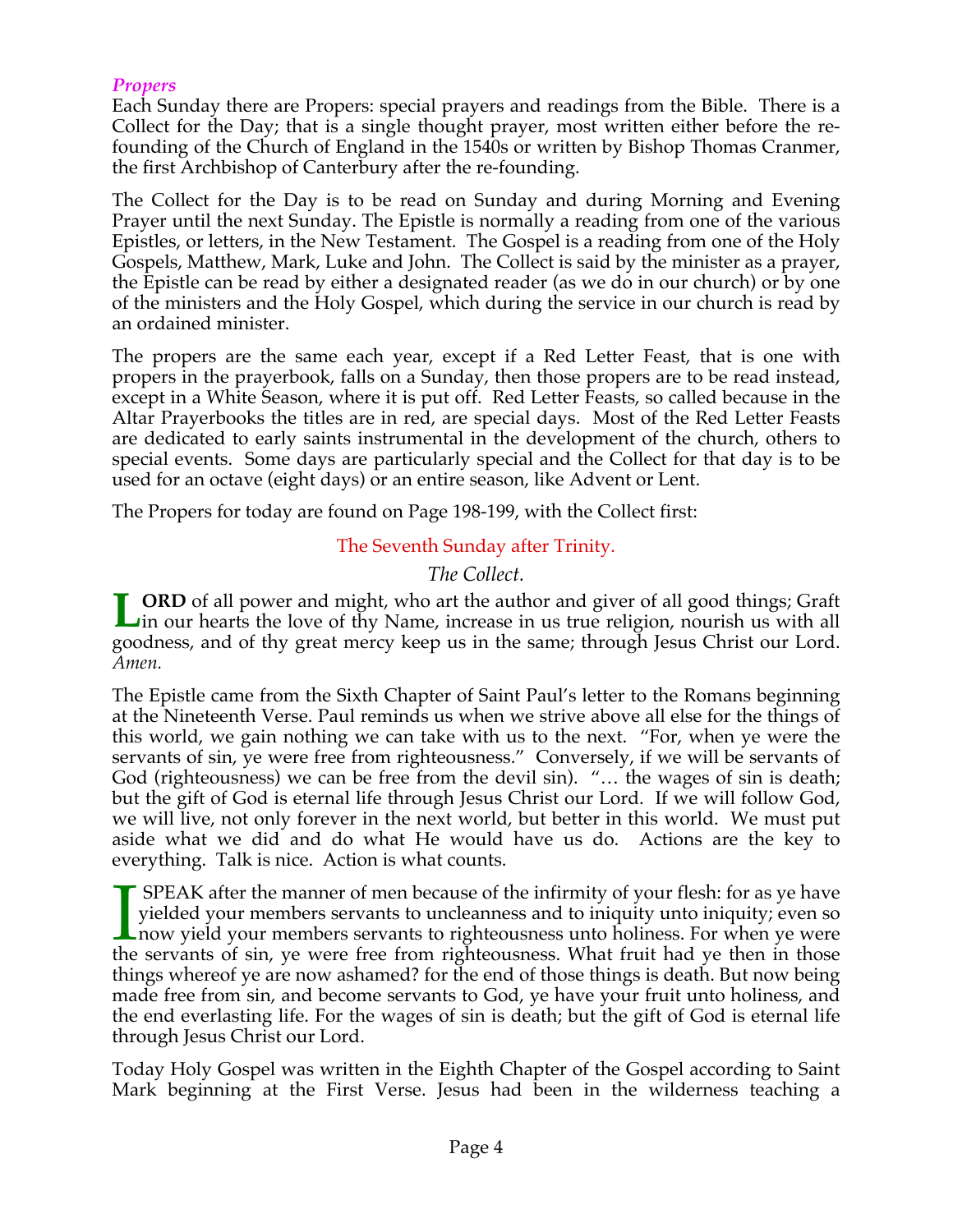multitude, some four thousand in number. In those pre-restaurant on every corner days, the people had been without food and were hungry. Jesus was concerned and inventoried their supplies, seven loaves and a few small fishes. He gave thanks to God, and commanded the food to be set out before the people. When they had eaten their fill, the scraps gathered up from the seven loaves filled seven baskets.

Many speculated over the years as to just how He did it. The answer is simple, He did it. He did not talk about feeding the multitude and sit down to His own meal. He acted and they were fed. Does this story recall the words from the Last Supper used in Holy Communion at the Consecration? "he took Bread; and when he had given thanks, he brake it, and gave it to his disciples, saying, Take, eat, this is my Body, which is given for you; Do this in remembrance of me." Those few words produced The Word, which has satisfied so many over millenniums.

N those days the multitude being very great, and having nothing to eat, Jesus called

his disciples unto him, and saith unto them, I have compassion on the multitude, because they have now been with me three days, and have nothing to eat: and if I send them away fasting to their own houses, they will faint by the way: for divers of them came from far. And his disciples answered him, From whence can a man satisfy these men with bread here in the wilderness? And he asked them, How many loaves have ye? And they said, Seven. And he commanded the people to sit down on the ground: and he took the seven loaves, and gave thanks, and brake, and gave to his disciples to set before them; and  $\prod_{\text{bee}}$ 



they did set them before the people. And they had a few small fishes: and he blessed, and commanded to set them also before them. So they did eat, and were filled: and they took up of the broken meat that was left seven baskets. And they that had eaten were about four thousand: and he sent them away.

### *Bishop Ogles' Sermon*

We are oft fortunate to get copies of Bishop Jerry's sermon notes. Today is one of those

Sundays. Today's sermon starts off with the collect, and like always, it will give you a lot to consider in your heart.

> Seventh Sunday after Trinity *Call to Worship* Saint Andrew's Anglican Orthodox Church 19 July 2015, Anno Domini

### The Seventh Sunday after Trinity.

*The Collect.*



**ORD** of all power and might, who art the author and giver of all good things; Graft **IORD** of all power and might, who art the author and giver of all good things; Graft in our hearts the love of thy Name, increase in us true religion, nourish us with all and a short of the state of the state of the state goodness, and of thy great mercy keep us in the same; through Jesus Christ our Lord. *Amen.*

> *Righteousness exalteth a nation: but sin is a reproach to any people*. (Proverbs 14:34)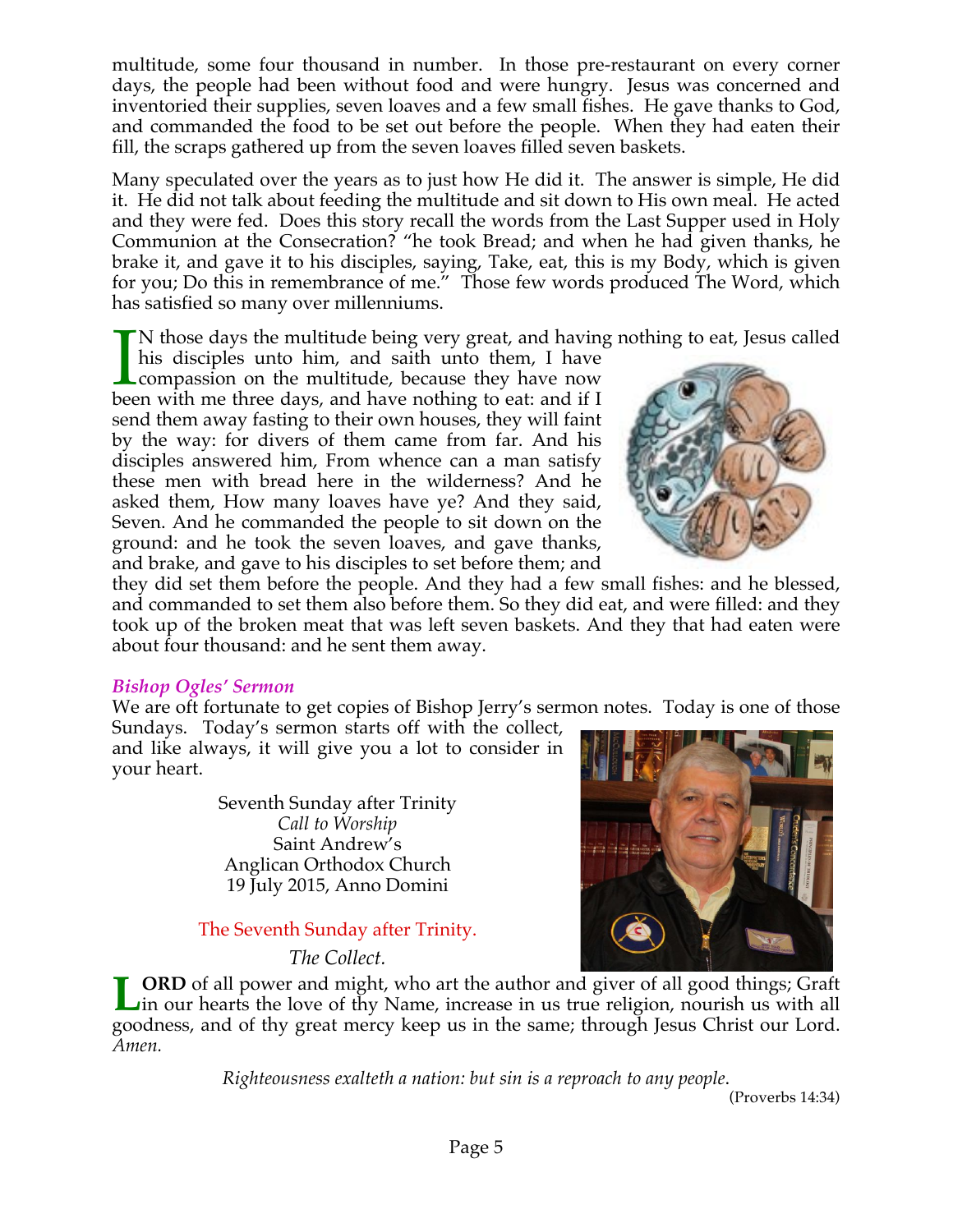*<sup>1</sup> Now the Philistines gathered together their armies to battle, and were gathered together at Shochoh, which belongeth to Judah, and pitched between Shochoh and Azekah, in Ephesdammim. <sup>2</sup> And Saul and the men of Israel were gathered together, and pitched by the valley of Elah, and set the battle in array against the Philistines. <sup>3</sup> And the Philistines stood on a mountain on the one side, and Israel stood on a mountain on the other side: and there was a valley between them. <sup>4</sup> And there went out a champion out of the camp of the Philistines, named Goliath, of Gath, whose height was six cubits and a span. 5 And he had an helmet of brass upon his head, and he was armed with a coat of mail; and the weight of the coat was five thousand shekels of brass. <sup>6</sup> And he had greaves of brass upon his legs, and a target of brass between his shoulders. <sup>7</sup> And the staff of his spear was like a weaver's beam; and his spear's head weighed six hundred shekels of iron: and one bearing a shield went before him. <sup>8</sup> And he stood and cried unto the armies of Israel, and said unto them, Why are ye come out to set your battle in array? am not I a Philistine, and ye servants to Saul? choose you a man for you, and let him come down to me. <sup>9</sup> If he be able to fight with me, and to kill me, then will we be your servants: but if I prevail against him, and kill him, then shall ye be our servants, and serve us. <sup>10</sup> And the Philistine said, I defy the armies of Israel this day; give me a man, that we may fight together. <sup>11</sup> When Saul and all Israel heard those words of the Philistine, they were dismayed, and greatly afraid.*

*<sup>32</sup> And David said to Saul, Let no man's heart fail because of him; thy servant will go and fight with this Philistine.*

*<sup>40</sup> And he took his staff in his hand, and chose him five smooth stones out of the brook, and put them in a shepherd's bag which he had, even in a scrip; and his sling was in his hand: and he drew near to the Philistine. <sup>41</sup> And the Philistine came on and drew near unto David; and the man that bare the shield went before him. <sup>42</sup> And when the Philistine looked about, and saw David, he disdained him: for he was but a youth, and ruddy, and of a fair countenance. <sup>43</sup> And the Philistine said unto David, Am I a dog, that thou comest to me with staves? And the Philistine cursed David by his gods. <sup>44</sup> And the Philistine said to David, Come to me, and I will give thy flesh unto the fowls of the air, and to the beasts of the field. <sup>45</sup> Then said David to the Philistine, Thou comest to me with a sword, and with a spear, and with a shield: but I come to thee in the name of the LORD of hosts, the God of the armies of Israel, whom thou hast defied. <sup>46</sup> This day will the LORD deliver thee into mine hand; and I will smite thee, and take thine head from thee; and I will give the carcases of the host of the Philistines this day unto the fowls of the air, and to the wild beasts of the earth; that all the earth may know that there is a God in Israel. <sup>47</sup> And all this assembly shall know that the LORD saveth not with sword and spear: for the battle is the LORD'S, and he will give you into our hands. '*

*<sup>48</sup> And it came to pass, when the Philistine arose, and came and drew nigh to meet David, that David hasted, and ran toward the army to meet the Philistine. <sup>49</sup> And David put his hand in his bag, and took thence a stone, and slang it, and smote the Philistine in his forehead, that the stone sunk into his forehead; and he fell upon his face to the earth. <sup>50</sup> So David prevailed over the Philistine with a sling and with a stone, and smote the Philistine, and slew him; but there was no sword in the hand of David. <sup>51</sup> Therefore David ran, and stood upon the Philistine, and took his sword, and drew it out of the sheath thereof, and slew him, and cut off his head therewith. And when the Philistines saw their champion was dead, they fled. (1 Sam 17:1-11, 32, 40-51)*

 This passage is too lengthy to cover verse by verse as is our usual approach. So we will summarize this great event of which every child has heard, and which should move us to have greater faith and dependence upon God in our daily battles and struggles.

The army of the Philistines was drawn up on Judean territory to do battle with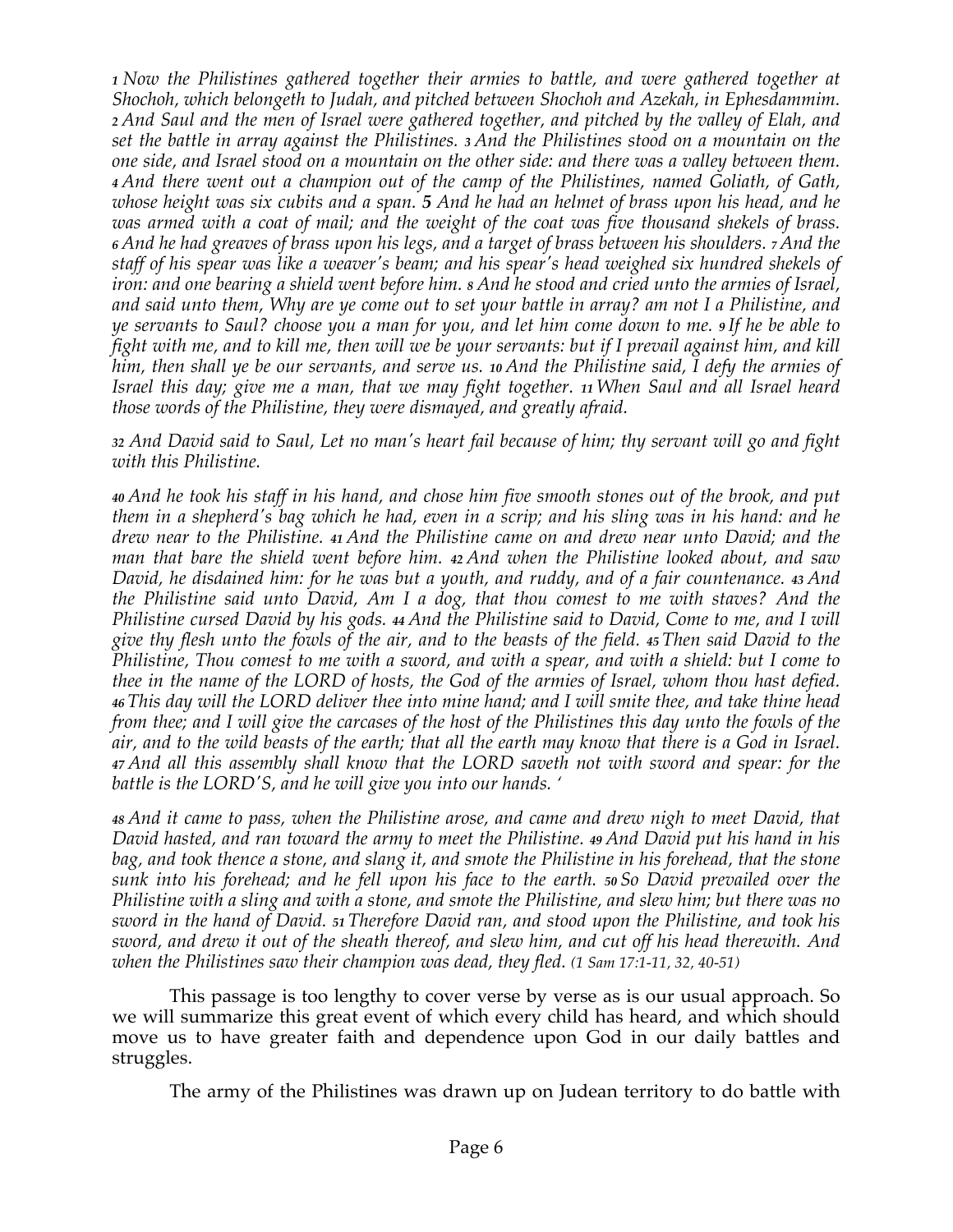Israel. The two armies face each other from atop opposite mountains overlooking a valley. Suddenly, Goliath, a giant of awesome size and power comes forth from the Philistine side to challenge Israel. It may be important to point out that life is full of giants that arise to challenge the Christian at every turn. If the Christian is full of faith and courage, the giant will be challenging his God and not the Christian himself.

### **Goliath**

 Goliath was 13 feet, 4 inches tall, wore a bass helmet of great weight, and a coat of mail (metal armor) weighing itself 208 pounds. He wore sheaths of brass protectors on the front of his legs that were exposed beneath the coat of mail. If this were not enough, the giant had a shield that covered his entire body (head to foot) and carried before him by a servant so that he could use both hands in fighting. the staff of his spear was the size of a weaver's beam, and the head of the spear weighed more than 25 lbs. This Giant was better defended than a Sherman tank. No one in history is found to have better protection in battle. Apparently, even giants have a paranoia of being hurt in war.

 It is interesting to note that Goliath had four sons of equal stature, one of which had six fingers on each hand and six toes on each foot. This is revealed in 2 Sam 21:16- 22 & 1 Chron 20:4-8) These four were later killed in battle by Israel.

### **David**

 David was a mere Shepherd Boy. He was not full grown and, evident from the description given in the passage, of a very young age. He was SMALL, and he volunteered to go against the largest man Israel had ever seen. David chided the men of Israel for their lack of faith and ACTION in dispensing with the giant, being the armies of the God of Israel. His brethren, in turn, ridiculed David for his brashness. When a Christian demonstrates uncommon faith, is he not also ridiculed by his fellows for his 'foolishness?'

 David was emboldened by his faith in God to go against the giant. When told this to Saul, the King was incredulous! *And David said to Saul, Let no man's heart fail because of him; thy servant will go and fight with this Philistine. And Saul said to David, Thou art not able to go against this Philistine to fight with him: for thou art but a youth, and he a man of war from his youth.* (1 Sam 17:32-33)

 Faith, and the courage it engenders, is persevering and not subject to discouragement. David persisted in his determination to go against the giant. Saul loaded David with his own armor, head to foot, and gave him his heavy helmet, and his broad sword; but it was too much for David, so he took them off and would go in his shepherds attire in which he had come. God expects our battles to be without fanfare, but serious and full of faith. So the least armed shepherd boy will go against the mighty giant, armed to the teeth, to do battle. What is wrong with this picture? Everything in the eyes of the world, but nothing but commendable character in the eyes of God.

 We are to go against the enemies of God armed with faith and the natural weapons of our daily lives. That is what David did.

 Look at the attire David wore as he went forth to fight the giant, compared with the mighty armor of Goliath:

- 1. His shepherd's staff or club
- 2. Five smooth stones out of the brook
- 3. His shepherd's bag to hold stones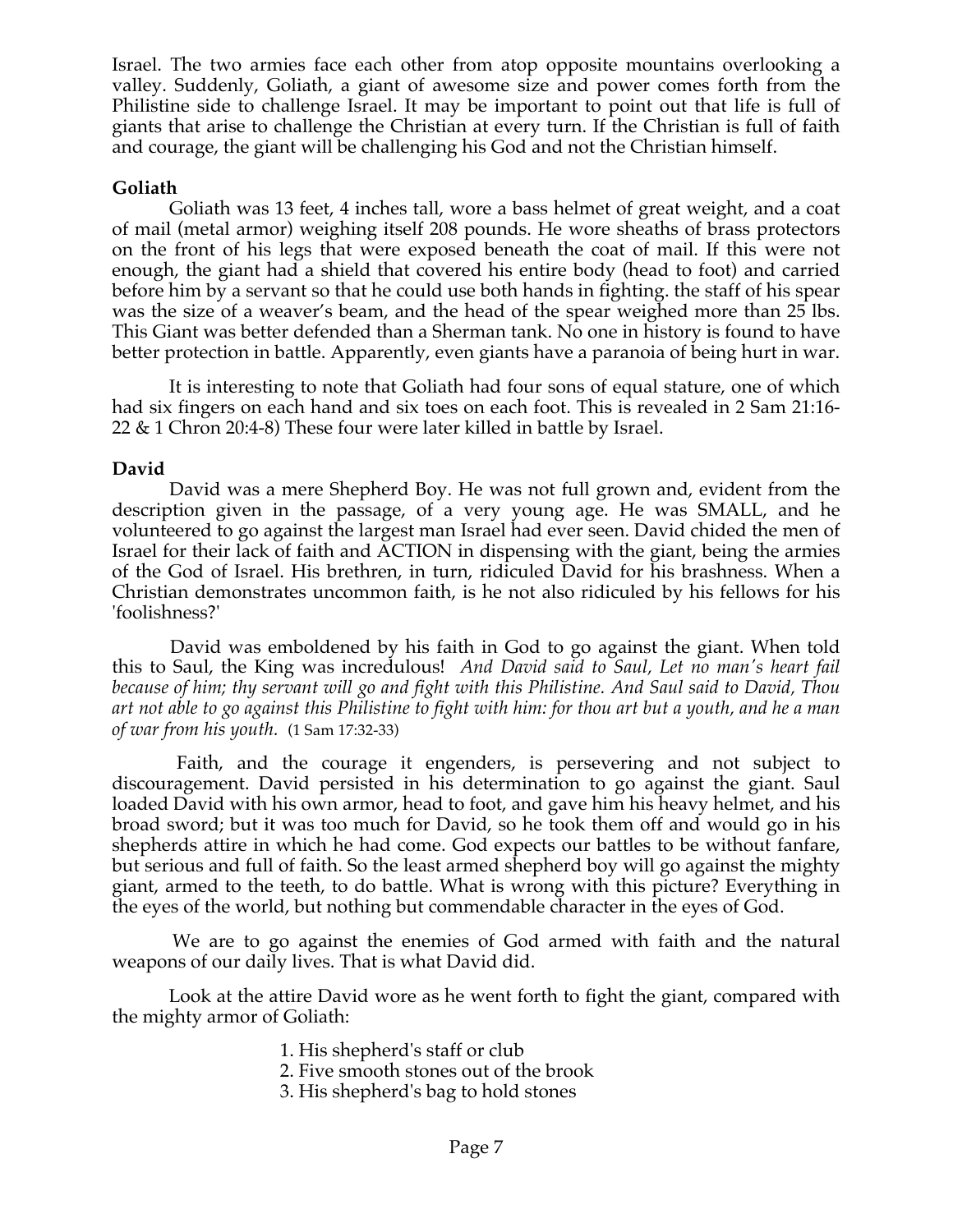### 4. His sling in his hand

5. Faith in God (1Sam. 17:36- 37)

 A soldier of God is wise and considers contingencies that may develop - so did David. Why do you suppose David took five smooth stones? First of all, a smooth stone will sail with smoother trajectory through the air and is, therefore, more accurate than a jagged stone. But why five? I believe it was because Goliath had four giant sons that might come forth to battle if they saw their father slain.

 As a prelude to the account of David killing Goliath, we should note that two separate characters of Israel are depicted in this account - that of King Saul, and that of David the Shepherd boy.

#### **Saul**

 Saul was out of favor with God. ". . . . *the Spirit of the LORD departed from Saul, and an evil spirit from the LORD troubled him*." (1 Sam 16:14) This happened before the confrontation with the giant, Goliath.

### **David**

 David was in the full favor and protection of God: "*Then Samuel took the horn of oil, and anointed him in the midst of his brethren: and the Spirit of the LORD came upon David from that day forward. So Samuel rose up, and went to Ramah*." (1 Sam 16:13) The LORD, who knows the hearts before He calls them, knew David to be His man even as a little shepherd boy. He knows your heart and mine too even before we came into this world.

 It defies reason and logic to believe that a mere boy, only slightly prepared for battle could defeat a giant perhaps four times his size and well arrayed in the most complete armor available for the day. But there was one implement of armor which Goliath could not bear - the faith that empowered David (vs 36-37)

 How hesitant was David to go against Goliath? Let us determine that from the biblical account: *And it came to pass, when the Philistine arose, and came and drew nigh to meet David, that David hasted, and ran toward the army to meet the Philistine*. (1 Sam 17:48)

 Goliath was enraged that a mere boy was sent forth to do battle with a mighty giant. His pride added to his vulnerability, and so with us when we are lifted up in pride at the success of our service to God. Our pride diminishes our favor with God. The giant ridiculed David as if he were coming to kill a giant like he would kill a dog with staves, or a shepherds staff. But David would use something much smaller as a weapon - a small, smooth stone! When the LORD directs the projectile, more than one is not necessary.

 Allow me to quote the evidence before the bar of David's faith in responding to the chiding of Goliath: *Then said David to the Philistine, Thou comest to me with a sword, and with a spear, and with a shield: but I come to thee in the name of the LORD of hosts, the God of the armies of Israel, whom thou hast defied. This day will the LORD deliver thee into mine hand; and I will smite thee, and take thine head from thee; and I will give the carcases of the host of the Philistines this day unto the fowls of the air, and to the wild beasts of the earth; that all the earth may know that there is a God in Israel. And all this assembly shall know that the LORD saveth not with sword and spear: for the battle is the LORD'S, and he will give you into our hands.* (1 Sam 17:45-47)

 David calmly drew from his pouch one of the smooth stones and sent it home to its destiny in the exposed forehead (perhaps the only exposed part) of Goliath. Wearing a helmet that covered most of his face, the stone found its way (guided by the LORD)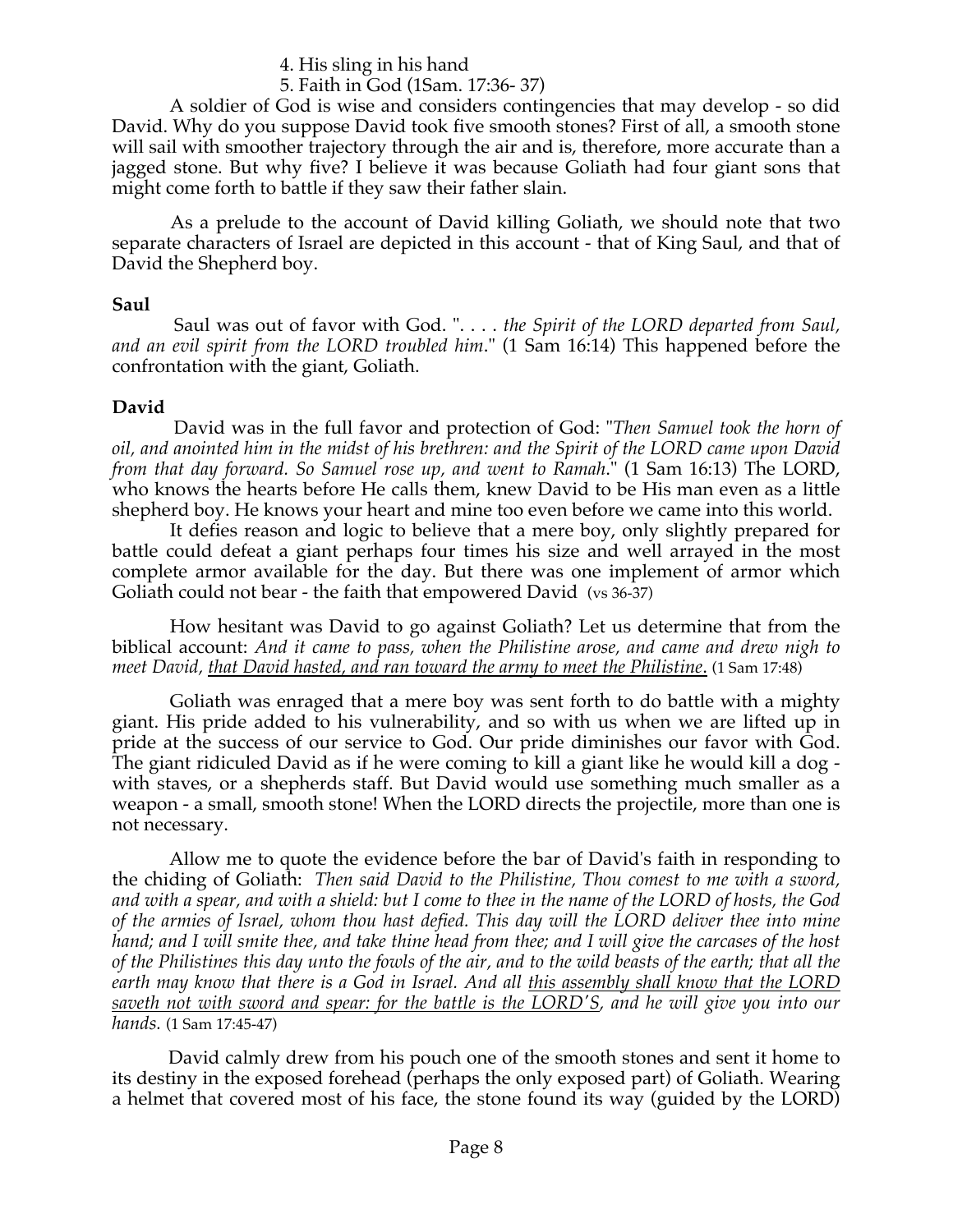into the eye opening of the face armor to the forehead and proud brain of Goliath. He pitched forward to the earth, and David drew the Giants ten pound sword and beheaded him on the spot (leaving little doubt that the giant, being headless, was most likely DEAD!).

 Note David actually RAN to meet the giant. Do we eagerly run forth to face the giant challenges of our labors for the LORD? What have we to fear if we act in the favor and faith of God?

 When a Christian acts with extraordinary faith and righteous cause, a curiosity arises in the minds of those who witness our faith. And so was the curiosity of King Saul aroused at David's feat of faith: *And as David returned from the slaughter of the Philistine, Abner took him, and brought him before Saul with the head of the Philistine in his hand. And Saul said to him, Whose son art thou, thou young man? And David answered, I am the son of thy servant Jesse the Bethlehemite*. (1 Sam 17:57-58)

 David was from Bethlehem and the grandson of Ruth and Boaz. He was not the last good thing to come from Bethlehem of Judaea, was he? In his royal line will another come forth who went to battle with the giant of the world, and won - our Lord and Savior, Jesus Christ!

### *Sermon – Reverend Jack Arnold - Time and Action Church of the Faithful Centurion - Descanso, California*

Today's sermon brought the Collect, Epistle and Gospel together and is partly



contained in the forewords above.

Consider the words from the Collect, … author and giver of all good things; Graft in our hearts the love of thy Name, increase in us true religion, nourish us with all goodness, and of thy great mercy keep us in the same (that is to say keep us in goodness)…

To get anywhere, we must acknowledge in our hearts that all good is of and comes from God. Once we acknowledge that, we are in a position to ask God to put in to our hearts love of Him and all that is His. This will help us to appreciate and act in goodness. Without His love our

efforts will ultimately be of no avail. We cannot do anything with out His help, and with it, it will be easier. There will be times where we fail, but if we turn back to Him, then we shall succeed. I find personally when I turn to Him nowadays for help with stuff, that I do far better than if I do not. When I pray for something that I truly need, I find that He answers. I just have to listen to what He says. That holds true not just for myself, but all of us who follow under Christ's banner.

So, pretty clearly we need to be of God. Thus, when Paul wrote to the people of Rome, he was writing to all of us; for there truly is nothing new in the world. There is truth to the saying of Solomons that there is nothing new under the sun. For there is no new sin in the world that has not existed since the time of Adam. Before we are of God, we are of this world. Our life is here, our end is here. Once we are of God, then we are merely sojourners here; our life is not really here and certainly does not end here. We are merely passing through this world as a portal to our new unending life with God. The only way to be of God is through God, that is His Son, our Lord. **"I am the way, the truth, the life: no man cometh unto the Father, but by me"** (John 14:6, KJV.) Jesus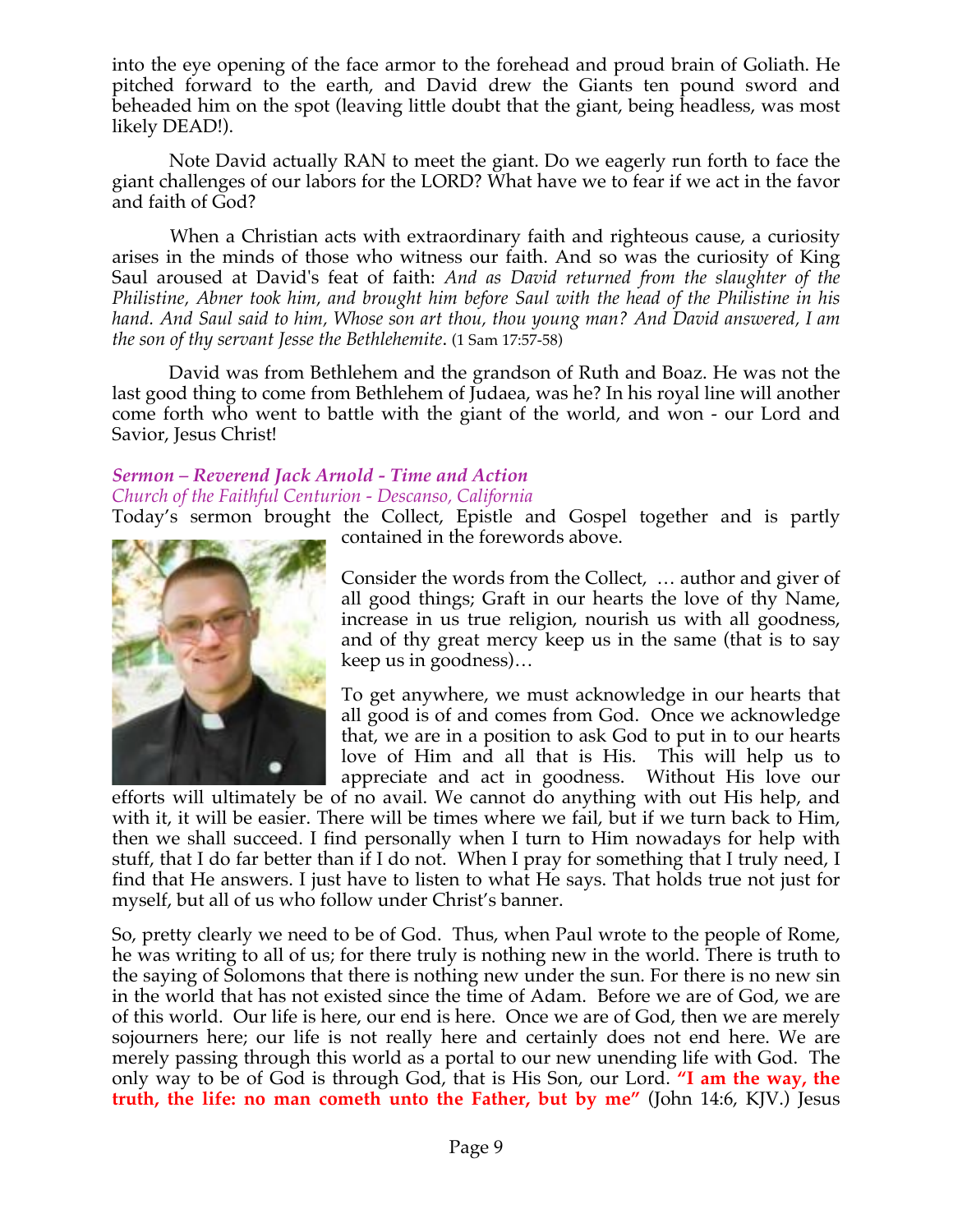himself clearly says the only way to be of God is through Him. Nobody comes unto God but by Christ. What does that mean for those of other faiths? Nobody knows but Christ, what provision – if any – He has made for those who chose not to follow Him here on earth for whatever reason. We do know He always means what He says and no one comes unto the Father (gets into heaven) except through Him. That is clear, beyond any misconstruing. He is the only way, so why not follow the proven way to God and salvation?

If we will follow God, we will live, not only forever in the next world, but better in this world, starting right now, not just after we our earthly time is gone. We must put aside what we did and do what He would have us do. Actions are the key to everything. Talk is nice. Action is what counts. We have to act upon our beliefs, which can be very hard sometimes but must be done. I struggle with this myself, but I find that returning to God helps with this, and He cleans the slate, so I can try again anew. This is always a very comforting thought, that God will always accept you, if you repent and do your best not to make that same error again. This will be a continuous never ending cycle for us, who will endeavor to do our best to follow Him, make mistakes, then get back up and try our best again.

Saint Mark tells us of action. Jesus had been in the wilderness teaching a multitude, some four thousand in number. In those pre-restaurant on every corner days, the people had been without food and were hungry. Jesus was concerned and inventoried their supplies, seven loaves and a few small fishes. He gave thanks to God, and commanded the food to be set out before the people. When they had eaten their fill, the scraps gathered up from the seven loaves filled seven baskets.

Many speculated over the years as to just how He did it. The answer is simple; He did it. He did not talk about feeding the multitude and then sit down to His own meal. He acted and they were fed. The clear message of the story is action, and the whys and hows behind all of it does not matter as much as the simple message that He did it. It is all too easy to get wrapped around in fine details, when it is the bigger picture that matters. The clear moral of this story is that He acted, not just talked, but he actually acted and fed the people. That is a model we should follow, not just talk but act as well. Does this story recall the words from the Last Supper used in Holy Communion at the Consecration? "he took Bread; and when he had given thanks, he brake it, and gave it to his disciples, saying, Take, eat, this is my Body, which is given for you; Do this in remembrance of me." Those few words produced The Word, which has satisfied so many over millenniums. It does not take a lot of words to satisfy us, but they have to be the right ones, which come from Our Lord.

Heaven is at the end of an uphill trail. The easy downhill trail does not lead to the summit.

The time is now, not tomorrow. The time has come, indeed. How will you ACT?

It is by our actions we are known.

### **Be of God - Live of God - Act of God**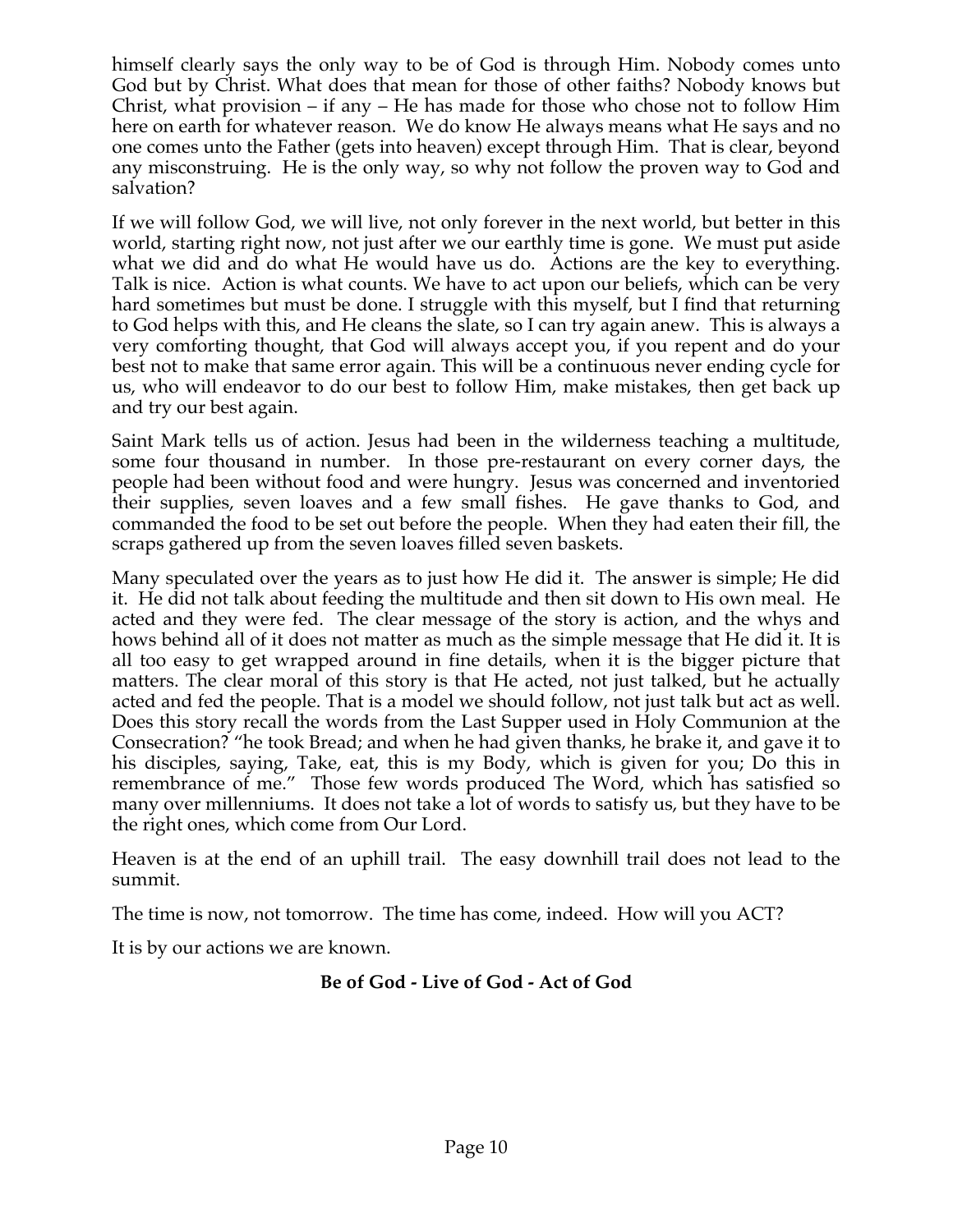### *Bishop Dennis Campbell's Sermon*

Bishop Dennis is a brilliant speaker. He is able to take biblical precepts and make them



perfectly understandable, even to me. Oft he provides the text of his sermons and I take the utmost pleasure in passing them on:

> *They Did Eat and Were Filled* Mark 8:1-8 Seventh Sunday after Trinity July 19, 2015

### The Seventh Sunday after Trinity.

*The Collect.*

**ORD** of all power and might, who art the author and giver of all good things; Graft in our hearts the love of thy Name, increase in us true religion, nourish us with all goodness, and of thy great mercy keep us in the same; through Jesus Christ our Lord. *Amen.* **L**

The Collect asks God to give us all good things, but let us take special care to notice what these good things are. First is love of His name, which is to love God with all your heart and soul and mind and strength above all things. Second, true religion, which refers us right back to love of God, but qualifies it by reminding us that it must be true religion. It is not something we have made up, it is something we learn in the clear teachings of the Scripture. True religion is Biblical religion. Third, nourish us with all goodness. Feed our souls with goodness and righteousness. Feed our souls with God. Finally, keep us in these things. Keep us from falling away from them, or falling out of them. Keep us from trading them in for other things that are secondary, unscriptural, and cannot nourish our souls.

The Scripture readings for today show that God is the answer to our prayer. God is the One to whom we pray, and He is what we pray for. The Epistle reminds us that we have been rescued from a lifestyle that looked for happiness and meaning in things and self-indulgence. But that "happiness" was merely the wreckage of a ship on a reef. Now a Luxury Liner has found us and invited us to come aboard and live in its staterooms and dine in its banquet halls. So we have left, the wreckage of sin and received the richness of God. The Epistle uses the imagery of slavery and freedom. We were slaves of sin, leading to death. But now we are free in Christ, leading to life.

The Gospel shows Christ providing the food we need. We must remember that physical food is but a symbol of the spiritual food that gives eternal life. It is an almost universal law of Biblical interpretation that physical blessings are symbols of spiritual blessings given by grace through Jesus Christ. The old timers used to call these things types, because they foreshadow and teach us something about the things of God. The deliverance from Egyptian slavery is a type of our deliverance from the bondage of sin. The Passover Lamb is a type of Christ, out true Passover. The manna in the wilderness is a type of Christ, the true Bread of Heaven. The land of Canaan, flowing with milk and honey is a type of Heaven. It is also a type of our life in Christ flowing with the blessings of God.. The Temple and its liturgies are types of Christ. The sacrifices are types of the Lamb of God which taketh away the sins of the world. The altar in the Temple, where the lambs were sacrificed is a type of the cross where Christ suffered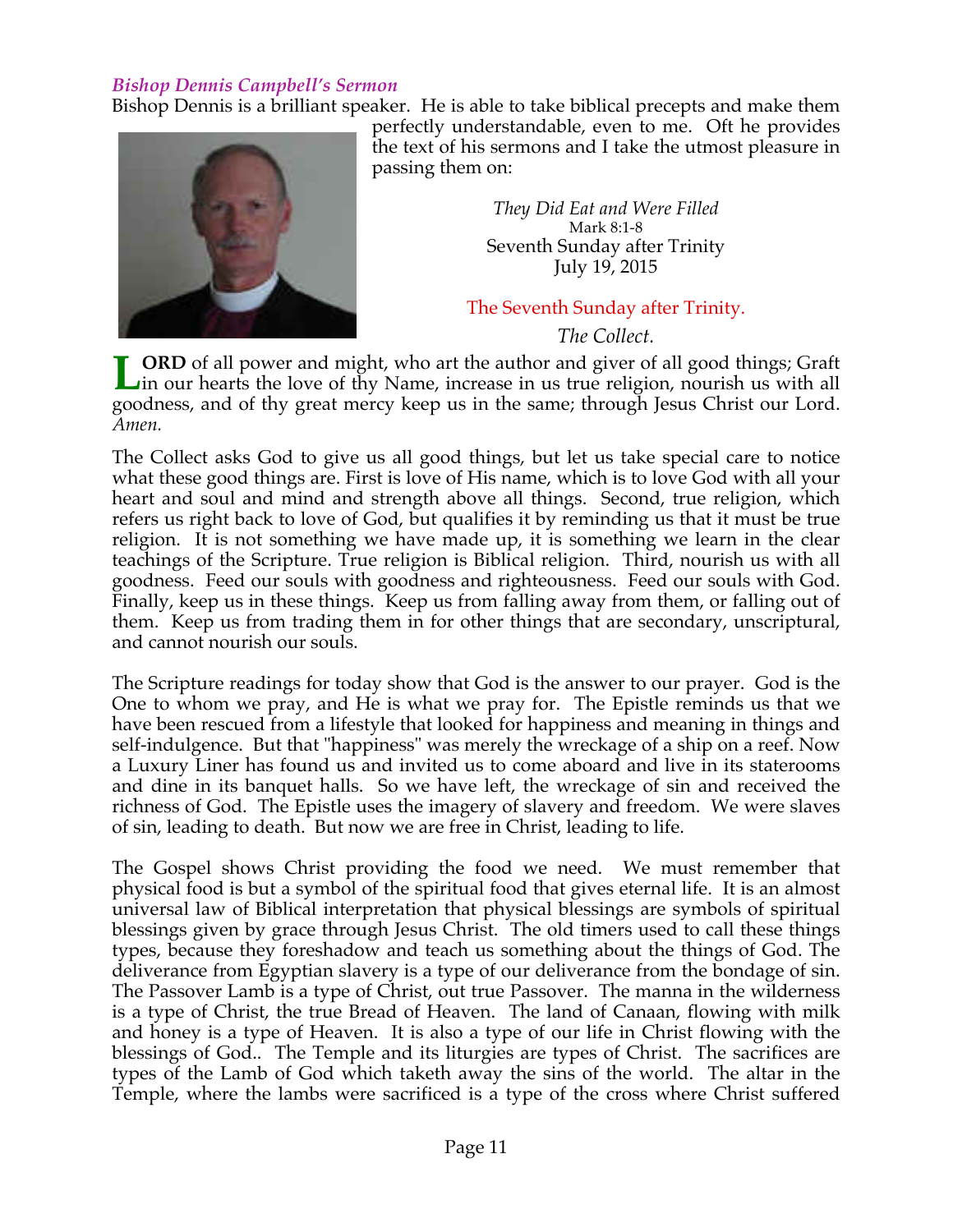and died to restore us to God. Making the lame to walk is a type of Christ making us walk with God. Giving sight to the blind is a type of giving spiritual sight to our minds. Raising Lazarus from the dead is a type of Christ raising us from the death of sin. Stilling the storm is a type of Christ stilling our fears, and of His Second coming, when He will end the storm of wickedness and sin and restore Godly order to His creation. The healings of lepers and the sick and the woman with an issue of blood are types of Christ making us clean and whole in our souls.

I am stuck by the dedication of the people. They were with Christ for three days. They left income behind to hear the word. They left home behind to sleep on the ground. Some had food, and I am sure there was much sharing, but no one had enough to eat, so, by the third day, people were very hungry. How different they were from the average person today, who, blessed with great abundance of the world's goods, can't be bothered to give an hour to the worship of God and the preaching of His word.

Again, we must remember that physical hunger symbolises a much deeper and more permanent need. It represents the hunger and need of the soul. Our real need is not food. The bodies we care so much about will pass into the dust one day, and all the pleasures of this world that so captivate our minds and energies will pass from our grasp. So, in the grand scheme of things, what does it matter if we are poor and hungry in the things of the world, as long as we are rich and filled with the things of God? So the real need of the people in our Gospel reading, like ours, is love for God, true religion, and spiritual nourishment.

Next we see that Christ is their provider. Christ feeds the multitude with what seems an impossibly small amount of food. It reminds me that people look at Christ, the forgiveness of sins, and all the things we refer to when we talk about being "saved," as a very small thing. To them Christ is a few crackers and sardines, while the world is steak and potatoes, and they want steak and potatoes. In reality, those in Christ are eating the steak. The Bible says the people did eat and were filled. It means they had great abundance. They were filled like we are on Thanksgiving Day. They were stuffed. They were gorged. Christ provides us with great abundance, far beyond what we can even begin to understand.

But Christ is not only the Provider, He is also the Provision. What we need is God, and Christ came to give us God. The hunger in our souls can only be filled with Manna from Heaven. Only the Bread of Life can give the abundance we need. And He gives Himself freely to all who come to Him in Biblical faith.

I often hear people talk about what they hope to have in Heaven. They talk about mansions. They talk about the Marriage Feast and what they hope will be served there. They talk about meeting family members and the great saints of the past. They talk about walking on streets of gold. I do believe we will see and recognise our families and friends in Heaven. I do believe we will be able to talk with the great saints of the past. We will be able to talk to Abraham, Esther, Moses and Isaiah, and the Apostles. I even think we will be able to talk to Adam and Eve. I know many of us want to. George Whitefield was asked if he thought we will see John Wesley in Heaven.. You may remember that Whitefield and Wesley were partners and friends in the preaching of the Gospel, but they separated over doctrine, especially the doctrine of predestination. The man who asked Whitefield if we would see Wesley in Heaven was trying to trick Whitefield into saying something that would anger Wesley's friends and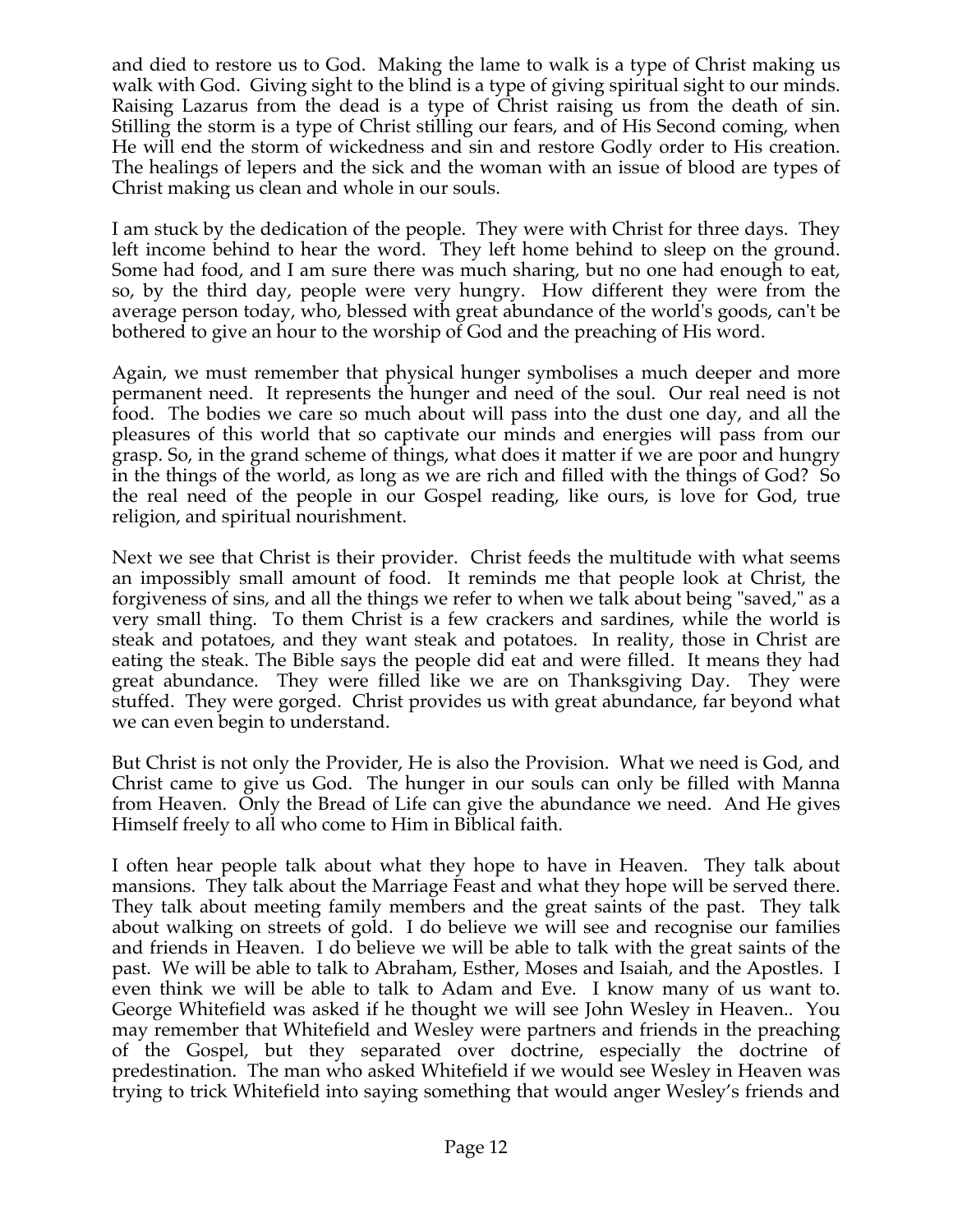make them stop listening to his sermons. Whitefield knew this, and answered, "No." The questioner thought Whitefield had fallen into his trap, but Whitefield continued. He said, we won't see Wesley in Heaven because Wesley will be so close to the throne of Christ, and we will be so far back in the crowd that we will never get close enough to see Wesley.

That's a good answer, and I understand Whitefield's reason for giving it. He was not trying to give serious teaching about Heaven, he was just catching a trouble maker in his own trap. But I think in Heaven we will see, and know, and converse with the other redeemed people. There our fellowship and unity and love will be perfected and far, far greater than that which we enjoy here on earth. But the real attraction in Heaven will not be mansions or gold or even other saints. In Heaven we will see God. In Heaven we will spend our time learning of and adoring the greatness and the glory of God. We will see and know the One, of whom all these earthly blessing are but a symbol and a foretaste. And in Him our souls will be satisfied forever. --

+Dennis Campbell

Bishop, Anglican Orthodox Church Diocese of Virginia Rector, Holy Trinity Anglican Orthodox Church Powhatan, Virginia www.HolyTrinityAnglicanOrthodoxChurch.org www.lifeinthescriptures.blogspot.com

### *Roy Morales-Kuhn, Bishop and Pastor - St. Paul's Anglican Church - Anglican Orthodox Church*

Bishop Roy is pastor of the biggest AOC parish West of the Mississippi and is in charge of the Diocese of the Epiphany.

**Seventh Sunday after Trinity** *Come back to God* 19 July 2015 Psalm 18:1-20 • Hosea 14 • Romans 6:12-18

*The Collect.*

**ORD** of all power and might, who art the author and giver of all good things; Graft in our hearts the love of thy Name, increase in us true religion, nourish us with all goodness, and of thy great mercy keep us in the same; through Jesus Christ our Lord. *Amen.* **L**

*Hosea 14*



**O** ISRAEL, return unto the Lord thy God; for thou hast fallen by thine iniquity.<br>Take with you words, and turn to the Lord: say unto him, Take away all ini Take with you words, and turn to the Lord: say unto him, Take away all iniquity, and receive us graciously: so will we render the calves of our lips.

3 Asshur shall not save us; we will not ride upon horses: neither will we say any more to the work of our hands, Ye are our gods: for in thee the fatherless findeth mercy.

4 I will heal their backsliding, I will love them freely: for mine anger is turned away from him.

5 I will be as the dew unto Israel: he shall grow as the lily, and cast forth his roots as Lebanon.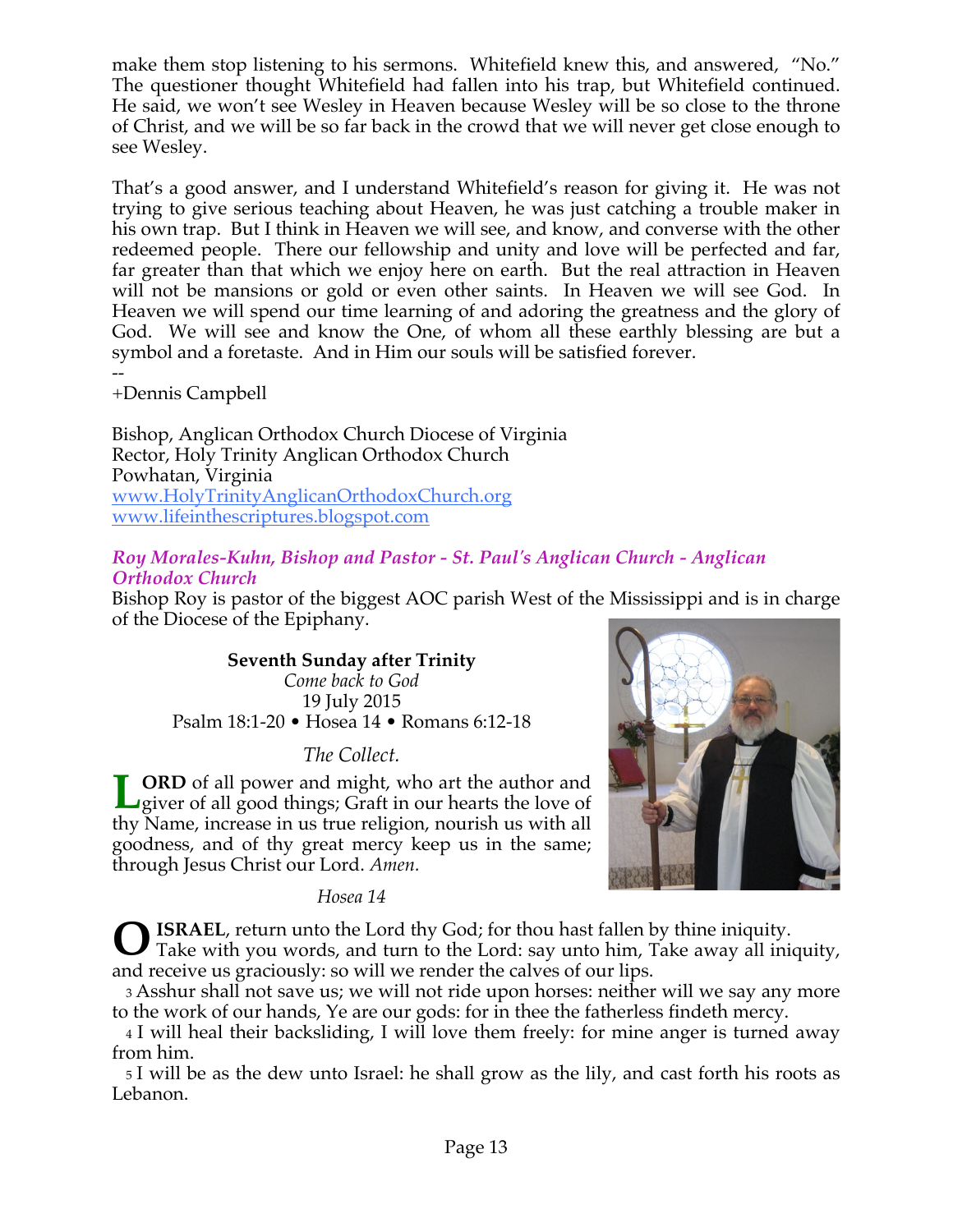6 His branches shall spread, and his beauty shall be as the olive tree, and his smell as Lebanon.

7 They that dwell under his shadow shall return; they shall revive as the corn, and grow as the vine: the scent thereof shall be as the wine of Lebanon.

8 Ephraim shall say, What have I to do any more with idols? I have heard him, and observed him: I am like a green fir tree. From me is thy fruit found.

9 Who is wise, and he shall understand these things? prudent, and he shall know them? for the ways of the Lord are right, and the just shall walk in them: but the transgressors shall fall therein.

Our Old and New Testament readings are so much like a back to back instruction manual; a problem-solution formula.

As you read the passage from Hosea you see the promise of the Lord to those who repent. You see a sweet reward to those who turn from their wickedness and live.

In the first verse Hosea beseeches the reader to return to the Lord thy God. And he even explains why, you have fallen by thine iniquity. How plain is that?

The next two verses Hosea explains how the Lord will heal the iniquity of them who turn to Him and also explains the futility of looking to manmade concepts that will not save them. Horses, foreign powers or works of their hands will not save us.

Hosea ties this idea up all the blessings that come from being healed of backsliding or turning back to God. This is very much a visual and scent driven idea. The shadows that provide cool shade, the life giving corn, the refreshing wine and the fresh smell of cedar or fir trees. Almost reminds you of that quip; '...as fresh as a Carolina pine forest.' There is something refreshing and cleansing in the scent of pine or fir or cedar.

Then Hosea wraps this whole healing process up with a word to the wise. "Who is wise and he shall understand these things? (He who is) prudent and he shall know them. For the ways of the Lord are right, and the just shall walk in them: but the transgressors shall fall therein."

He writes of all the blessings of coming back to the Lord and then as a final warning he lets us know what happens to those who transgress the Lord. They shall fall.

Now let us see the other side of this equation: the need to yield oneself to the Lord, in mind, body, and soul...in other words; everything must be given to the Lord. Because we are His and should always desire to do good. He became sin for us and by doing that very act on the Cross he made us fit to be alive from the dead and our bodies to be instruments of righteousness unto God. Wow, what a wonderful idea.

As Paul writes this letter we can see that he is looking down through the ages to a time when there will be decisions to be made. 'Do I follow God or do I follow the World?' He frames that concept this way. '...know ye not, that to whom ye yield yourselves servants to obey, his servants ye are to whom ye obey; whether of sin unto death, or of obedience unto righteousness...'.

He doesn't pull any punches, you either are for God or not, no in between. And no doubt of the consequences of obedience to sin: DEATH. If you look back at verse 13 you see that we are delivered from death (the dead). That of course because of the work on the Cross by the death, burial, and resurrection unto LIFE by Christ Jesus.

Paul gives us a positive boost in the last two verses of this passage.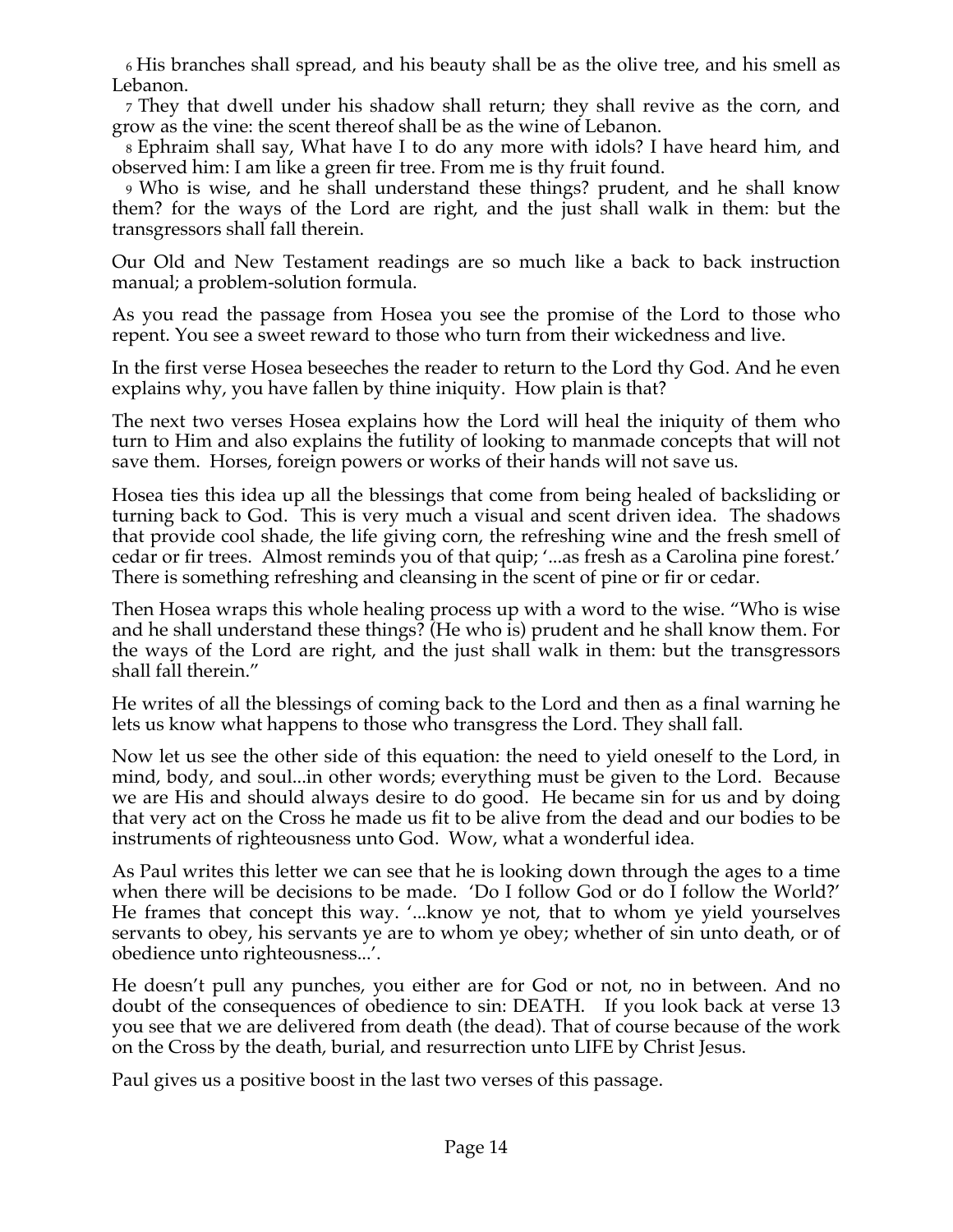17 But God be thanked, that ye were the servants of sin, but ye have obeyed from the heart that form of doctrine which was delivered you.

18 Being then made free from sin, ye became the servants of righteousness.

 In conclusion we see what happens when we turn from our wickedness and live as depicted by Hosea's writings. Then we read what St. Paul wrote as to the promise of following God, not yielding to sin, being alive in Christ and being instruments of righteousness unto God; we are left with a positive note. Follow God and live. We understand that daily we are to ask God to forgive us of our sins and daily we are to walk in righteousness; because He has forgiven us of those very sins. This will make us servants of righteousness. The very thing that we are to do as followers of Christ the Lord.

Let us pray:

**LMIGHTY** and everlasting God, who hatest nothing that Thou hast made, and **ALMIGHTY** and everlasting God, who hatest nothing that Thou hast made, and dost forgive the sins of all those who are penitent; Create and make in us new and contrite hearts, that we, worthily lamenting our sins and acknowledging our wretchedness, may obtain of Thee, the God of all mercy, perfect remission and forgiveness; through Jesus Christ our Lord. *Amen*.

**LMIGHTY** and everlasting God, who art always more ready to hear than we to **ALMIGHTY** and everlasting God, who art always more ready to hear than we to pray, and art wont to give more than either we desire or deserve; Pour down upon us the abundance of Thy mercy; forgiving us those things whereof our conscience is afraid, and giving us those good things which we are not worthy to ask, but through the merits and mediation of Jesus Christ, Thy Son, our Lord. *Amen*.

**LMIGHTY** and everlasting God, the Comfort of the sad, the Strength of sufferers, **ALMIGHTY** and everlasting God, the Comfort of the sad, the Strength of sufferers,<br>let the prayers of those that cry out of any tribulation come unto Thee; that all may rejoice to find that Thy mercy is present with them in their afflictions; through Christ our Lord. *Amen*.

**HE** Lord bless us, and keep us. The LORD make his face to shine upon us, and be gracious unto us. The LORD lift up his countenance upon us, and give us peace,  $\blacktriangle$  gracious unto us. The LORD lift up his countenance upon us, and give us peace, both now and evermore. *Amen*.

# ✟

### *Rev Bryan Dabney of Saint John's Sunday Sermon*

We are fortunate to have Bryan's Sunday Sermon. If you want people to come to The



Truth, you have to speak the truth, expouse the truth and live the truth. This is really a good piece and I commend it to your careful reading.

### **Seventh Sunday after Trinity**

Today we celebrate the eighth anniversary of St. John's Church as an organized Anglican Orthodox body. Along the way, we have

experienced many joys, as well as our share of heartaches. Nevertheless, the guiding hand of our good and gracious God has sustained us through the intercessory work of his most blessed Spirit. There is an old Baptist hymn entitled Count Your Blessings which is apropos as it calls on Christians to look at the things they have and to give God the credit for them. Too often we will focus on those things we do not have. That is human nature. But God has called us out of the bondage of our natural state into a new and more fulfilling life through his only begotten Son. And so today we celebrate this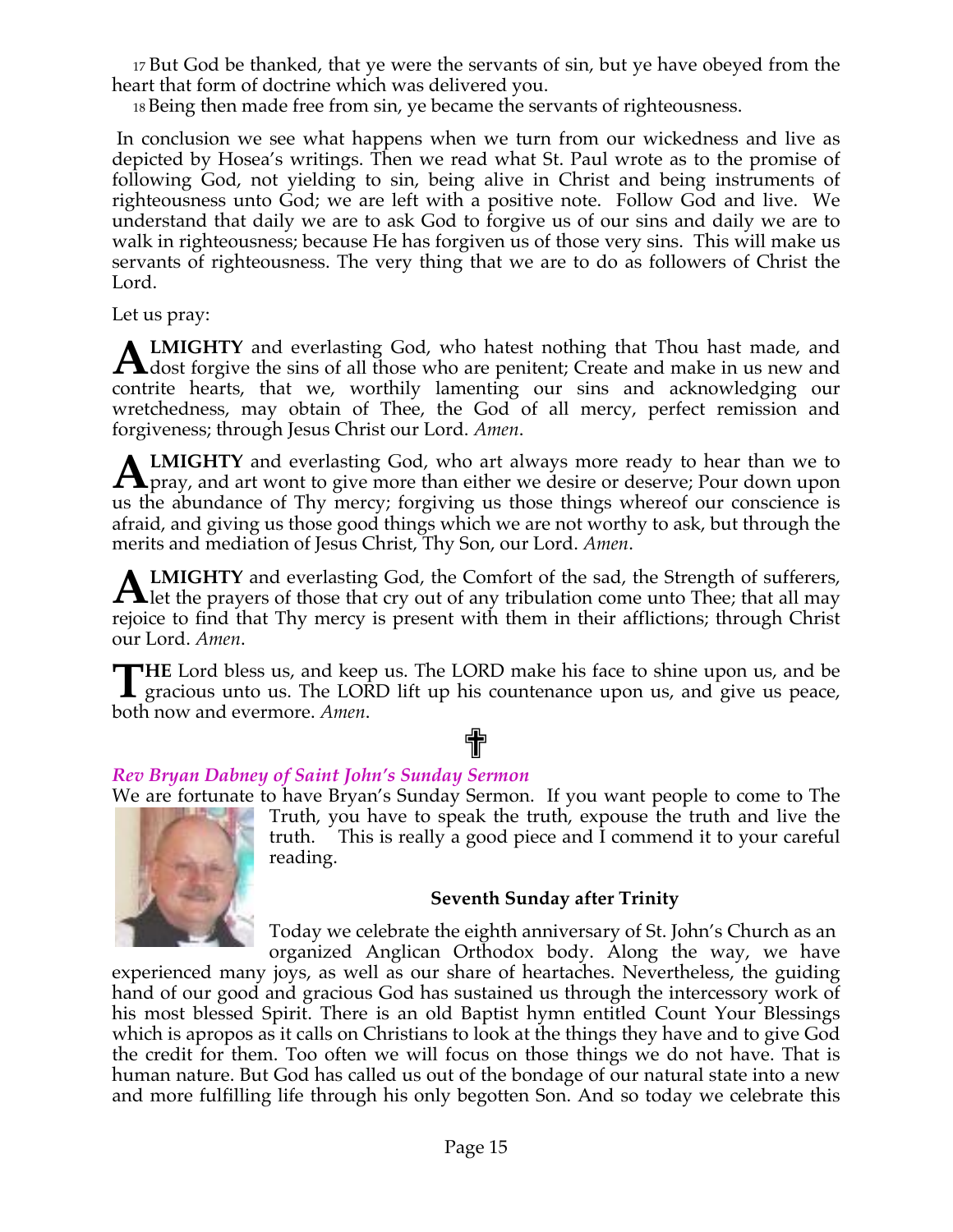anniversary of our church's founding, giving God the glory for all the good that is found therein.

The scriptures are replete with examples of God's provision for his own. Consider the gospel for today (St. Mark 8:1-9) wherein our Lord exercised his creative powers to feed his hearers both physically and spiritually. They had come into a desolate region to hear him teach and our Lord had compassion on them for their apparent lack of sustenance. God does not lead his people into the wilderness to die. In Psalm 37 we find the following: The steps of a good man are ordered by the LORD: and he delighteth in his way. Though he fall, he shall not be utterly cast down: for the LORD upholdeth him with his hand. I have been young, and now am old; yet have I not seen the righteous forsaken, nor his seed begging bread (vv.23-25).

Consider also Genesis 1:1 as it speaks of God's sovereign power in calling forth ex nihilo the whole of the Creation. I once heard it described as "In-Your- Face Theology" because it gives the reader no recourse but to either accept or reject God based upon that solemn pronouncement. It also sets the tone for the rest of Scripture as it reveals the unimaginable and sovereign ability of the Godhead to act within our frame of reference. God has created for a purpose, and he will sustain his creation to complete that purpose. As long as we remain within God's purposeful will, we will be preserved and empowered in our service.

Returning to our gospel lesson, we read where our Lord exercised that same capacity when he took seven loaves and a few fish and fed a multitude with food to spare.

Examine the text of the  $23^{rd}$  Psalm: The Lord is my shepherd, I shall not want. He maketh me to lie down in green pastures: he leadeth me beside the still waters. He restoreth my soul: he leadeth me in paths of righteousness for his name's sake. Yea, though I walk through the valley and the shadow of death, I will fear no evil: for thou art with me; thy rod and thy staff they comfort me. Thou preparest a table before me in the presence of mine enemies: thou anointest my head with oil; my cup runneth over. Surely goodness and mercy shall follow me all the days of my life: and I will dwell in the house of the LORD for ever.

God's supply is more than sufficient. It is more than adequate. It is more than mere subsistence. To use the psalmist's words: it runneth over. All creation is his, from the cattle on a thousand hills to the myriads of sea creatures, to all the elements, both mineral and metal which are found within the earth. And so it follows that regardless of whether it is bread and fish, or the gift of grace, we should understand that everything we have came from God. Therefore, we ought to give him thanks and praise not only for what we are and what we have; but for what we will yet receive through the atoning work of our Saviour, Jesus Christ. God the Father sent his only begotten Son to bring us more than the mere bread of physical sustenance. He came to make us whole spiritually that we might be redeemed: cleansed from all unrighteousness and made fit members of his body and joint heirs with him in God's heavenly kingdom.

The church was established to provide for the spiritual, and at times, the material, wellbeing of its members. And the Godhead continues to sustain all who are true believers by means of the Holy Ghost. Think for a moment about the witness of St. Paul. He had been sent on an evangelical mission to physically establish and spiritually feed the various flocks of our Lord within the Roman Empire. Under the influence of God's Spirit, he came, he set in order, and he followed up as an overseer of the faith. He also appointed just men to serve within those churches so that when moved on, they were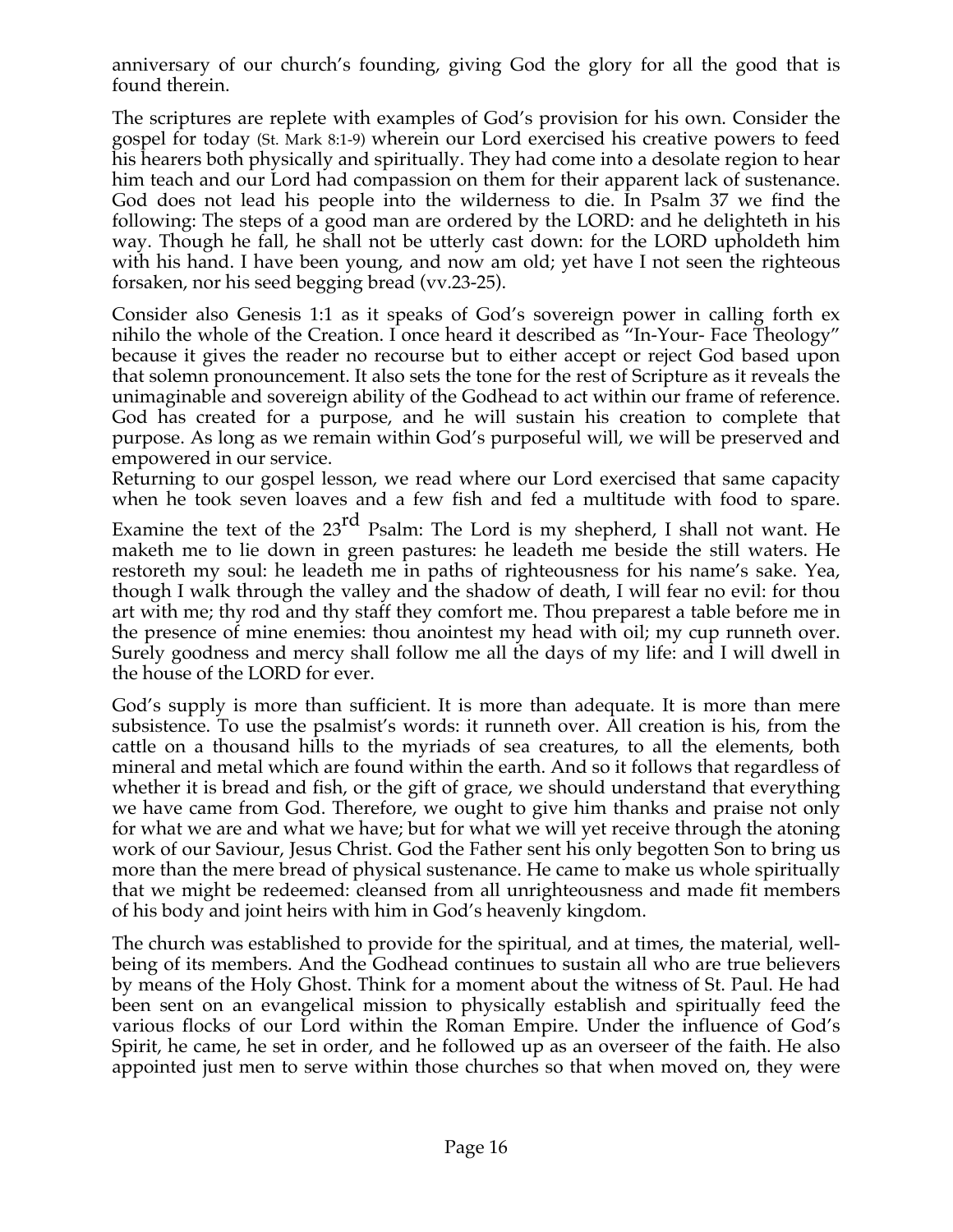not left spiritually impoverished as they were nourished and enriched by the teaching and instruction of those whom the Lord had called into his service via the apostle.

God does not abandon his own. God sustains. God strengthens. God increases. Every good thing is due to his efforts, his will, his choosing. We are but his servants whom he has called out of darkness into the glorious light of his gospel. We are to work within our church to materially assist any member who has been brought to our attention for such ministration. It is the church's duty to look after its own— not the state, and certainly not the unregenerate of this world.

Consider the words of the apostle James from his epistle who wrote, What doth it profit, my brethren, though a man say he hath faith, and have not works? Can faith save him? If a brother or a sister be naked, and destitute of daily food, and one of you say unto them, Depart in peace, be ye warmed, and filled: notwithstanding ye give them not those things which are needful to the body; what doth it profit? Even so faith, if it hath not works, is dead, being alone (2:14-17).

And let no able-bodied man think that he can lay back and become a burden on others for it is written ... this we commanded you, that if any would not work, neither should he eat (II Thessalonians 3:10). There is no room in Christ's church for the slothful and the lazy, neither is there room for the willfully unrepentant. If that seems harsh, those were not my words but those of the Holy Ghost who inspired the apostle Paul to command of his listeners that, ... if any man obey not our word by this epistle, note that man, and have no company with him, that he may be ashamed (II Thessalonians 3:14). In closing, we learned from the Scriptures that the Godhead is our Creator, our Sustainer as well as our Redeemer. He will not lead us into a permanent state of privation and want, but into provision and abundance. And though at times we might experience hardship and tribulation; nevertheless we trust that our gracious and loving God will see us through the days of darkness, and will lead us to green pastures and still waters. He will turn our hunger into satisfaction and our lack into more than what we could ask or imagine, and all because he loves us.

But we cannot know the fullness of his grace, or the height and depth of his love without being obedient to his word. That is why churches like this one are so important to the born-again Christian because we teach what the Bible commands, and we encourage our members to develop a proper awareness of God, and what our relationship should be with him. If you have not been made right with God for whatever reason, ask him to turn your heart and mind unto him today in the name of his only begotten Son. Confess your sins and trespasses to him, for he is ready to forgive and to forget them. If you will do so, you will experience that peace which only he can give; that love which is beyond all else; and that joy which comes with the blessed assurance of your salvation unto eternal life. Make that your prayer today, and may God bless this church and the whole Anglican Orthodox Communion, and keep it faithful unto the coming of our Lord.

Let us pray,

 **ALMIGHTY** and everlasting God, who has blessed us with this church which **O** ALMIGHTY and everlasting God, who has blessed us with this church which bears the name of thy servant, St. John the Revelator; we mostly humbly thank thee for its preservation and continuation as a body of faithful Christians: where thy pure word is taught, preached and lived; that through our obedience to thy word written, we might be received as citizens of thine everlasting kingdom; and this we ask in the name of our Lord and Saviour, Jesus Christ. *Amen*.

Have a blessed week, Bryan+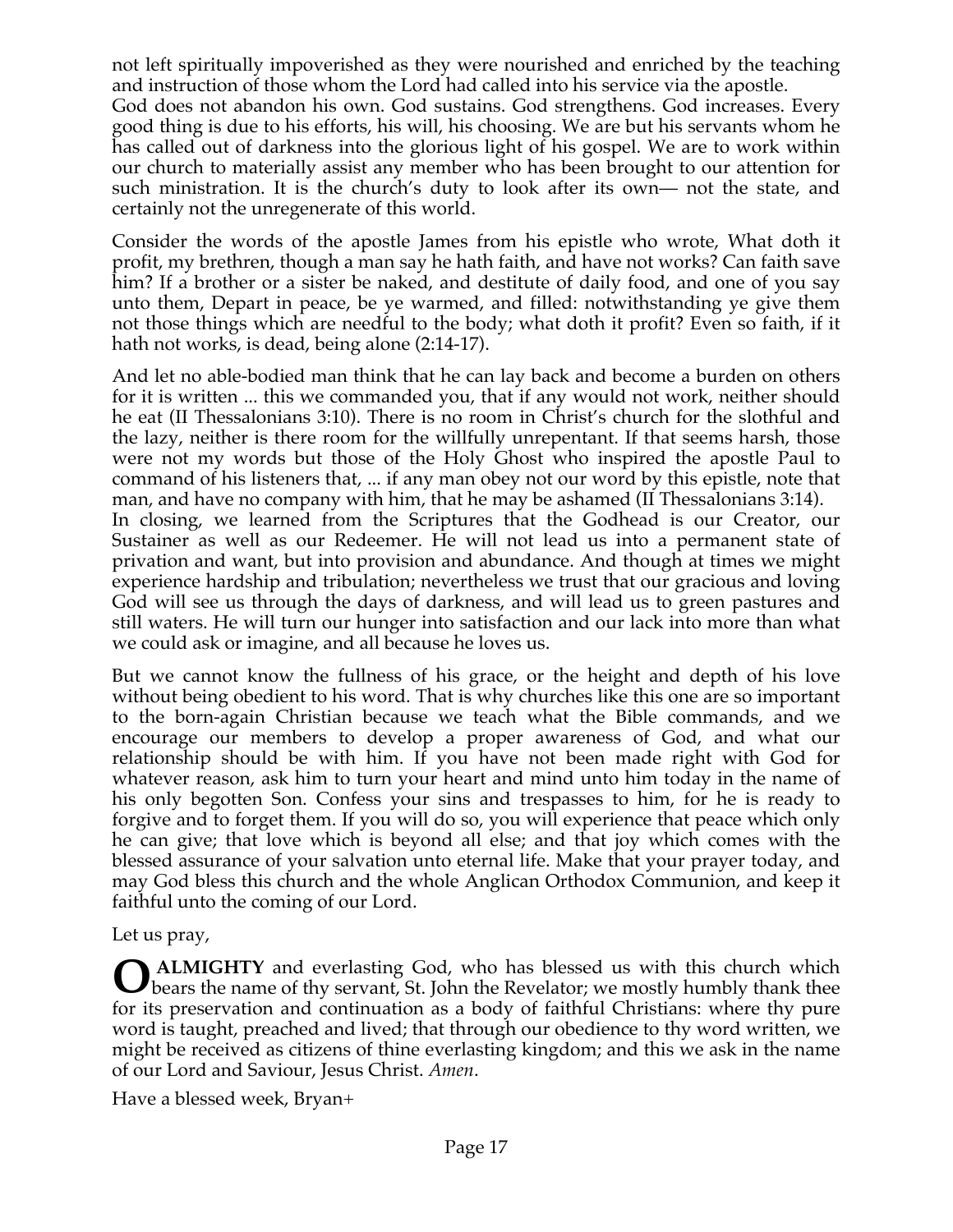### *After Church Hospitality*

We would like some pictures of your after service gatherings. Come on! Help out!

#### *People in our Prayers* - http://faithfulcenturionprayerteam.blogspot.com/ **Why? Prayer is an extremely important activity.**

It is not that God knows not our needs, for He surely does. Yet, Jesus commanded us to ask God for those same needs. In addition to the obvious of asking God for help, offering thanksgiving and the like, prayer helps us focus our thoughts on how we might do God's work.

The Prayer Team of the Anglican Orthodox Church was established to help our members and fellow Christians pray for those in need and to give thanks as well for the blessings we have been granted.

#### **Who can be on the list? Do I have to be a member of the Anglican Orthodox Church to be prayed for?**

No! The only qualification to be on the list is that you want our prayer team to pray for you. We are Christians and are happy to pray for you, no matter who you are. If you want help from God, you are our kind of people.

### **What is the commitment from the prayer team?**

Each member of the team will pray for the desired outcome at last once per day.

### **How do I get myself or someone else on the prayer list?**

You can email one of the prayer team leaders: Jack - jack@faithfulcenturion.org or Dru dru@ faithfulcenturion.org, or call the office at (619) 659-3608 or fill out a prayer card at church.

### **What should I ask for?**

Depends on what you want. Some people merely want God to be asked to heal their ills and be mentioned by their first name, others want a specific outcome and / or have more of their personal information known to the team. Ask for what you want. It is your desire and need for prayer the team is attempting to meet. For typical examples, see the list below.

### **Updating the Team**

If you are on our prayer list, or if you have submitted a person that you have asked us to pray for, please update one of the team members or Hap in person, by telephone or email. It helps to be able to pray specifically for these individuals including their specific needs; plus if they get better, it is nice to give thanks!

Please note that on the yellow (maybe green or orange if you get an old one) cards at church, you can ask that those to be prayed for have their names disseminated to the prayer team. Those names will be said in church and appear here. Or, you can ask that their names and purpose be kept confidential, then only Hap will know to pray for them.

### *Prayer List Notice – If you have someone on the prayer list and their needs have changed, please let us know. We'd like to update our prayers to reflect the need and most important to give thanks!*

### *Travel*

*Bishop Jerry* is on travel this week to and from Atlanta for church services there.

### *Birthday*

*Siri* celebrated her very FIRST birthday on 20 May 2015. She is a member of our church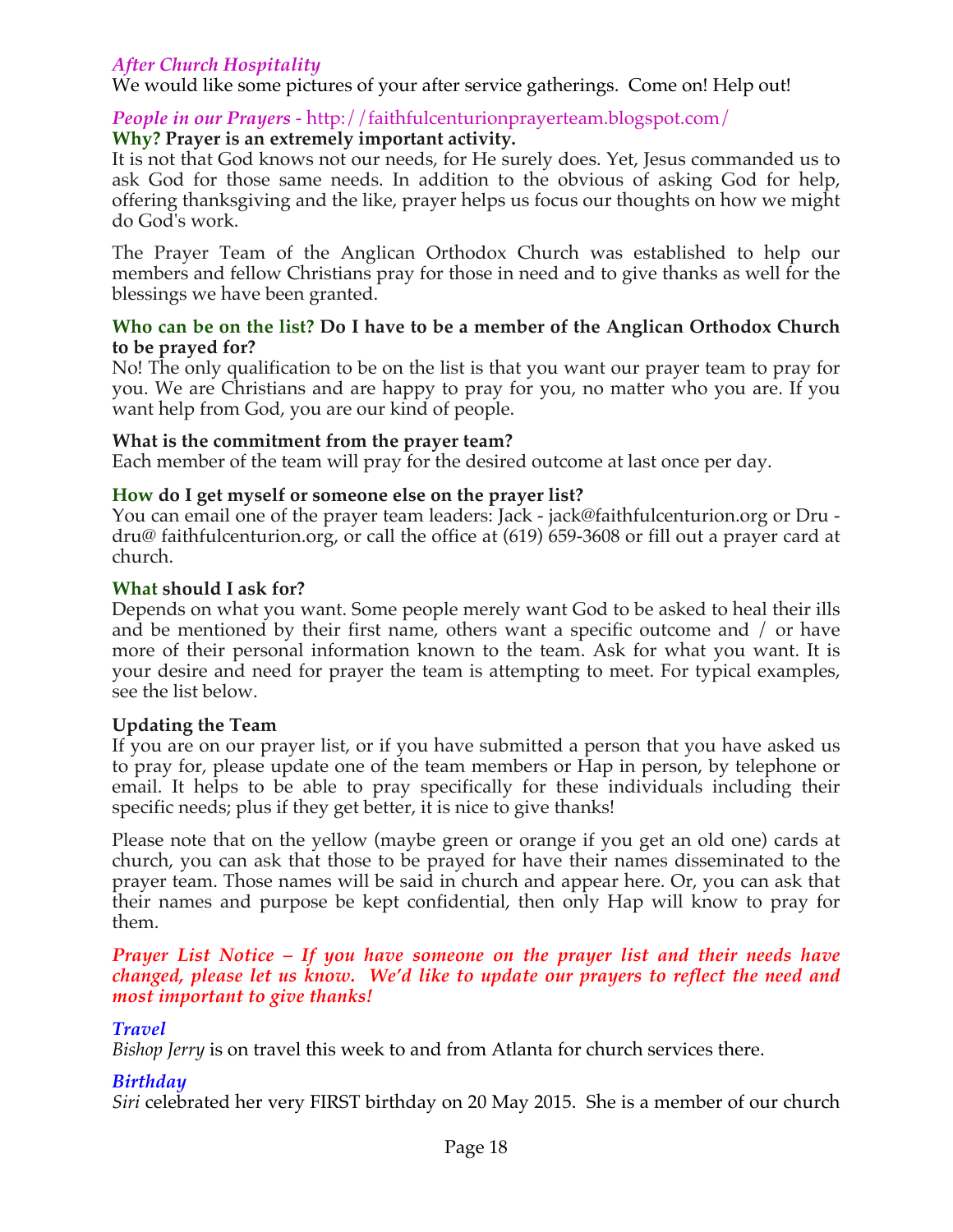in India and her Grandfather and family will appreciate your prayers.

### *Anniversary*

*Dru and Hap Arnold* celebrated their 28<sup>th</sup> anniversary on 21 February 2015, a testimony to the work of God.

### *Move*

*The Thomas Family* is now in Okinawa for a second short tour. Please pray for this new assignment to go well for Kurt and for Mary and the kids to make new friends.

### *Departed*

- *Harold McCormack* (Charlie's father) passed away the morning of 7 July 2015 of pancreatic cancer. Please give thanks for his time here on earth, for a safe passing and for comfort and strength for his family, in particular his son Charlie, as they adjust to the temporary separation that they might let God carry their sadness, fear and worry.
- *Bill Williams* passed away the weekend of 21 June 2015, after a hard fight with cancer; please keep his wife, Pam, and their children in your prayers as they adjust to the loss of their husband and father.
- *Barbara Para* (69) passed away during surgery as the result of an aircraft mishap in Siler City, North Carolina. Her husband Freddy was also onboard and was seriously injured. Please give thanks for her time here on earth and pray for Freddy to place his trust in our Lord as he recovers from his injuries and deals with the loss of his wife. Pray for comfort and strength for Freddy and also for Ken Harris, Barbara's brother.

### *Nearing the end of their time here on earth*

- *Phil* was taken off life support on 2 April 2015. Please pray for him as he prepares to go home to be with his family who have gone before him. Please pray for comfort, understanding, strength and guidance for Phil and his family who will of necessity remain behind.
- *Maggie* is nearing the end of her time here on earth. Please pray for Maggie and her husband Dub as she prepares to go home to be with her family who have gone before her. Pray for the faith of her family to build and the transition to be good.
- *Alan* is a victim of metastasized colon cancer already destroying his liver. His youngest sister has put aside her hard-earned career to care for her brother in these days on earth. Please pray for him as he prepares to go home to be with his family who have gone before him. Please pray for comfort, understanding, strength and guidance for Alan and his family who will of necessity remain behind.
- *Saundra* is in ICU with congestive heart failure after a heart operation. She is aged and frail. Saundra is near the end of her time here on earth. Please pray for comfort, understanding, strength and guidance for Saundra and her family who will of necessity remain behind. Pray for the love of God to stay foremost in their hearts.
- *Polly* is in hospice care with dementia and spinal stenosis. Please pray for her as she prepares to go home to be with her family who have gone before her. Pray for the faith of her family to build and the transition to be good.

### *In need of a miracle or understanding of God's Plan*

*Susan* is in critical condition in an infirmary due to an aneurism. She had to be resuscitated yesterday and is gravely ill. She is very weak and on life support. Also pray for her husband for strength, grace and mercy as he does not leave her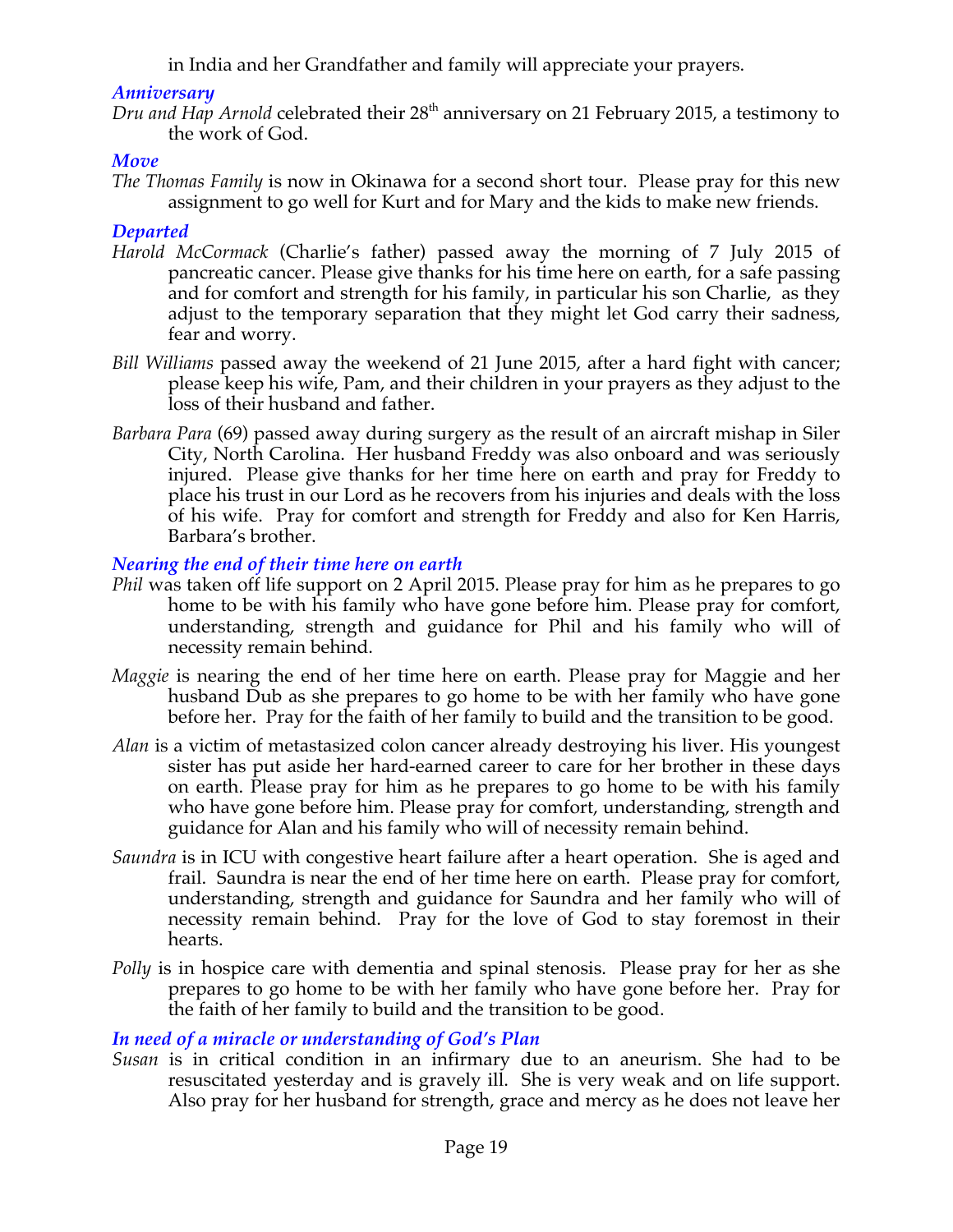side. Pray for a miraculous recovery. The family is distraught beyond words as this has come upon to them with no warning and doctors are baffled. Please pray for guidance for the medical personnel treating Susan. Help Susan and her family put their trust in the Lord and let Him carry their sadness, fear, worry and terror. Pray for strength and courage for Susan. Your continued prayers will be appreciated.

- *Holly* has had Colon Cancer, Breast Cancer and now it is in her spine. Please pray for guidance for the medical personnel treating Holly, for a miraculous remission; that Holly's remaining time here on earth might be good. Help Holly and her family put their trust in the Lord and let Him carry their sadness, fear, worry and terror. Pray for strength and courage for Holly.
- *Tim* was on a kidney transplant list and started dialysis and was taken off the transplant list for a heart problem that required stents, while putting in stents a leaking valve was found. A port was put in and something happened and it has to be redone. In several days he will have a valve replaced, after heart surgery and recover he will go back on the transplant list. Please remember him in prayer in the days and weeks ahead. Pray he will put his worry on God's shoulders so he might be at peace and rest. Pray for those treating him that they might pay attention and do their best.
- *Marilyn* has been diagnosed with non-operable pancreatic cancer. Please pray for a miraculous remission; that Marilyn's remaining time here on earth might be good. Help Marilyn and her family put their trust in the Lord and let Him carry their sadness, fear, worry and terror.
- *Kathy,* Don Patton's sister, has reoccurring abdominal cancer which has not responded to treatment so far, they are nearing the end of the know treatments, with one course left to try. Please pray for guidance for the medical personnel treating Cathy, for a miraculous remission; that Cathy might put all her sadness, fear, worry and terror on God's back so that her remaining time here on earth might be good. Help Cathy, Don and their family put their trust in the Lord and let Him carry their worry. Give thanks for the great courage and trust in God made manifest in Cathy.
- *June* found she has a recurrence of colon cancer, which is now Stage Four, that is it has spread. Please pray for a miraculous remission; that June's remaining time here on earth might be good. Help June and her family put their trust in the Lord and let Him carry their sadness, fear, worry and terror.
- *Cindy* has been diagnosed with an aggressive malignant brain tumor. Please pray for a miraculous remission; that Cindy's remaining time here on earth might be good. Help Cindy and her family put their trust in the Lord and let Him carry their sadness, fear, worry and terror.
- *Leon McKay* suffered a stroke a few weeks back that has left him unable to speak and while undergoing evaluation the doctors also found he has a very aggressive cancer. Please pray for a miraculous remission; that Leon's remaining time here on earth might be good. Help Leon and his family put their trust in the Lord and let Him carry their worry.
- *Rev. Thomas Brooks* is not improving and being kept alive by artificial machines. Please pray for a miraculous recovery and if that not be God's Will, a rapid passing to home. Help Thomas' family put their trust in the Lord and let Him carry their worry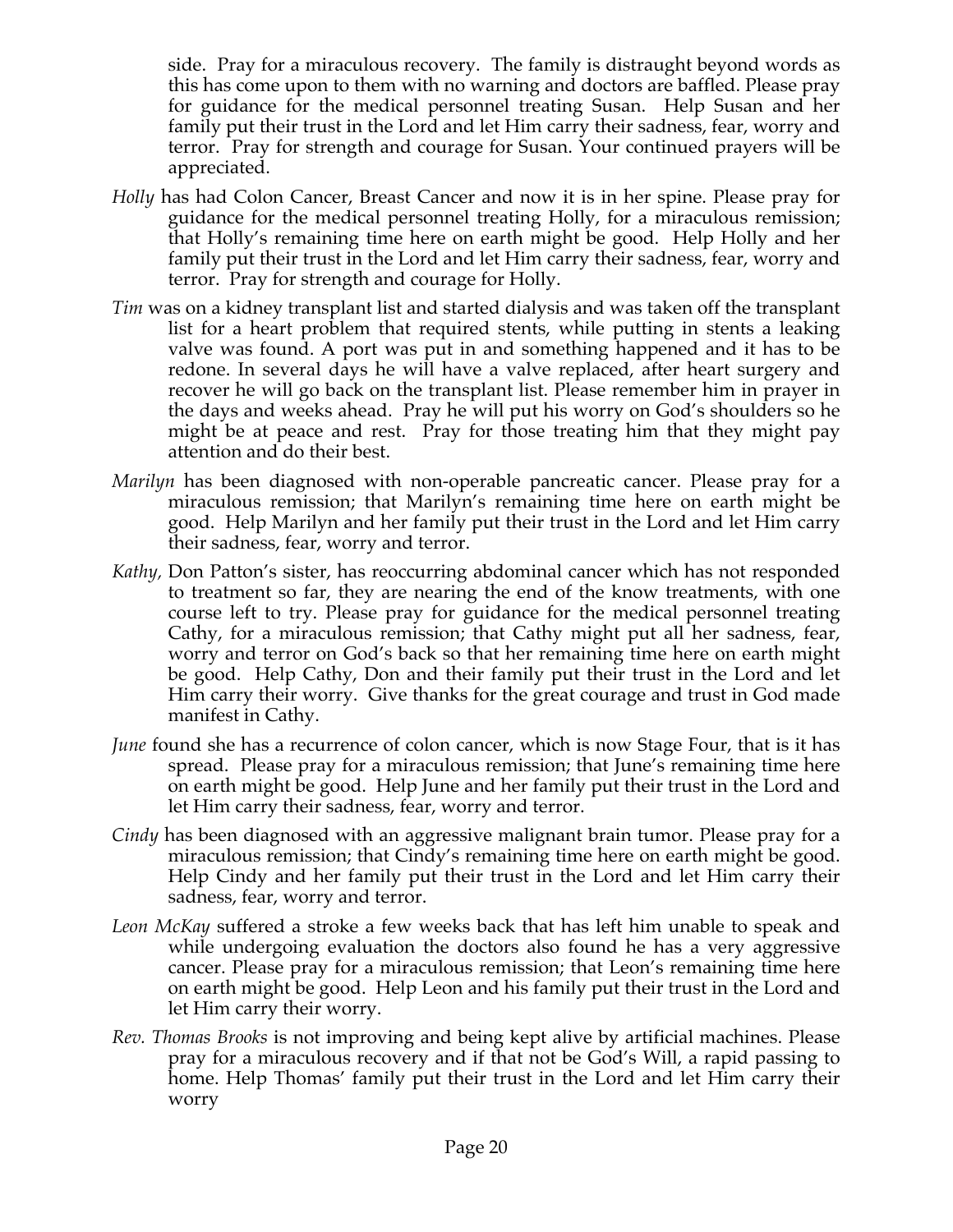- *Ronnie* has kidney cancer that has spread and the surgeons are very concerned. Please pray the medical team to formulate a successful treatment plan and for a miraculous remission; that Ronnie's remaining time here on earth might be good. Help Ronnie and family put their trust in the Lord and let Him carry their worry.
- *Levi* was cancer free for 4 years and just discovered he has kidney cancer. Levi has a great deal of faith and said whether he is healed or God takes him home he will be fine. Please pray for the medical team to pay attention and to their best and for a good outcome. Pray also that Levi and family will be able to put their worry on God's shoulders. In particular, please pray for pain relief; Levi is 22 years old.
- *Ray Daley* is a member of the Royal Canadian Legion and served his country during the Korean War era. Ray is taking chemotherapy treatments for cancer. Meanwhile his son Trevor is in the hospital in a coma and seems to have lost the will to live.
- *Pat* has been under treatment for colon cancer for sometime. He has had major complications the last few days and your prayers will be appreciated by family and friends.
- *Dorothy* had pneumonia, on checking her lungs they found tumors which permeated the lung area. Further investigation found a primary site in the colon, with the lung being secondary. It would appear there is no viable treatment at this time. Please pray for a miraculous remission; that her remaining time here on earth might be good. Help Dorothy and her family put their trust in the Lord and let Him carry their worry.
- *Becky* has fourth stage metastasized lung cancer and is not doing well with chemotherapy treatments. Please pray for Becky and her husband as they are together during this difficult time in their lives.
- *Jane* has fourth stage cancer and is not doing well. Please pray for Jane and her family as they are together during this difficult time in their lives.
- *Colleen* has been battling pancreatic cancer over the last year and it has now spread to one of her lungs. Please keep her and her family in your prayers.
- *Christine* has cancer of the colon, which spread to her liver; she is receiving chemotherapy and is having difficulty eating. Please pray for the medical team treating her to pay attention and do their very best; pray also for confidence in our Lord for Christine and her family.
- *Todd* and *Kenny* have both been fighting osteocarcinoma for over five years and have been told their time here on earth is nearing its end, absent a miracle from God. Both are ready to go home and leave the pain, but would like to stay. Please pray for them and their families.

### *Homebound or Infirm*

- *James* is on oxygen all the time, this is bothersome to him and terrifying as well. Please pray for James to put his worry, his bother and his terror on the Lord. Pray for strength and guidance for James and his family. They suggest this verse, "I am thine, save me, for I have sought thy precepts."
- *Joan* has had serious medical problems that have kept her confined. Please pray her health will remain stable.
- *Norma, Sara's mother* is in a state of deteriorating health, both physically and mentally,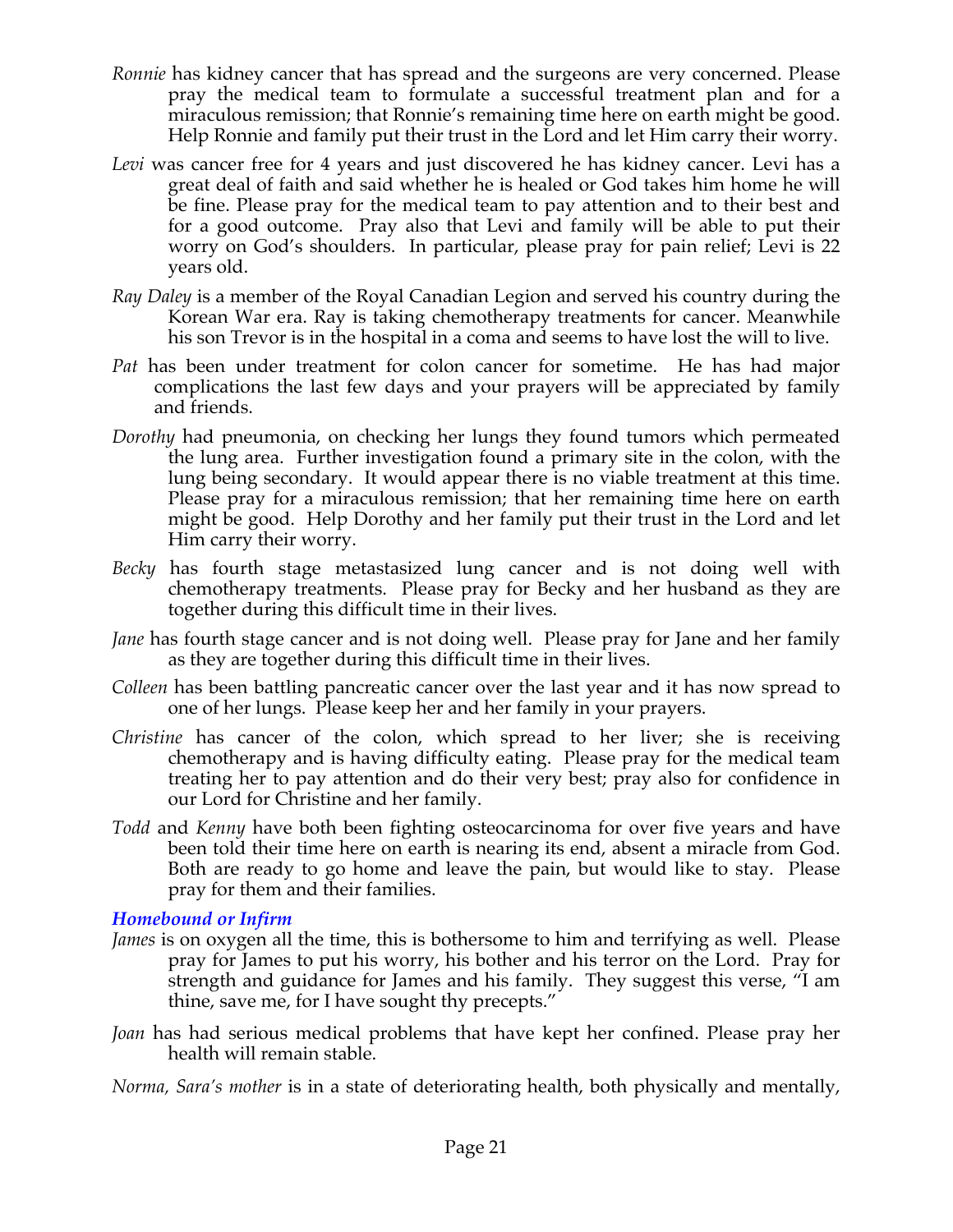with both dementia and Alzheimer's. She is slowly drifting away, though she still recognizes Sara and prayer gives her a sense of peace. Please pray for both Sara and her mother to put their cares and worries on God's shoulders so they can deal with the many problems involved.

### *Surgery*

- *Aleyda* had surgery on 24 June 2015 for difficult and painful kidney stones, more have appeared; she was to have surgery on 17 July 2015, however her blood pressure was too high. Please pray for decreased blood pressure to come into the range which will allow surgery and pray for continued healing.
- *Marcia* has had a biospy of a mass in her breast which indicated a tumor that must be removed. Pray the surgical team will be open to guidance, pay close attention and do their very best. Pray for peace of mind and trust in God for Marcia and her family.
- *Edware* is having his fourth back surgery (in the last four years) Please pray for the medical team to pay attention and to their best and for a good outcome. Pray also that Edware and his family will be able to put their worry on God's shoulders.
- *Jeff* has been undergoing surgery, chemo and radiation since October for pancreatitis and Pancreatic cancer. Please pray for the medical team to pay attention and to their best and for a good outcome. Pray also that Jeff, his wife and family will be able to put their worry on God's shoulders.
- *Albert* had a pacemaker installed recently. He will require surgery soon for a leaking heart valve and has just been told he has esophageal cancer. Pray he will turn to God and come to know Him on a more personal basis as the days go by.
- *Jane* underwent heart valve repair surgery on 3 July 2014. Please pray for full recovery. Pray also Jane and her family to put their worry on God's shoulders.
- *Mario* has early-diagnosed prostate cancer and had surgery. Pray for complete remission and that Mario and his family will be able to put their worry on God's shoulders.
- *Eddie* has upcoming bladder surgery. Please pray for the surgical team to pay attention and to their best and for a good outcome. Pray also that Eddie and family will be able to put their worry on God's shoulders.

### *Testing and Treatment*

- *Helen* was admitted from her doctor's office 15 July 2015, as the result of a blood test, to the University of Pennsylvania Hospital with an extremely high white blood count. She and her husband are very active in the ministry of their church and are asking for believers to pray for them and their family, as they are facing very serious problems in the days to come. Please pray for guidance for the medical team and patience and trust in God for Helen and her family. Pray also for a full recovery for her.
- *Cynthia Olufson* (Melanie Zimmer's sister) had an infection in the Harrington rods put in her back 25 years ago. It appears antibiotics are doing the job, she is still concerned about the rods needing to come out. Please pray for continued guidance for the medical team and patience and trust in God for Cynthia and her family, particularly Melanie. Pray also for a full recovery for her.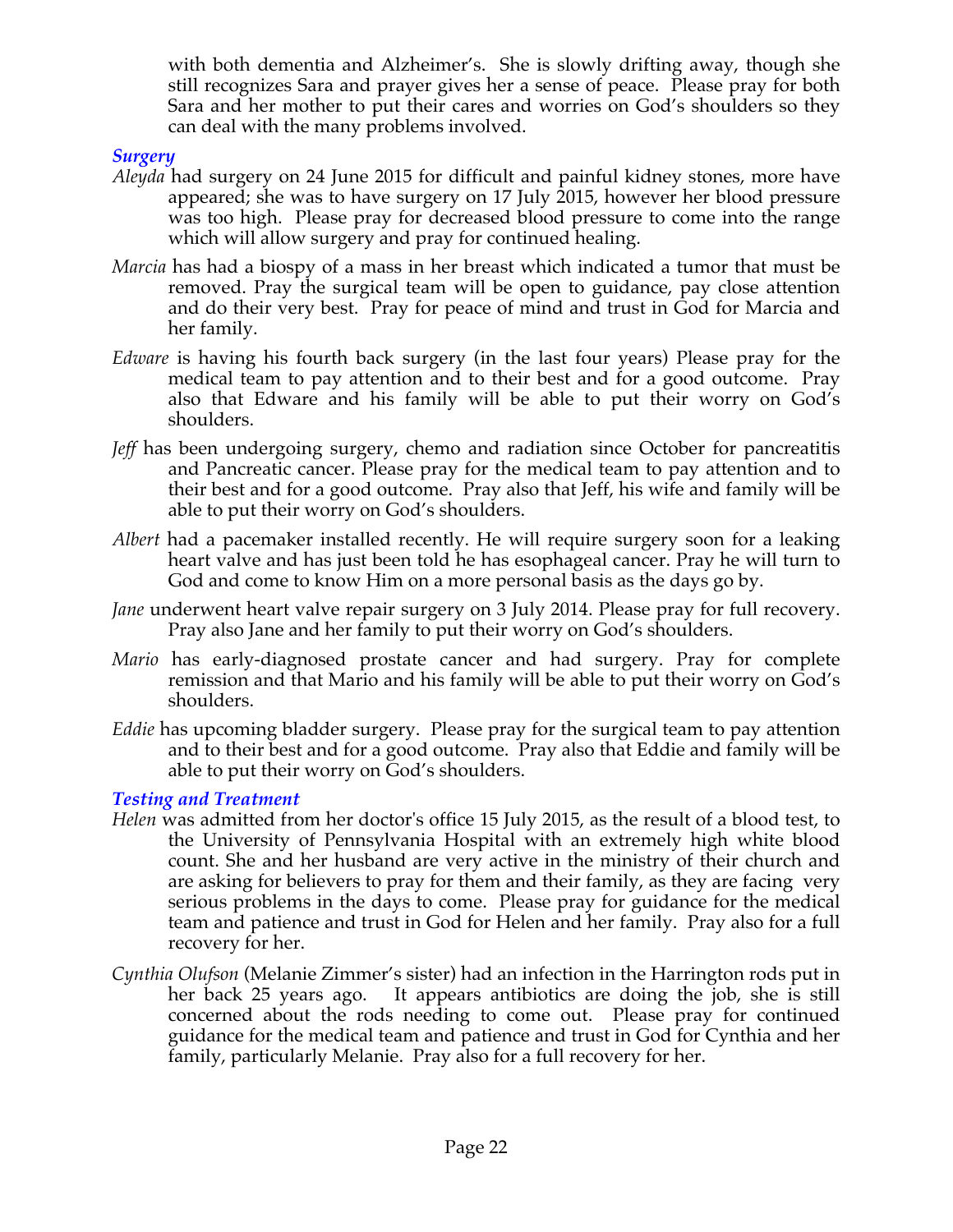- *Gulnura* is having continual swelling in her feet. Pray the medical team treating her will find out the problem and bring it to an end.
- *Vickie* has been falling and passing out and hurt herself. Pray the medical team treating her will find out the problem and bring it to an end.
- *John Thornell, Colonel, USMC Retired Pilot* is recovering from a heart related event which began on Tuesday 19 May 2015, when he noted some chest pain while playing golf. He skipped lunch and went home for a nap. About 0100 the next day, fully recognizable chest pain developed, four aspirin, one EMT battle (in which the losers apparently got the rights to bring John to the wrong place), one full on back from zero paddle battle, two surgeries and three stents later, John is in ICU wanting out, but because his blood pressure is so low (he is a runner, turns out it is just like it was a month ago) they don't want to let him out. Please give thanks for all this coming together so John is still with his family here on earth. Pray for continued guidance for the medical team and patience and trust in God for John, his wife Linda and kids Skyler and Remi. Pray also for a full recovery for him.
- *Steve Thornell* is undergoing cancer treatment at University of California Irvine, please pray for continued guidance for the medical team and patience and trust in God for Steve and his family. Pray also for a full recovery for him.
- *Red Thornell* has mass in his neck, which appears likely to be cancerous. He has had a biopsy on 22 May 2015 and expects the results after a PET scan on Tuesday 26 May 2015. While there is an infection, his temperature is now normal; he is not for he sleeps 19-20 hours a day. Please pray for trust in our Lord for Red and his wonderful wife Vickie as they try to get through this nightmare.
- *Elma* has been suffering with headaches for a long time. Doctors have not been able to discover the reason for them. Pray for strength, courage and understanding for Elma and her family; as well as for God's guidance for the medical people caring for her that they might find the best treatment method to banish the headaches completely.
- *Corissa* has been diagnosed with a blockage. As soon as the Physicians determine the exact problems they expect Major Surgery will proceed.
- *Barbara Apple* was more or less bedridden after a fall. She was hospitalized in great pain and had been transferred to a skilled nursing facility where they hope to be able to control the pain level. Pray for inspiration for those caring for her that they might find the appropriate treatment. Please pray for Barbara to put her trust in the Lord, look to Him for strength and for her to gain energy so she does not lose the mobility she has; pray for a full and rapid recovery. Please pray also for her husband Bob who is taking care of her that he might be comforted and strengthened in this time of stress.
- *Bob Apple* was at the hospital picking up his wife Barbara to bring her to the skilled nursing facility when he experienced chest pain. Barbara's release from the hospital was delayed until Bob underwent an angiogram and had his medication adjusted. Please pray for comfort and strength for Bob and his continued healing.
- *Deborah* has had a stroke, she is doing much better and out of the hospital. She has a problem with anemia and is taking supplements for that. Pray our Lord will be close to her and her family. Pray for strength, courage and understanding for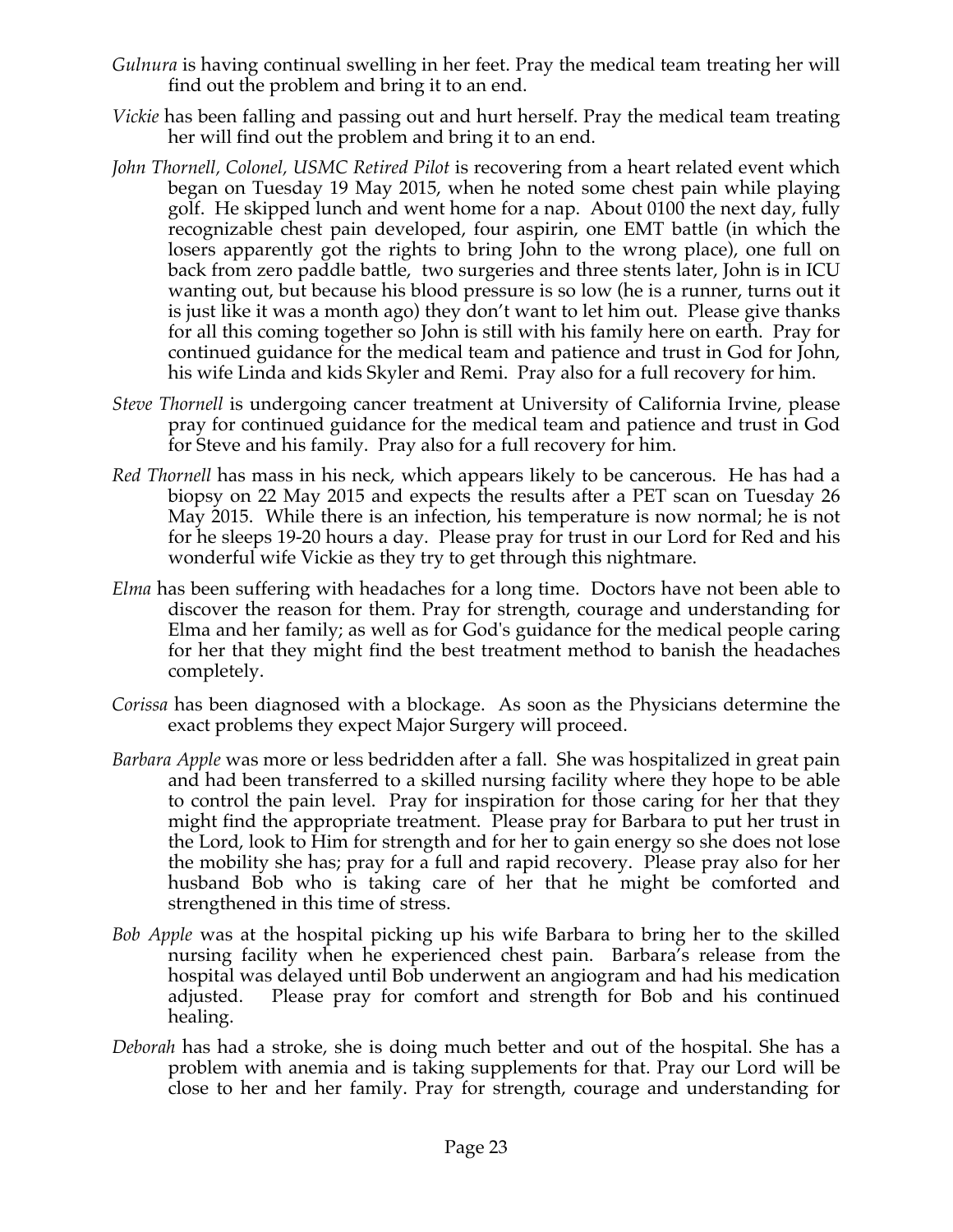Deborah and her family; as well as for God's guidance for the medical people caring for her that they might find the best treatment method to allow her to heal completely.

- *Rev. Steve Boardman* has been diagnosed with stage 3 cancer. Pray that Jesus will be close and comfort his family and members of his congregation*.*
- *Hang So Ryu* has cancer. Please pray for medical team contemplating and evaluating the treatment that they might be guided to the correct choice and do their very best. Pray also for peace of mind and trust in God for him and his family, as well as physical strength.
- *Olivia,* age 7, has been diagnosed with Stage 3 Lymphoma. The prognosis is good at this time, please pray for medical team contemplating and evaluating the treatment that they might be guided to the correct choice and do their very best. Pray also for peace of mind and trust in God for Olivia and her family, as well as physical strength.
- *Paul* has been hospitalized recently several times because of persistent high fevers. He is being tested and checked by physicians and seems to have a slight scoliosis, a node and Schuermann's disease. Please pray it will be discovered how to treat these problems and healing will begin so he will be inspired to continue his education.
- *Carol Anne* needs God's comfort and healthy test results as she is anxiously undergoing tests related to previous hysterectomy and experiencing symptoms in the surrounding area.
- *Jennifer* has some lumps on the right side of her neck; they have grown and multiplied. In the last few months she has been having problems swallowing. Jennifer has an appointment with specialist in several weeks to try and discover what it is. She is having a great deal of anxiety as she waits for her Doctors appointment and will appreciate your prayer for anxiety and health.
- *Rick* has heart problems. Please pray for guidance for the medical people treating him that they might pay attention, do their very best and make the right recommendations regarding treatment. Pray for help for Rick and his wife Wanda to keep their trust in the Lord and let Him carry their worry.
- *Clay* has melanoma. Please pray for guidance for the medical people treating him that they might pay attention, do their very best and make the right recommendations regarding treatment. Pray for help for Rick and his wife Pam to keep their trust in the Lord and let Him carry their worry.
- *Atina* has been diagnosed with skin cancer, which turned out to be a melanoma. A routine CT scan found a 9mm (3/8 inch) lesion in her left lung. The melanoma appears to be spreading; they need to remove the offending tissue and test the sample. Pray for guidance for the medical people treating her that they might pay attention, do their very best and make the right recommendations regarding treatment. Atina's faith is being tested, she has difficulty in praying and accepting the outcome, she wants what she wants and is perplexed about her faith in Jesus. Pray for help for Atina to keep her trust in the Lord and let Him carry her worry.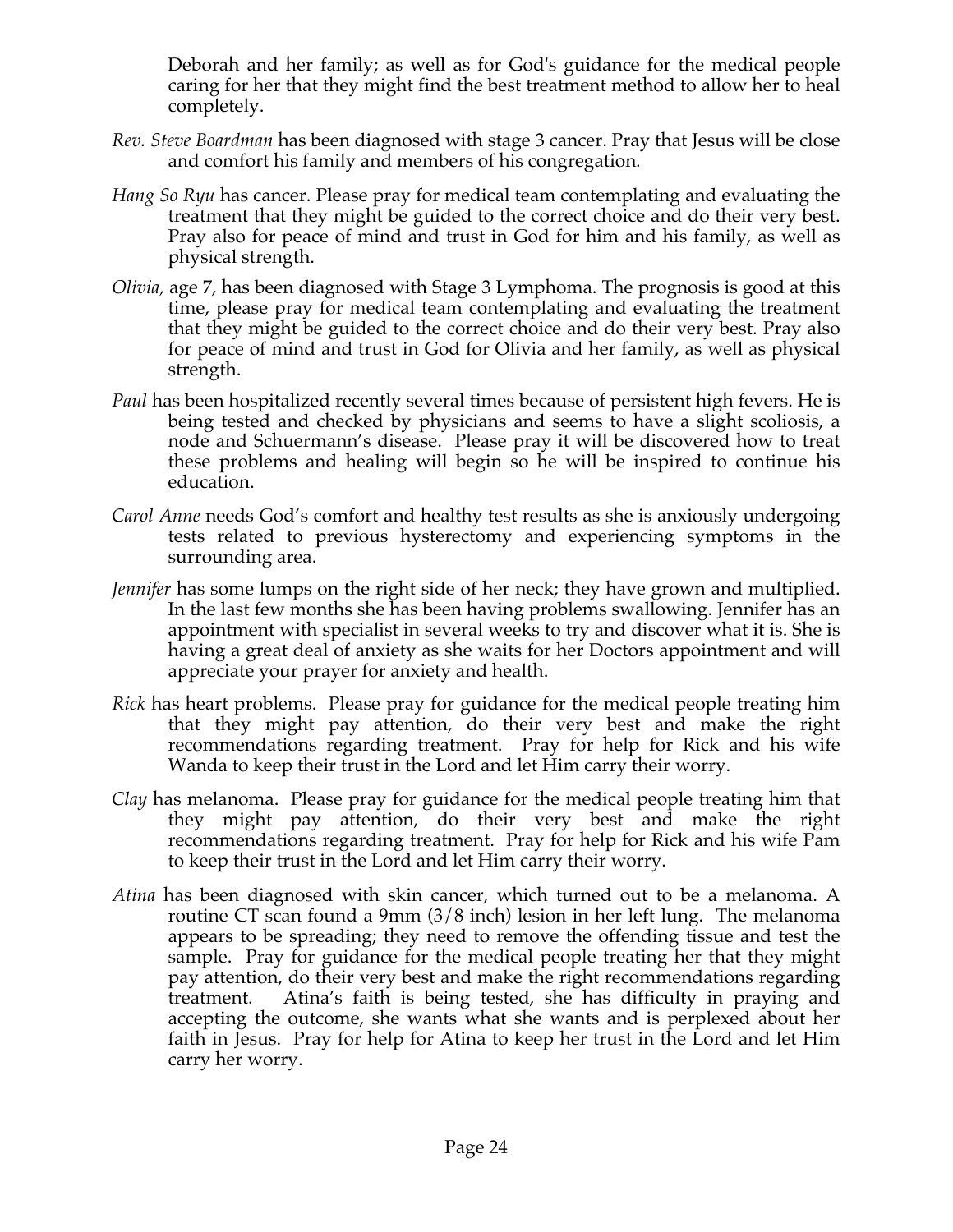- *Evelyn* has been diagnosed with bone cancer. Pray for guidance for the medical people treating her that they might pay attention, do their very best and make the right recommendations regarding treatment. Pray for help for Evelyn to keep her trust in the Lord and let Him carry her worry.
- *Stacy* has Multiple Sclerosis and was hospitalized for what turned out to be food poisoning. Pray for trust in God for Stacy and Chris as they deal with Stacy's illness.
- *Liz Strauch* had a pineal cyst, which in the end responded well to a surgical draining last year. Since November 2013, similar symptoms have returned. A CT Scan turned up what is thought to be either a new cyst or an enlarged pineal gland. More testing, including an EEG is in the works. She can no longer work. Pray for strength, courage and understanding for Liz and her family, in particular her husband Ken and sons Caleb and Nathan; as well as for God's guidance for the medical people treating her that they might find the best course of treatment and allow Liz to heal completely.
- *Faye* is in the hospital because she is weak has been receiving blood transfusions. Pray for strength, courage and understanding for Faye and her family; as well as for God's guidance for the medical people treating her that they might find the best course of treatment and allow Faye to heal completely.
- *Tom* has heart and kidney problems. Pray for strength, courage and understanding for Tom and his family; as well as for God's guidance for the medical people treating him that they might find the best course of treatment and allow Tom to heal completely.
- *Harold* has had a severe stroke. He is now home, but his family is looking for a rehabilitation facility to help him recuperate. Pray for strength, courage and understanding for Harold and his family; as well as for God's guidance for the medical people caring for him that they might find the best treatment method to allow Harold to heal completely.
- *Joe* has had a preliminary ALS diagnosis. Pray the final diagnosis will something that will allow him to continue taking care of his devoted young family. Pray for strength, courage and understanding for Joe and his family; as well as for God's guidance for the medical people treating him that they might find the best course of treatment.
- *Mark* Wilson's breathing seems to be under control at present, he is getting oxygen, which is a huge blessing for which he is grateful. Pray for God's guidance for the doctors and medical people treating him that they might figure out a way to treat him that will work and not adversely affect other parts of his body, particularly his oxygenation levels, kidney and liver function. Please pray for peace of mind and trust in the Lord for Mark, as well as for his family.
- *Preston* is reacting poorly to recent neck surgery and now has problems with his liver count; Physicians feel that dialysis will help. There may be a blockage in the bowel and an operation might be necessary. Please pray for the medical team to pay attention and to their best to determine how to help Preston and for a good outcome. Pray also that Preston and family will be able to put their worry on God's shoulders while Preston does his best to facilitate a return to good health.
- *Erica* has a non-malignant Brain Tumor which cannot be surgically removed due to the size and location. They are going to attempt chemotherapy. Please pray for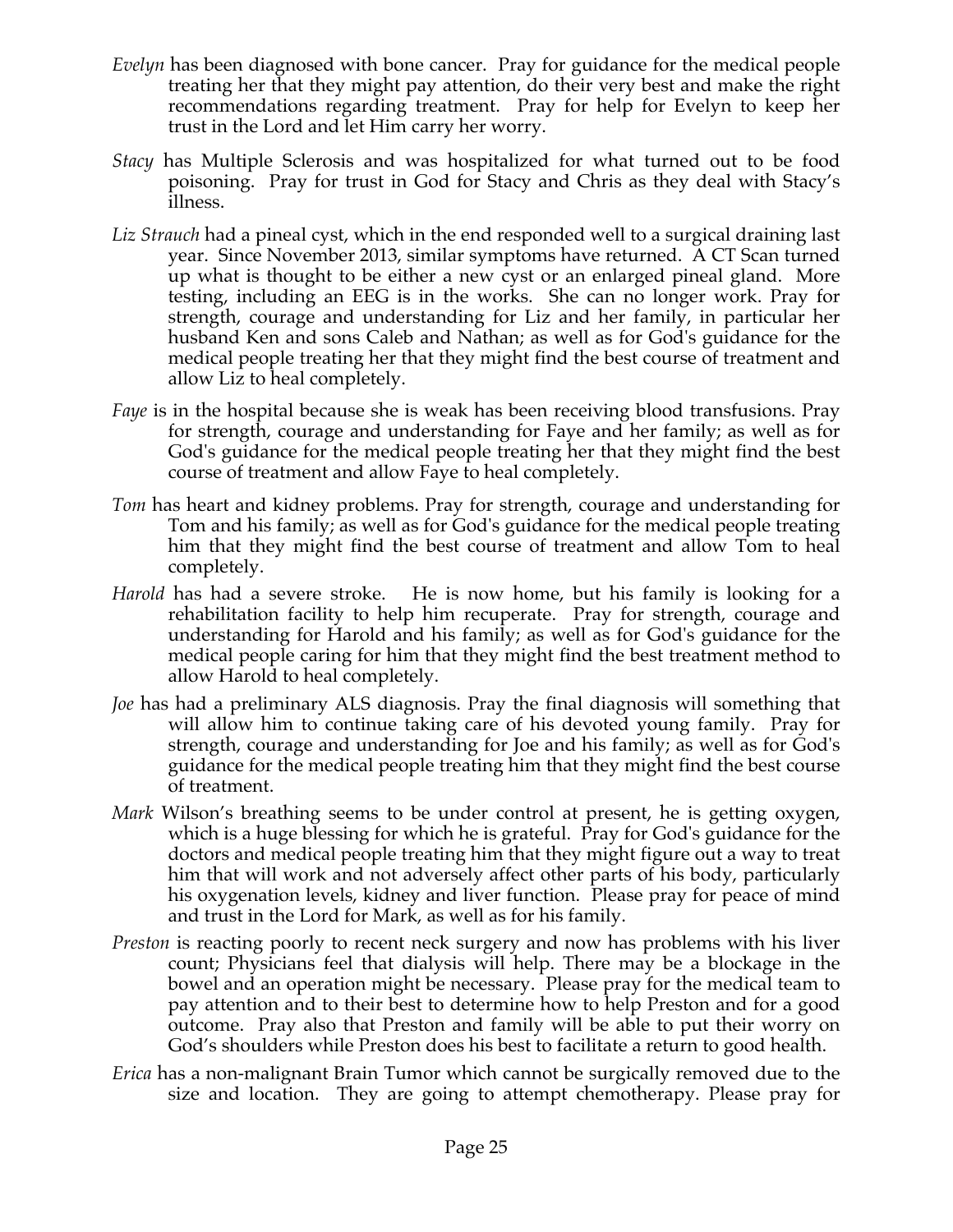peace of mind and trust in the Lord for Erica, as well as for her family, and for God's guidance for the medical people treating her that they might find the best course of treatment.

- *Brenda* is in the hospital because of bleeding on her brain. Please pray for peace of mind and trust in the Lord for Brenda, as well as for her family, and for God's guidance for the medical people treating her that they might find the best course of treatment.
- *Mackenzie* is a young girl with leukemia. Please pray for peace of mind and trust in the Lord for Mackenzie, as well as for her family, and for God's guidance for the medical people treating her that they might find the best course of treatment.
- *Mack* has had diabetes most of his adult life. Circulation in his legs is very bad and doctors are considering amputation. Please pray his medication will help and he will not face amputation. Please pray for peace of mind and trust in the Lord for Mack and for God's guidance for the medical people treating him that they might find the best course of treatment.
- *Michael* has been diagnosed with lung cancer recently after making it through gastro intestinal cancer last year. Please pray for peace of mind and trust in the Lord for Michael and his wife Gayle; as well as for God's guidance for the medical people treating him that they might find the best course of treatment.
- *Ken Strauch* has been tired and is anemic, he had a colonoscopy which found a pair of polyps which were removed and are being tested. Just for good measure they found he has a hiatal hernia with ulcers, basically part of his stomach is pushed up into his esophagus and is bleeding from there. Sounds like there may be surgery involved. Please pray for peace of mind and trust in the Lord for Ken and for God's guidance for the medical people treating him that they might find the best course of treatment.
- *Adriano* is in the hospital due to high sugar and high blood pressure. He is very weak and will appreciate your prayers.
- *Heather* recently found out she has cancer. Please pray for peace of mind for her and for the medical team treating her will be guided to the right solution.
- *Jim* has had an aneurism and blood clots. Pray that healing will come.
- *Georgia* has liver and pancreatic cancer. The doctors are evaluating whether to do surgery and how to tackle the disease. Georgia is a faithful Christian and appreciates your prayers. Pray for God's guidance for the medical people treating her that they might find out the source of the problem and best course of treatment. Pray also for peace of mind and trust in God for Georgia and her family.
- *Lana's* doctor found something on her lymph nodes and ovaries. Pray for God's guidance for the medical people treating her that they might find out the source of the problem and best course of treatment. Pray also for peace of mind and trust in God for Lana and her family.

### *Healing*

*Amelia Perez* had a small stroke on 11 July 2015 and drove herself to the emergency room, she was admitted for three days, had her carotid artery opened up and is recovering. Amelia's faith and spirit are strong. Please give thanks for the progress so far, for her continued and full recovery and her faith to continue to support her. Pray also for her family who are still quite worried for her.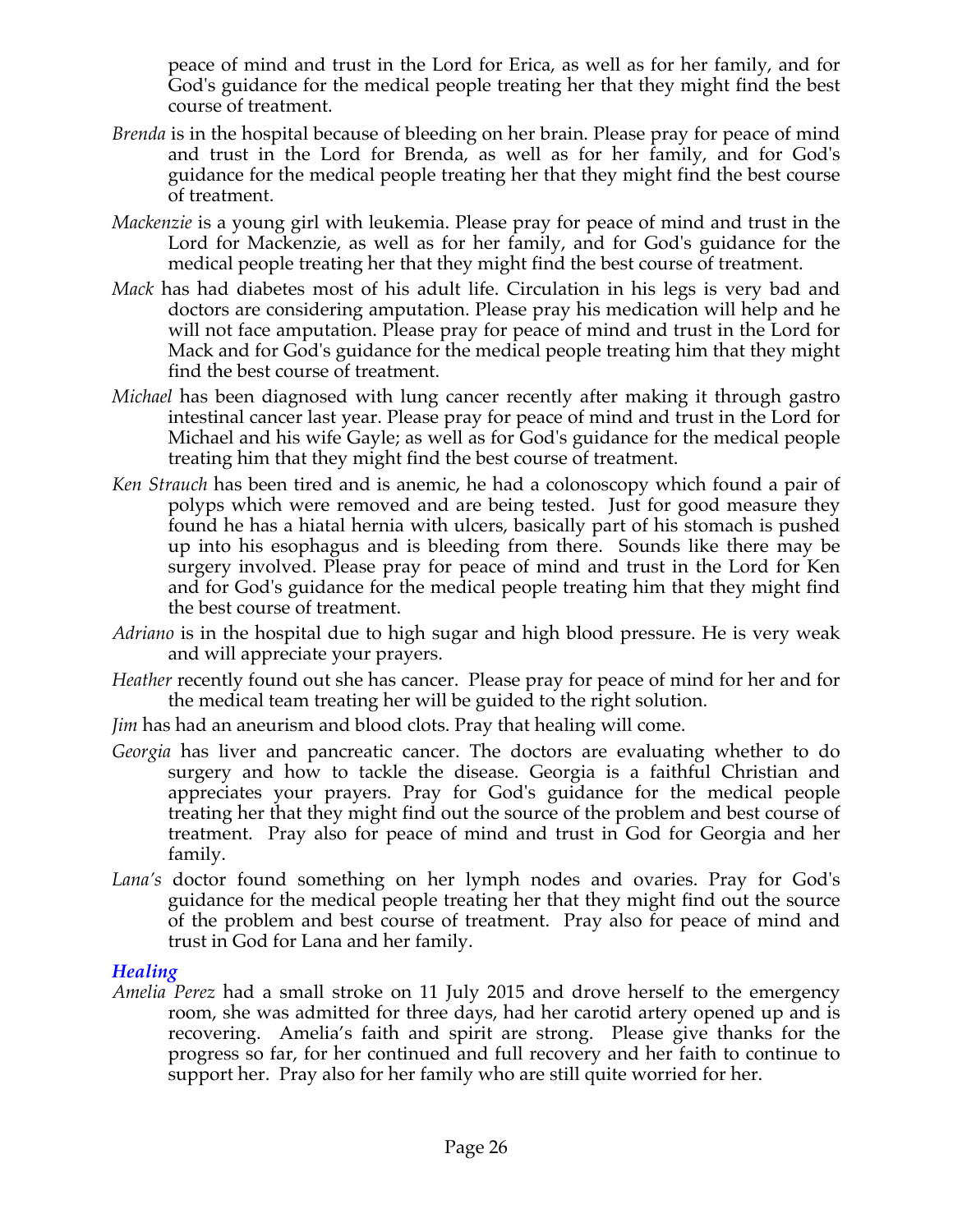- *Jon* has Stage 4 mantle cell lymphoma There is good news in that he is in remission; however the chemotherapyis producing neuropathy in his legs so that it is a challenge for him to get around. Please pray that he will be as comfortable as possible; he has been a Marathoner runner so this is especially difficult.
- *Margaret,* from California, fell and broke her on 7 July 2015, while visiting her daughter in Arizona. She will stay in Arizona for the rehabilitation and return to her home when able. Furthermore, Margaret is in good spirits; however she will be away from her church family which is important to her for an extended period of time.
- *Ashley* broke her wrist. Pray for full and complete healing of her wrist and patience and trust in God while it heals.
- *Cindy* is very ill, she is young and has children, she and her family need your prayers that they might stay close to our Lord and Saviour Jesus Christ as she heals.
- *Diana*, age 15, broke her leg while in school and now has a cast on. Pray she will adjust and be healed soon
- *Bernie Coogan* had a stroke near Christmas time. He is undergoing physical and speech therapy at a rehab facility where his wife works. Bernie is doing pretty well, his speech is a bit slurred, but his mind is clear. He is still Bernie. Bernie, his wife JoAnn and their family would appreciate your prayers for a full and rapid recovery as they maintain full trust in the Lord.
- *Amy* has melanoma in her lungs, liver and kidneys; they have found a treatment for her that has a high success rate however the side effects are debilitating. Please pray she will be able to tolerate the side effects and the treatment is successful. Amy has full trust in the Lord, but would still appreciate your prayers.
- *Debbie* is just beginning chemotherapy for cancer of the lymph nodes. Prayer she will be able to tolerate the therapy acceptably and remain strong as she remembers the Lord is with her at all times.
- Liz had a massive stroke at age thirty-seven. The prognosis is good but she has a long road ahead. . Please pray for guidance for those treating her, for trust in our Lord for Liz and her family, for healing.
- *Ebick* is suffering from a severe ulcer but the Doctors cannot give her the proper dosage of the medicine due to her six month pregnancy. Please pray doctors will find an alternative avenue for treatment or that God will provide.
- *Stan* is going through chemotherapy and radiation treatments for cancer. He is elderly and the treatments are tiring him. Please pray for his wife *Marvelene* as they do this together.
- *Meg* recently found out she had heart problems causing low blood oxygen levels, loss of focus resulting in an emergency room crisis. As a result of the symptoms she made errors on the job that caused her to lose her job. She is grateful for the excellent medical care she has received and optimistic, feeling with God's intervention in her life her health may be reversed and a new job will become available.
- *Donald* is in the hospital and had his leg amputated on 14 April 2014. Pray he will adjust and healing will begin.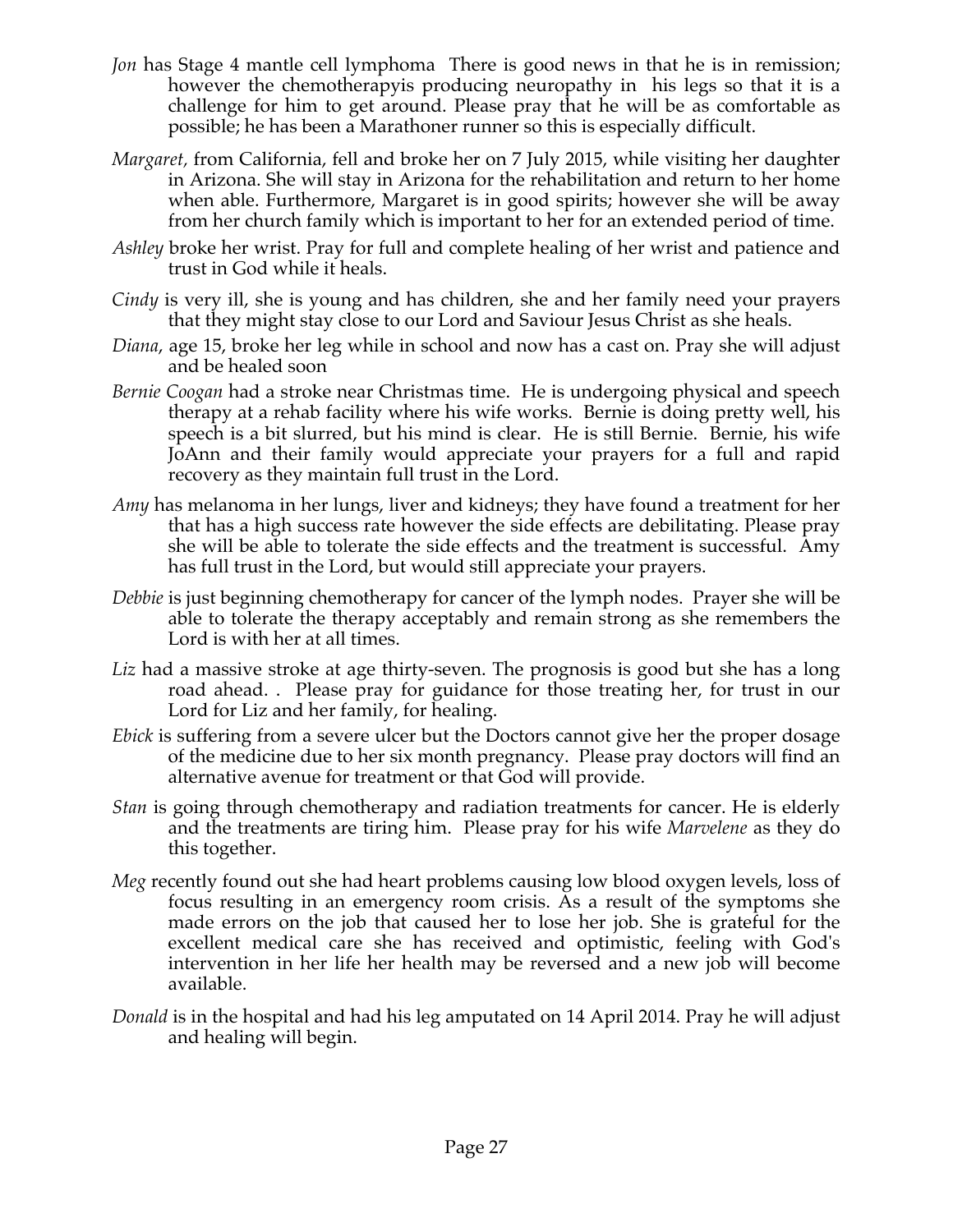- *Lucius Dabney* (father of Rev Bryan Dabney) is now at home recovering from an infection. Please pray for a complete healing of the infection and return to health.
- *David* has many concussions and unable to go to school, read books, watch TV and has headaches and migraines. He has trouble sleeping and his family will appreciate your prayers for this 10 year old young man.
- *Gladys* has breast cancer and has had a lumpectomy. She needs to take a year off of her work to have chemo treatments.
- *Alwin Jack* has had a stroke and recently has had a relapse. Please pray for those who treat Alwin that they might chose the best possible treatment and pray for peace of mind for Alwin during the recovery phase.
- *Carolyn* has Multiple Sclerosis with complications. Pray Carolyn and her children will be close to our Lord Jesus Christ as they and family members help to ease the problems.
- *Jeong* was in an auto accident and sustained a serious back injury. Please pray for a full and rapid recovery.
- *Gil Garcia* is back in the Long Beach VA Hospital. It is quite a trip for Mary, so please pray that he will recover fully and quickly. Pray for strength for Gil and his wife Mary as they deal with the stresses of Gil's paraplegia and the general aging process.
- *Mary Garcia* had surgery, she is home, but not healing as well as she hoped. Please pray for her continued healing.
- *Bill* had malignant growth removed from a lip last month and seems to be experiencing a re-growth of the cancer. He asks your prayer for the medical team treating him and for peace of mind for himself.
- *Hank* has osteoporosis, which has caused him a great deal of pain and inconvenience in the past few years. Pray for his healing and that his medical bills will be met.
- *Evelyn is* an elderly woman who has had problems with her eyes and is now blind. It appears some sight will return shortly, pray for that to happen!
- *Joanne* has begun kidney dialysis as a result of kidney failure due to extensive chemotherapy. Additionally she cares for an adopted drug addicted baby who is now nine years old. Please pray for her to keep her faith, to let the Lord carry her worry and concern and to give her strength. Pray also for those treating her that they might pay attention and do their best.
- *Mr. N. Anand* is in the hospital and is seriously ill. He is being encouraged to pray for repentance of his sins and to depend upon our dependable God for a cure and recovery of his health. Pray that he will be a strong witness for Christ.
- *Jacob* has been going through some dental procedures and has some pain and aggravation with the numbness. Please pray for comfort and strength for him, as well as for guidance for the medical team treating him that they might pay attention and do their best.
- *Bud and his wife* for their continued welfare and enthusiasm. Bud has been advised of an aneurism in his heart of a size not mandating immediate surgery. This comes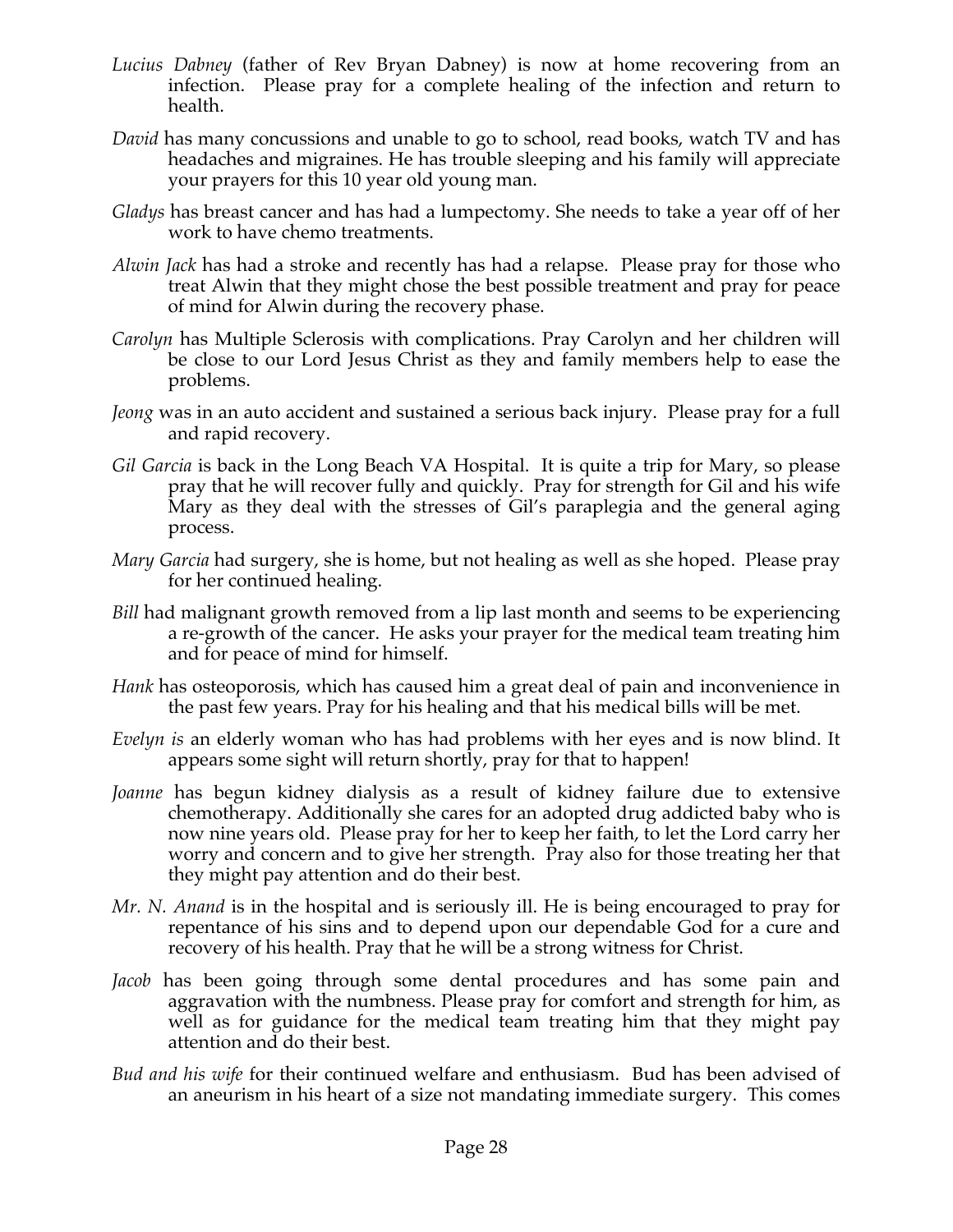at a time when he has sole care of his wife who recently broke two vertebrae and thereafter sustained pneumonia.

- *Virginia* has Sinus and Allergy problems giving her severe problems. Pray that the Doctor will discover why it continues and find a cure.
- *Steve Thornell* had a brain aneurysm, which was found before it burst. He is home from the hospital and working hard on recovery. He lacks energy from seven days in the hospital. His doctor told him he has to make serious life changes. One of the two main arteries in the back of the head is now completely closed. He must take blood thinners, he has thick blood and recent chemotherapy made it worse. Steve has always operated at 110 percent, he needs help to slow down. Please pray for trust in the Lord and a full and rapid recovery. Pray for peace of mind for Steve and his family.
- *Arlen* is receiving treatment for lung cancer and recently experienced a ruptured colon during treatment. She is alone in Oregon but does have a friend who has traveled a great distance to be at her side. Please pray for guidance for the medical team treating her and for strength and trust for Arlen.
- *Oscar* discovered some time ago he had blood clots in his leg and lung. He has been treated for them and has not been cured. He now will be facing surgery. Please keep him in your prayers.
- *Angela* had an ischemic stroke (clot). Please pray for guidance for the medical team treating her and for strength and trust for Angela. Please pray also that she and her family might put their worries on our Lord's back so she can work hard towards recovery.
- *Nora* had a stroke mid February 2013. Please pray for guidance for the medical team treating her and for strength and trust for Nora. Please pray also that she and her family might put their worries on our Lord's back so she can work hard towards recovery.
- *Linda* has been hospitalized for several days with a gastrointestinal problem. Please pray for guidance for the medical team treating her and for strength and trust for Linda.
- *Dester* is suffering from unknown skin and diseases. Please guide the medical team treating him to find out what the problem is and cure it. Pray also for Dester to trust in the Lord.
- *Lee* has Arterial Fibrillation, sheis doing much better and she and her family thank you for your prayers. Her pain level is high and some medications have bad side effects. Please continue her in Prayer in the weeks ahead as she heals.

*Nell* recently adopted two children and has just been diagnosed with multiple myeloma.

- *Mary Lou* has been suffering with seizures. She was in the hospital with a 24 hour monitor and is being sent home from the hospital with two medications and orders to return in 2 months for another MRI to review whatever is going on in her brain. Please pray for guidance for the medical people treating her, as well as peace of mind and trust in God for her and her family.
- *Kathleen* has spent the last two weeks in the hospital. She has been diagnosed with colitis, shingles and possibly colon cancer. Pray she will be comfortable and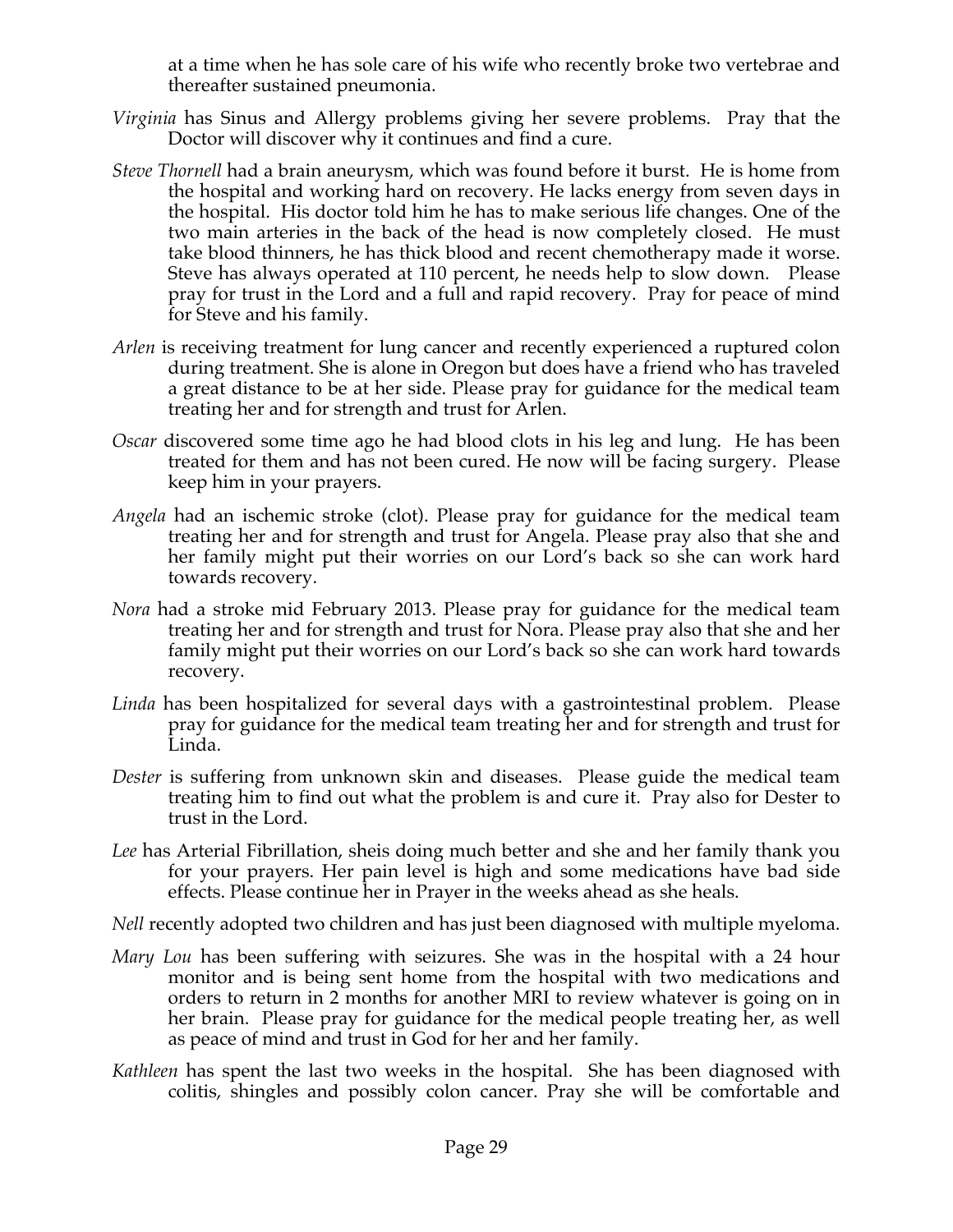begin to heal.

- *Rachel* has Mitochondrial Myopathy. This is a hereditary disease of the muscles and they do not have a cure for it. Part of her pain is her family does not believe she is indeed ill, as she appears to be just fine. Please pray her family will learn the truth and be supportive of her; pray also the medical people treating her will find the right measures to minimize the disease. Most particularly pray for Rachel's trust in God.
- *Nicolas* is in the hospital with serious symptoms of a heart disorder. Please pray for peace of mind for him and guidance for the medical team looking for the cause and cure.
- *Juanita* is a young girl who was in a coma because of a blood disease. She has not come out and is gaining strength. They are awaiting results from blood samples. Her family thanks you for your prayers and asks that you continue.
- *George* had foot surgery. Please give thanks for the surgery and pray for a full and rapid recovery.
- *Nellie* is in the emergency room of a hospital in a great deal of pain. Please pray for peace of mind for her and guidance for the medical team looking for the cause and cure.
- *Lauralee Meade* underwent a lumpectomy on Friday after Thanksgiving. A further anomaly has been discovered and she had additional preventative radiation treatment. Please pray for a complete remission of the cancer. Pray also Lauralee will maintain her great attitude and trust in God.
- *Bill, Sara's husband,* had a third abdominal surgery on 22 November 2011, to remove a tumor. Bill is doing better keeping the doctor's instructions, for which we are all grateful, including taking chemotherapy once a day for one more year. He has decreased the consumption of alcohol and eating at least mostly properly. Please pray for help for him to continue do all this. Please pray also that Bill might turn his heart outward to help those around him, as well as live a long and healthy life to the honor and glory of God. Pray also for peace of mind for Bill and his wife Sara.
- *Kay Denton* (Mrs. Kay) has had a chest infection, perhaps viral, but seems to be getting better. Please pray for continued peace of mind for Mrs. Kay and her family. Give thanks for her trust in the Lord and her positive attitude.
- *Matt Alcantara*, age 16, came back with ZERO SCANS again in August 2014! Matt has Osteosarcoma (bone cancer), a very rare and often lethal form of cancer with limited treatment options. This is a disease that is about 90 percent fatal in a couple of years. He has no hip joint on one side, but he walks and swims! Courage? Guts? You bet! Please also give thanks for the great faith of Matt and his entire family. Their faith and trust is a wonderful example for each and every one of us. But, now is not the time to stop praying. Actually, it never is the time to stop praying!
- *Judith Clingwall* is afflicted with Multiple Sclerosis (MS). She is currently in Laurel Place, an extended care facility in Surrey, British Columbia. Judith's condition has worsened recently. Please pray for her to take an active part in her own life, for her strength, peace of mind, trust in God and remission of the disease so she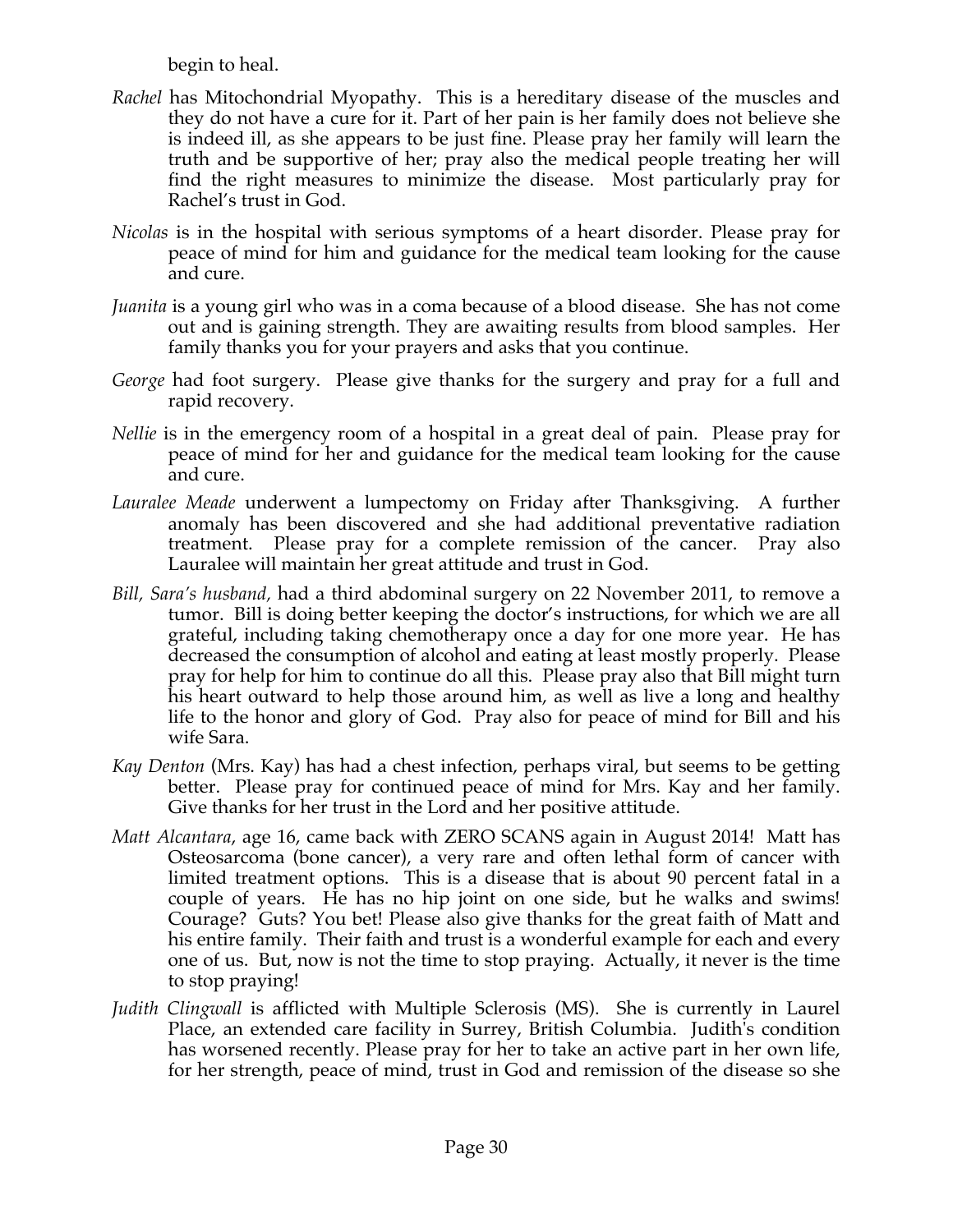might return home to her family. Pray also for strength for her husband Martin as he deals with all the problems and stress of Judith's situation.

*Vince (age 15), reoccurrence of Osteosarcoma, recent testing found a nickel sized tumor* in his lungs. The doctors are consulting with a specialist in Houston. Please pray for guidance for the medical team and for peace of mind for Vince and his family.

### *Healing and Patience*

- *Diane* spent a month in the hospital because of an inability to breath., due to Chronic Obstructive Pulmonary Disease (COPD) apparently from chronic bronchitis. She is home, still very weak and learning to live with this progressive disease. Pray she will let the Lord help her be calm in her new circumstances and that healing will come.
- *Kym* (43) has various hip problems which seems to be related to osteoarthritis. And, her mother *Ruth* is in the early stages of dementia. Pray for guidance for those treating both of them, as well as patience and trust in the Lord for both of them.
- *Christopher* has had problems with his leg for some time. Now he has to have it casted and it will stay that way for what to him seems an interminable time. Pray for patience and peace of mind for this young man who has much he wants to do.
- *James* for the Lord's healing of health issues and give a remedy for many personal challenges at the moment

### *Thanksgiving and Continued Healing*

- *Ducky* is a little boy born April 2015. He has been diagnosed with Degenerative Glaucoma, he had his first operation on 6 July 2015 and the second on 15 July 2015 when it was discovered both eyes are affected. The surgeries were apparently successful and it is hoped he may be able to see soon. Please give thanks for the progress so far and pray for Ducky and for his Family as they care for him.
- *Shamu* had successful surgery on 7 July 2015, for a disruptive colon. The colon has been removed, she gives thank for the surgical team being open to guidance, paying close attention and doing their very best. She is home from the hospital, in need of God's Help for healing. Please pray now for Shamu to trust in God, let Him carry her worry. Pray she will recover to the point her internals may be rebuilt.
- *Mary* had a cataract operation early the morning of Tuesday 16 June 2015, which went well. Please give thanks for the surgical team being open to guidance, paying close attention and doing their very best; give thanks for the great result and pray for continued healing.
- *Sandy Patton* had an ovarian cyst removed on 9 June 2015. Surgery went well, on pathological testing there was no sign of cancer. After a day, she went home and is resting and recovering! Please give thanks for the great result and for the surgical team being open to guidance, paying close attention and doing their very best. Pray for continued recovery and peace of mind and trust in God for Sandy and her family.
- *Herb McCormick* (1st Sergeant, USA Retired and dear friend of Bishop Jerry) had throat cancer surgery on 12 May 2015 at Emory Hospital, Atlanta. At 86, it was major surgery with little hope of survival. Herb survived the surgery, which apparently went very very well. Please give thanks for the medical team paying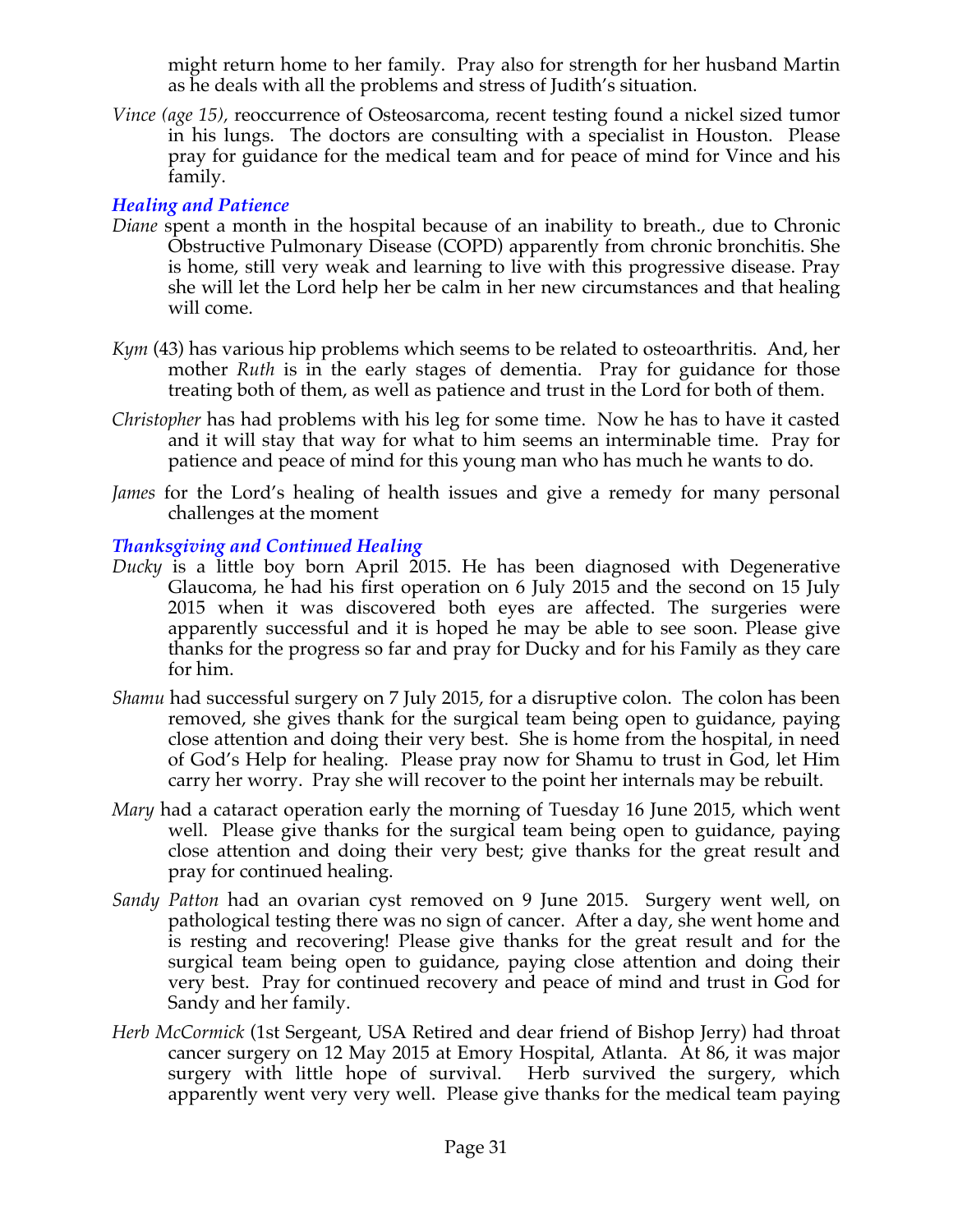attention and doing their best and for the good outcome. Pray also that Herb and her family will be able to let God help them as he recovers. Peggy and her family thank you for your prayers. Herb, his wife and two daughters give thanks for your prayer and ask you pray for continued healing.

- *Peggy* had very successful surgery for a torn Rotator Cuff on 30 April 2015. Please give thanks for the medical team paying attention and doing their best and for a good outcome. Pray also that Peggy and her family will be able to let God help them as she recovers. Peggy and her family thank you for your prayers.
- *Bob Balslev* gives thanks for successful knee replacement operation and asks for your prayers for a full and rapid recovery.
- *Bill Hall* gives thanks for a successful bilateral knee replacement operation and asks for your prayers for a full and rapid recovery and for help with pain at night.
- *Carolyn,* (Charlie McCormack's mom) was hospitalized with a blood clot in her arm, she is back home and doing well. Please pray the clot will continue to abate without damage to her system. Give her trust in the Lord and peace of mind for her and Charlie, too.
- *Daisy Lee* is recovering from necrotizing fasciitis, which manifested on 30 January 2015, causing the loss of her right arm and her left hand, as well as parts of both feet. This is very very hard, but Daisy has kept her faith. As she becomes more well, less in people's thoughts and prayers it will be a lot tougher for her. Please pray for strength for her and her family and friends as time moves on. Her family is thankful for all the support they have received during these past couple weeks and hopes all will continue to pray for Daisy's speedy recovery.

Pray for peace of mind and trust in God for Daisy's family, her husband and children Tiffany and Chris.

- *Michael Lenahan* known to all as *Bullet* was hospitalized on 18 March 2015, and had a stent placed in a cardio artery. All went well and he is recovering nicely. Please give thanks for the great result and pray for a complete and rapid recovery for Bullet.
- *Janet Jessup* had a stroke on 3 July 2014 and heart problems that were causing huge issues for her. They seem to have gotten her stabilized and she is going home from the hospital. Please join the entire family in giving thanks for this wonderful development. Please pray for those treating her to find the appropriate treatment and for trust in God and peace of mind for Janet and her family, in particular her husband of 43 years, Rev Roger Jessup, retired minister of Saint Joseph of Arimathea Anglican Orthodox Church.
- *Arch Crittenden* has Multiple Myeloma (cancer cells in bone marrow); without this treatment life expectancy is one to two years. The treatment has apparently been effective. Arch and his lovely wife Kathy ask that you pray for their trust in God to remain strong and for a good outcome.
- *Dick Gray* has a Merkle Cell carcinoma just under his sternum carcinoma which is considered a stage four carcinoma since it has 'metastasized'. After much treatment and hospitalization the main site is less than half the size and there are no new tumors. He continues the fight. Please give thanks for the good results so far! Pray for those contemplating the treatment that they might be guided to the correct choice and do their very best. Pray also for peace of mind and trust in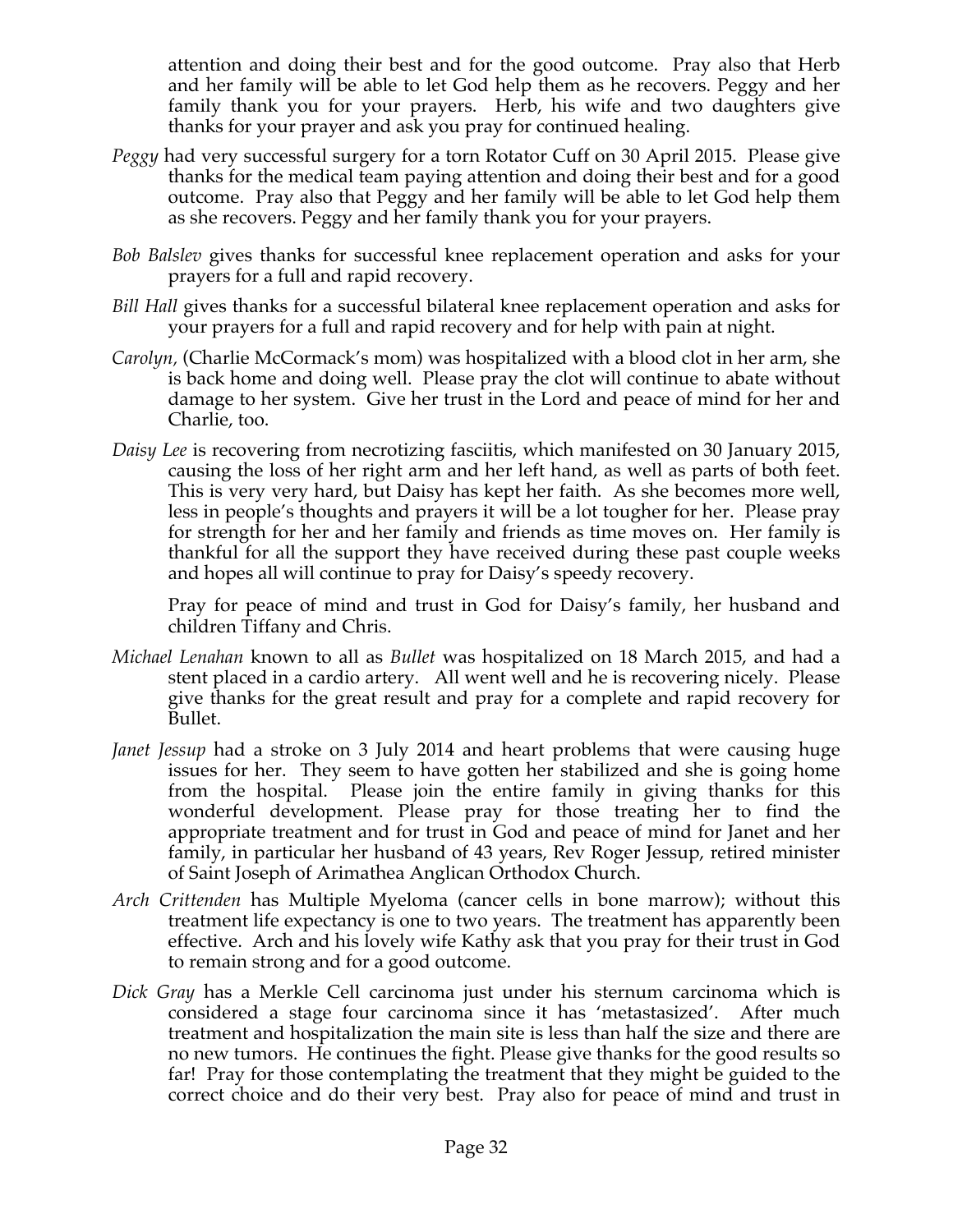God for Dick and his wife Jennifer. Dick is the Treasurer and a Vestryman at Saint Paul's AOC in Missouri.

- *Sam* had surgery on his entire large intestine that had become infected. At the time of the operation he was just hours away from a complete organ shutdown. He had had turmoil in his life over the years. Sam is now in the ICU and his Minister visited him and explained to him God had given him another chance for him to make things right with his Lord. Pray for his good health and his spiritual life with Jesus.
- *Marv Rogge* had successful heart valve replacement surgery on or about 20 December 2014. Other than a desire to chew his food way too much, Marv is doing great, up and about. Please join Marv, his lovely wife Marian and the rest of the family in giving thanks to God for the great result. Pray for a full and complete recovery.
- *Ian* had surgery to remove excess skin rendered a nuisance by controlled lost of 200 pounds. Please give thanks for the successful result and for those treating him to have paid attention and done their very best on the lengthy surgery, taking the best possible care of him. Please pray for his continued recovery and strength for his Mother who will be in charge of his after care.
- *Jenniffer* had surgery for breast cancer on 15 October 2014, which seemingly went well; please give thanks for that. She has had other complications which preclude her from making a full recovery in particular, the reconstructive surgery seems to have gravely affected her back muscles and nerves, resulting in both very limited mobility and extreme pain, the drugs are making her terribly sick; please pray those will be overcome. Pray for help for Jenniffer to keep her trust in the Lord and let Him carry her worry and concern as she recovers. Please pray also for strength and courage for her family as they try their best to help her.
- *Mary Thornell* has been battling colon cancer for three years now, she is currently treating at the City of Hope. Things seem to be going well, the numbers seem headed in the right direction. Please pray for guidance for those treating her, as well as strength, guidance and peace of mind for Mary and her husband Jim, as well as daughter Janice and son Jimmy, as she undergoes treatment.
- *Jim Thornell (Jet)* seems to have recovered from the five stomach ulcers and now is dealing with blocked coronary arteries and taking care of Mary. Please give thanks for the great result and also for the strength, guidance and peace of mind our Lord gave Jet and his wife Mary, as well as daughter Janice and son Jimmy, as he underwent treatment.
- *Elma* is suffering from cancer. She was taken home from the hospital on the advice of her Doctor. We were asked to pray that Elma's remaining time here on earth might be good and that Elma and family might put their trust in the Lord and let Him carry their worry. Since then, Elma's Bishop told us a great Miracle of the Lord is working over Elma. Doctors sent her home to die, but now she seems to be doing all right. On behalf of her, thank you for all of your prayers. Please continue praying for her complete healing.
- *Dennis* has heart problems; now the medical people treating him discovered a large mass on his liver which turned out to be a cyst! Please give thanks for this great development and pray for peace of mind and trust in the Lord for Dennis and for God's guidance for the medical people treating him that the contemplated surgery might go well.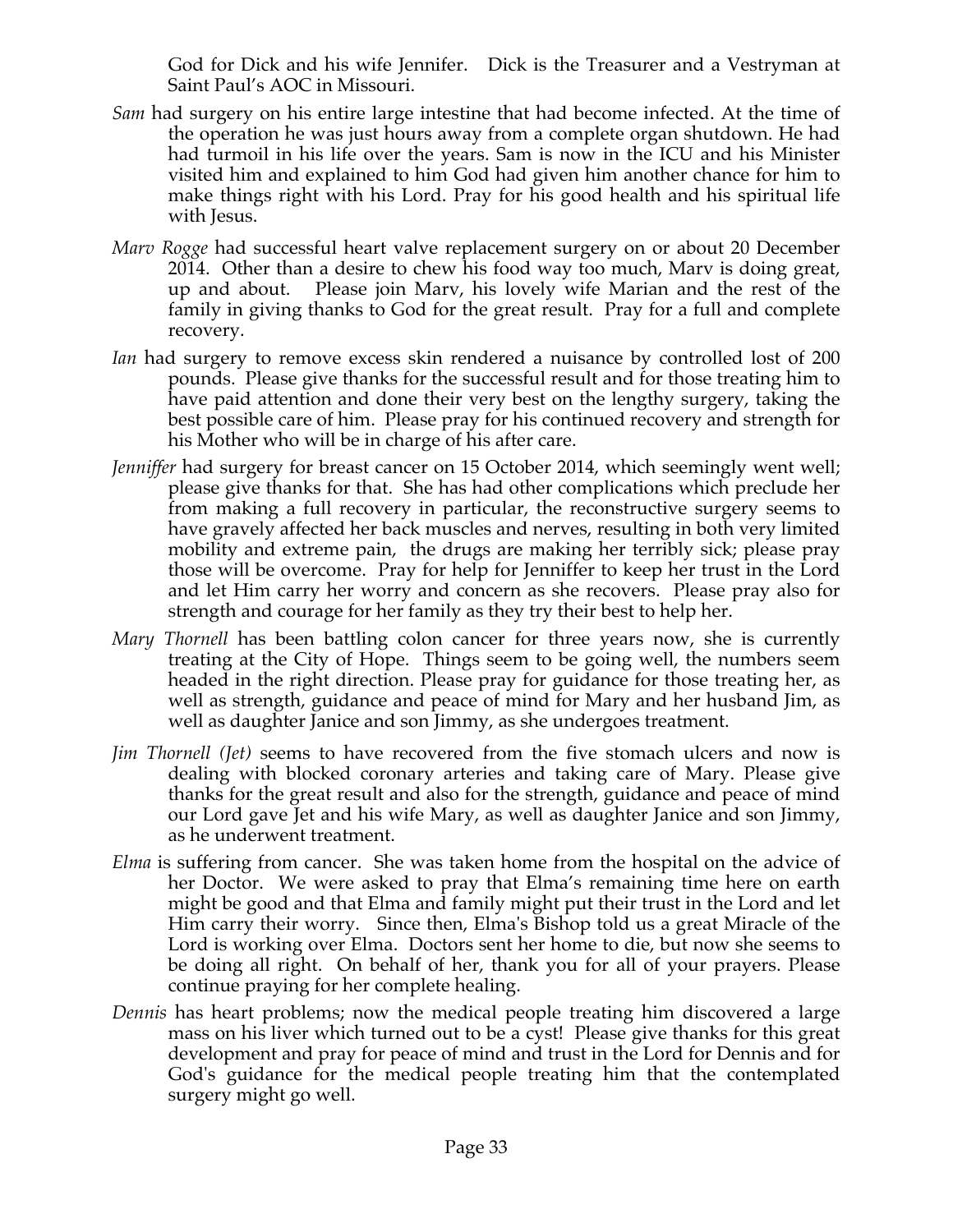- *Dwight* had major oral surgery, for which he gives thanks. He is recovering slowly and asks your prayers to speed the process.
- *Mike* is a veteran who has served his country when she called. Please pray he will open his heart to God so He can make Mike's crooked road straight and pull him towards the summit rather than to the pit.
- *Dick*'s left arm was amputated after treating for Merkel Cell carcinoma over a year ago. He has met with the oncologist's and reviewed the CAT scan. Good News! The tumor has been reduced in size—it was down to one half the size that it was in September and there was no indication of a new tumor in the chest area. Dick wanted the Prayer Partners to know and join him in thankfulness to our Lord. Please join Dick and his family in giving thanks to Our Lord Jesus Christ for his recovery as well as for their trust in God.
- *Carol Stone*, the sweet wife of Mike Stone, recovered far better than expected from a severe brain bleed, but fell recently and broke her hip. She still requires 24 hour care, which Mike provides with little help.

### *Business*

*Mark's* business is in difficulty. He works in a shrinking field, of which he is one of the country's true masters, but there is little work available. He asks that you pray that he can find a way to survive in his industry, which he loves and needs his talents. Pray he can find new sources of business and new ways of doing things, perhaps someone to partner with to better use his talents. Pray also for those who work for and with him that they might do their best to help.

### *Financial Guidance and Employment*

- *Anne* is unemployed and just interviewed for a position. Please pray she will be employed, if not at this position then that this interview will lead to better prospects. Pray for her ot be encouraged and strengthened by the Holy Ghost.
- *Doug* recently became unemployed from his job of 18 years. He has been applying for jobs, but unable to get one at this time. His wife is working; this is not enough for the family. Please pray he will find employment with a firm that will be able to use his considerable skill and hard work to benefit both the firm and the family.
- *Catherine and Lewis* are at a low ebb due to a struggle for employment. Your fervent prayers will be appreciated.
- Lori is considering a potential change in her employment. Please pray for God's guidance in considering all aspect of her potential work.
- *Sara* is concerned about the future with her company. She would appreciate prayers for her continued employment and that her firm might find more and better ways to use her considerable skills.

### *Financial Guidance and Healing*

- *Clark* is in need of salvation; for God's Will to be done in his life. Pray his family will be blessed with the financial miracles that come from doing His Will.
- *Timothy and Sharon* had their home foreclosed the morning of 15 April 2014. They are experiencing spiritual, emotional and financial crisis at the current time. Please pray for God's guidance as to how they might handle the financial difficulties in which they have found themselves and more importantly have them draw closer to God and each other.
- *Linda, Rick, Christian and Sawyer* are a family experiencing spiritual, emotional and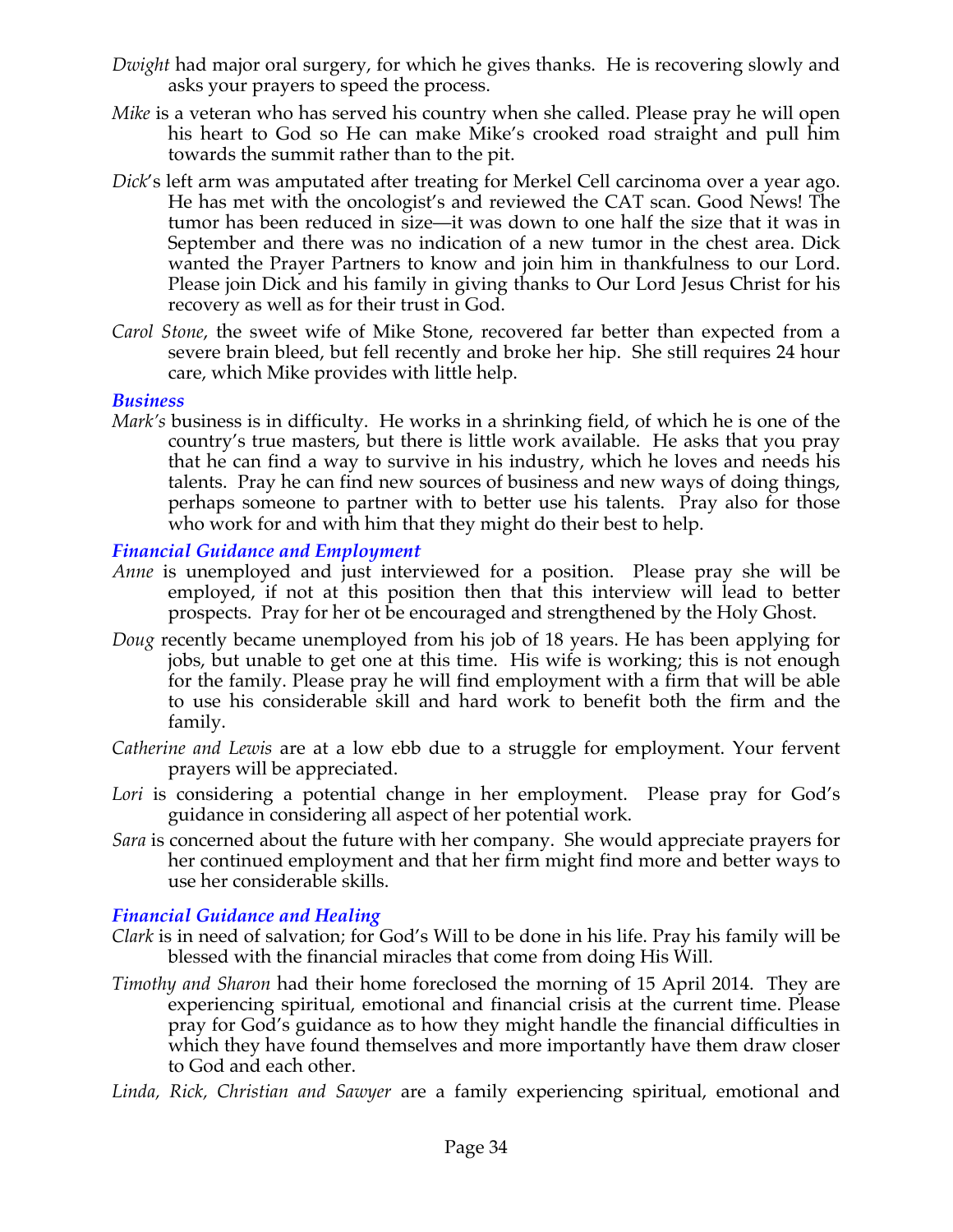financial crisis at the current time. Please pray for God's guidance as to how they might handle the financial difficulties in which they have found themselves and more importantly have them draw closer to God and each other.

*David and Lorna* are having financial problems. They are trying to find a smaller home which may be more affordable. *Lorna* has had an ongoing battle with brain cancer, her trips back and forth to the hospital have drained their finances to the point they sometimes struggle to have enough food in the house. Pleaser pray for Lorna's healing and guidance on how they might handle the financial difficulties in which they have found themselves.

### *God's Strength and Peace of Soul*

*Tommy Dunning* is facing his first Christmas following the death of his only son to cancer. Please pray he can concentrate his heart on what he had and will have in his son through God.

### *Guidance*

- *Paul* recently had his large toe amputated due to diabetes and is having a difficult recovery filled with fear about dying. He recently accepted Jesus as his savior and his family Rosie and Brenda are very grateful. Pray for strength for both Rosie and Brenda who are staying by his side through it all encouraging him on.
- *Steve* is addicted to alcohol, pain pills and gambling. Pray for wisdom, courage and strength to stick with treatment and follow God's plan for his life
- *Eli* has some mental issues and has lost his way. He was admitted to the hospital for psychological evaluation to get a proper diagnosis and medications and has been discharged. He has yet to come to grips with the demons chasing him. Pray he will return to the Lord and his family. Eli's brother *Carl* has gotten little to no support from the family, he being the one to get Eli into treatment. Daughter Katie seems to be the least helpful. Pray they will ask God to send the Holy Ghost in to straighten things out and they will listen when He speaks to them. The family has been open to the Prince of Darkness and needs help.
- *Debbie* has family problems that must be dealt with and she asks God's guidance in making the correct decisions and how to stand.
- *Edward (45)* had the opportunity to meet with a Christian during the conversation she discovered Edward had some background about God but thought He was not relevant to this day. Edward asked many questions about the Bible and was surprised at the answers and continued to ask questions. They both went their separate ways and the Christian told Edward that she would pray for him. Will you join in prayer for Edward, please?
- *Michael and his Family* ask your prayers for wisdom as they are under trial and affliction to follow the law of the land and yet honor God in so doing.
- *Flora* is in remission with cancer, but has high blood pressure and fatigue. Flora's Mother recently died and this has caused added stress. Please pray that she will be able to let God carry her worry and sorrow so she can do the things she needs to do.
- *Elizabeth and Gunner* need your prayers for their general well being. Pray that they might see the Light of the Lord and let Him guide their lives. Pray they might open their hearts not only to the Lord, but to each other to become one in Him and happiness.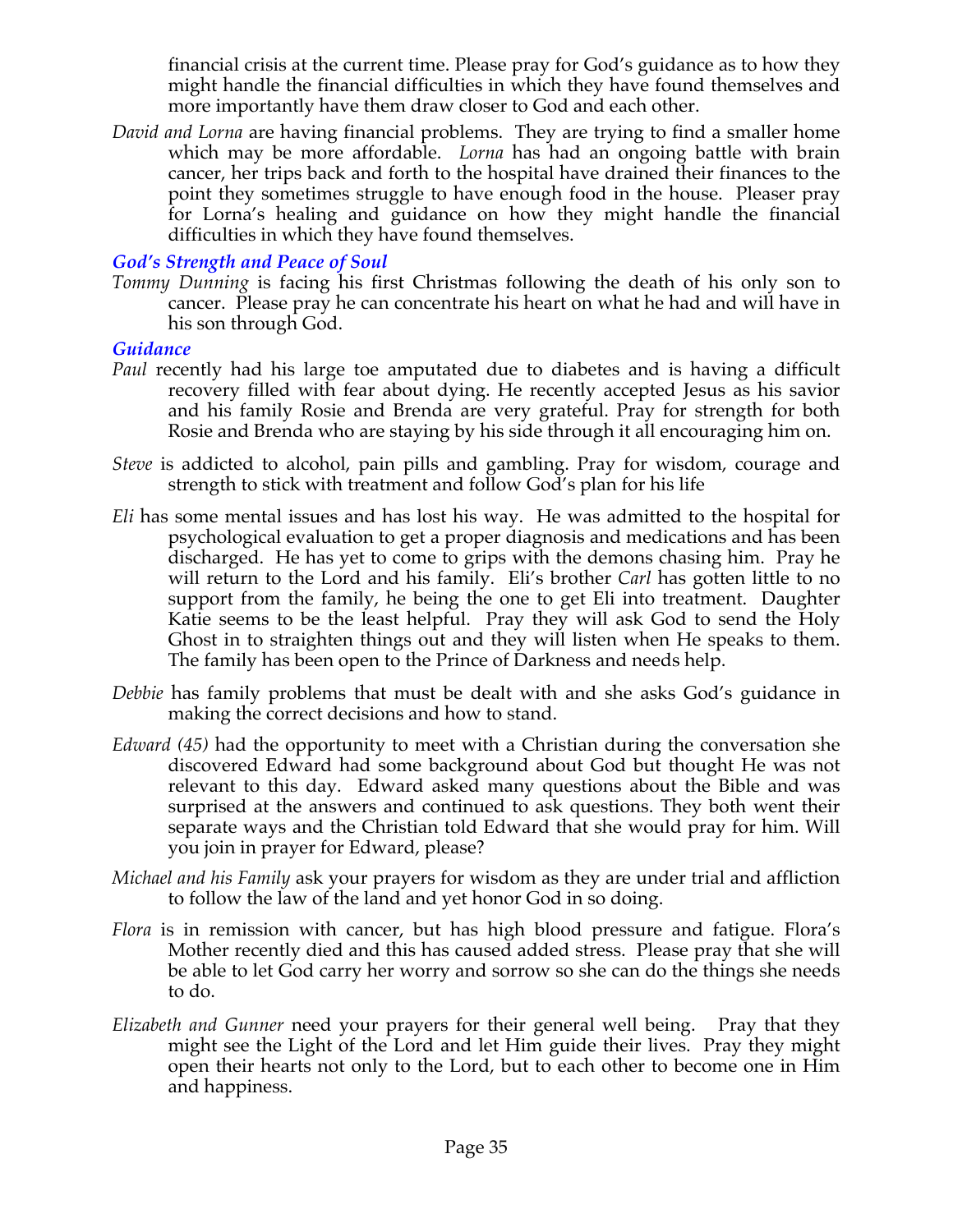- *Eric and Betty* need your prayers for their general well being. Pray that they might see the Light of the Lord and let Him guide their lives. Pray they might open their hearts not only to the Lord, but to each other to become one in Him and happiness.
- *Eli* has lost his way both spiritually and mentally, please pray for him and his parents Ed and Barb, who are having great struggles seeing their son, go through these afflictions having brought up in a Christian home. Please pray his parents can find a way to help Eli.
- *Mitten* has a Christian talking to him about Christ. Mitten does not believe and does not seem to care. Please pray Mitten will see the light.
- *Kristen, Rickey and their two children* ask you to pray for grace, wisdom and understanding as they attempt to cope with infidelity, separation and possibly divorce as a result of backsliding from the Lord into the World.
- *Aaron* has a problem seeing is where his life should be leading him. Please pray that he can listen to his father Paul and those around him who want him to work hard and obtain a real education now rather than just coast towards oblivion.
- *Helene and her family* ask your prayers for them as they deal with the loss of Alan, husband and father.
- *Stephanie* seems to be very deeply into post partum depression after her baby was born prematurely. Please pray for her Mother in Law who is going a great distance to help Stephanie and her new Grandson. Pray that Stephanie will be able to direct her attention outward, rather than inward.
- *William* is an elderly man living with his Son and Daughter in-law. William is causing trouble in the family because of his demanding ways and continually using bad language. The family is at wit's end to know how to handle him and will appreciate your guidance and prayers.
- *Caitlin* is in the grip of the Prince of Darkness; she thinks there is escape from reality in drugs. The saddest part is that reality is not as she sees it. Her family is despairing as they can do nothing to help her and ask that you pray for the Holy Ghost to enter into heart and show her the need for change before it is too late.
- *Nathaniel* is in spiritual turmoil. His family and friends will appreciate it if you will keep him in your prayers for him to find the root of his trouble and accept God's help to heal his heart.
- *Sam* and her *two children* that have been living in a shelter and are to lose their place there. Please pray a place will be found they can stay in and recover.
- Please pray *Darlene* will surrender her life to Christ.
- *Norrie* is facing daily exams in the weeks ahead. Pray for calmness and concentration and to do the best possible.
- *Jonathan* is addicted to drugs. He is now in jail awaiting trial. His parents and friends will appreciate it if you will keep him in your prayers for him to find the root of his trouble and accept God's help to heal addiction.
- *Beth* is suffering from ungodly treatment in her marriage. Please pray God will guide her in her behavior, actions and thoughts that she might be able to lead her husband to God so her marriage might prosper to the benefit of them.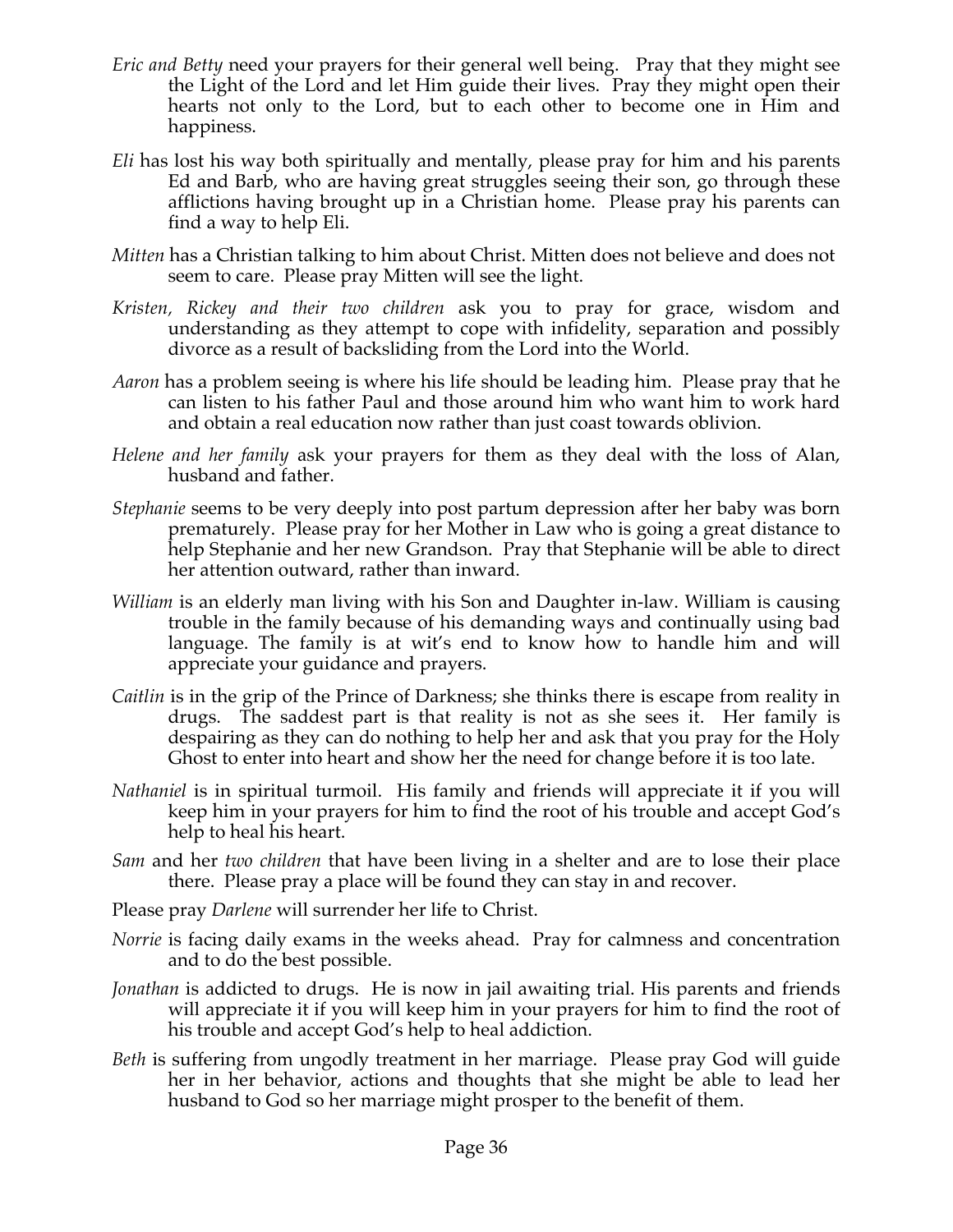- *Brandon* a young man from a Christian family who married a year ago and almost immediately became estranged from him family. As a result he has had a serious problem with keeping the civil law. Please pray for Brandon that he will return to the Lord and the many problems will be eventually settled. Pray the hurt he has caused so many will be helped with our Lord's care and love.
- *Jeanette* has had many members of her family die from diabetes and several are near death now. Jeanette does not know the Lord and is despondent and perplexed about her family and herself. Please pray she can open her heart to allow the Holy Ghost in to bring her knowledge and understanding.
- *Dr. Elizabeth Raj* is teaching a biblical approach to the psychological problems facing many in our society today. She is battling against the growing influence of worldly psychology adopted by the churches themselves. Elizabeth constantly stresses answers are found between the covers of that precious Book, the Holy Bible. Please pray for encouragement, strength, fortitude and courage for her.
- *Abigail* is a teenager who has behavior problems. She feels she is in an area of mental darkness. Please pray that she might look to God for help and not within herself.
- *Sara* asks that you pray for guidance for her as she deals with the stresses of her family and life. Pray that she can separate those things which she can affect from those things which she cannot and give her grace to accept that she cannot do everything and can only change those things within her control. She asks for God's help for her business so that she might remain gainfully employed while keeping up with the needs of her mother and husband and healing her own problems.

*Jacquie* to open her heart to God and accept His Love and Grace.

*Hap* asks you to pray he might be able to trust God will help him make the right decisions at the right time and not to worry uselessly, to change those things he can change, accept those things he cannot change, sleep well to be able to do the correct things with a clear head and that he will open his heart to the Holy Ghost so that His Light can penetrate into the far corners of his heart and eradicate the darkness lingering there.

### *School Challenges*

Destiny, Blake and Janet

## *Anglican Orthodox Church*

*Kenya*

- The Anglican Orthodox Church is making plans for establishment of a presence in *Kissi, Kenya.* There are six parishes, a total of 161 members, 68 adults, 93 children with two ministers:
	- Raphael Ondara
	- Johnson Otara

Please pray for the church there and guidance for the people involved.

### *India*

*Nepal* has experienced a 8.3 earth quake and it has reached *India* where we have members of The Anglican Orthodox Church. Please pray now and continue your prayers as they experience the many problems

### *Indonesia*

Please pray for the Lord's will regarding the establishment of an AOC church in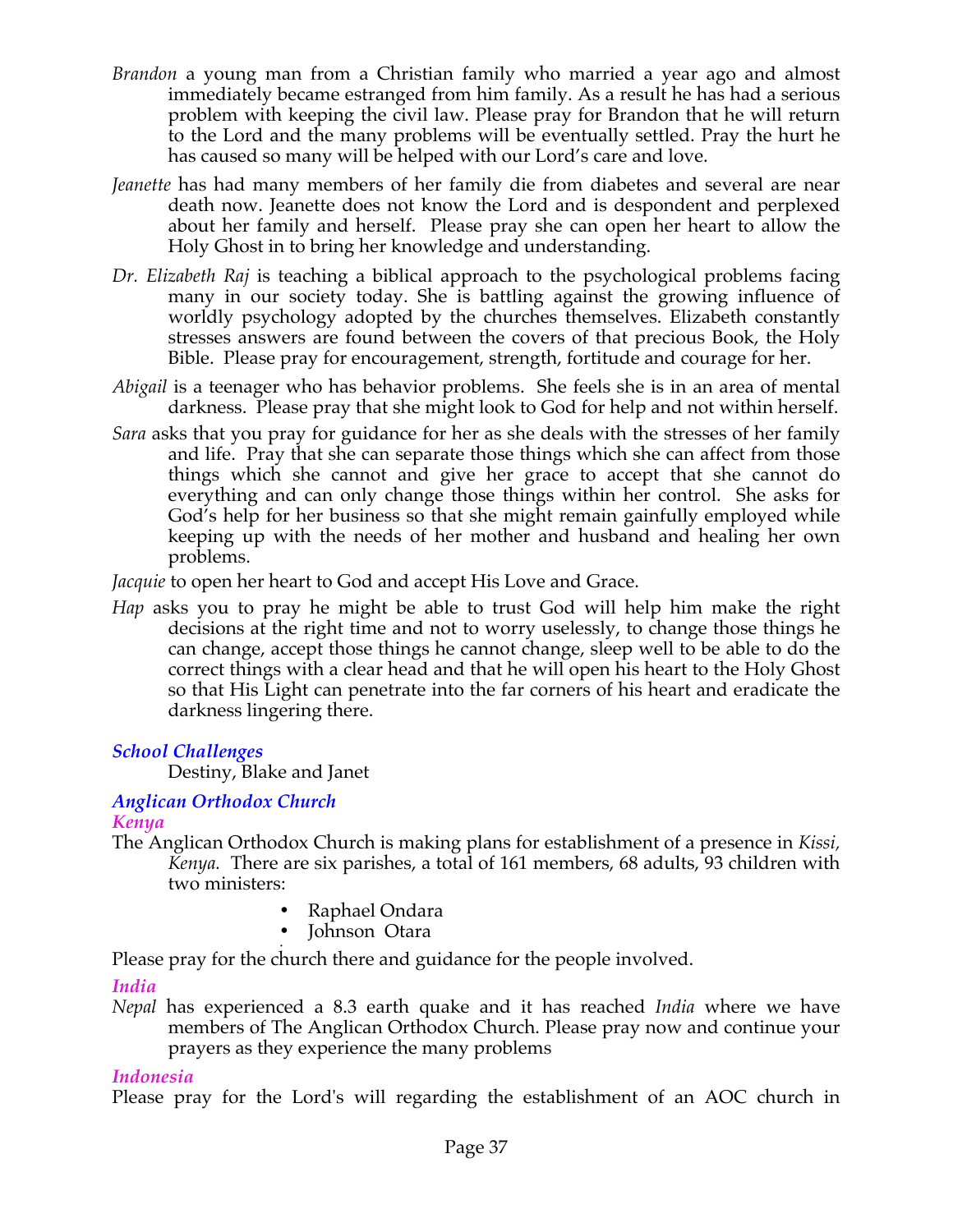Indonesia.

### *Pakistan*

The forces of evil are strong in Pakistan. The force of God stronger. Pray for our Christian family there.

### *Serbia*

Rev. Igor Djurcik leader of Anglican Orthodox Church in Serbia asks us to pray for his students. He has excellent young people in Belgrade who are having services and classes on the Bible.

### *Philippines*

Please pray a *Minister* will be found who would like to serve in Tabuk, in the Philippine Islands. The Anglican Orthodox Church has an established Church there and in the surrounding areas and need a Shepherd to lead the flock*.*

### *Diocese of the Epiphany*

*Saint Paul's, Moberly, Missouri* would like your prayers that the Holy Ghost might enter more fully into their hearts so that they might be more effective in spreading the Word of God.

### *Atlanta*

*Bishop Jerry* was in Atlanta, preaching at a church who has in attendance many members of another church founded in 1887 that has closed. Many of those are older, in their late 70s and early 80s. Please pray they will see this is a parish where they can be one with other believers. Please pray the Holy Ghost might enter more fully into their hearts so that they might see their way to come together.

### *Diocese of Virginia*

*Saint Joseph of Arimathea Anglican Orthodox Church* is under a lot of stress. We all are, but they need even more prayer. Rev Roger Jessup, their wonderful minister, had to retire as he was so pressed by the duties of a primary care giver, in addition to all the worries of this world. Pray for trust in God for each member of the parish and for them to find economic relief.

### *Armed Forces & Contractors*

Dustin (Middle East)., Kristyna Thomas (Army – Camp Walker - Taegu / Daegu, ROK), Airman Donny Patton (USAF - Hulbert Field, Florida), Jordan Brown (USMC – Fleet Marine Force - Pacific), Trevor Jennings (USAF - KC-10 Boom Operator – New Jersey), Trevor Di Marco (USN – Whidbey Island, EF-18 Pilot), Kurt Thomas (USN – Camp Foster, Okinawa), Ethan (US Army Airborne – Southwest Asia)

### *For Our Country*

Our country has lost its way. Over half the people that vote, voted for a government that promises them things it cannot deliver in return for their souls which it can, will and does take. Our foreign policy backs the rise of Islam, we turn our backs on those who would follow God and arm those who murder them. Pray God will raise up a leader from among the people who can turn the country's course 180° and attempt to come back to God. Pray the people will recognize that they are headed down a smooth wide road into the pit, a road that will get smoother and smoother, steeper and steeper until the only possible way is down. Down, into the depths of the pit. Pray people will recognize there is:

- One True and Triune God who is goodness in and of Himself
- All religions are not equal
- All ways of life are not equal;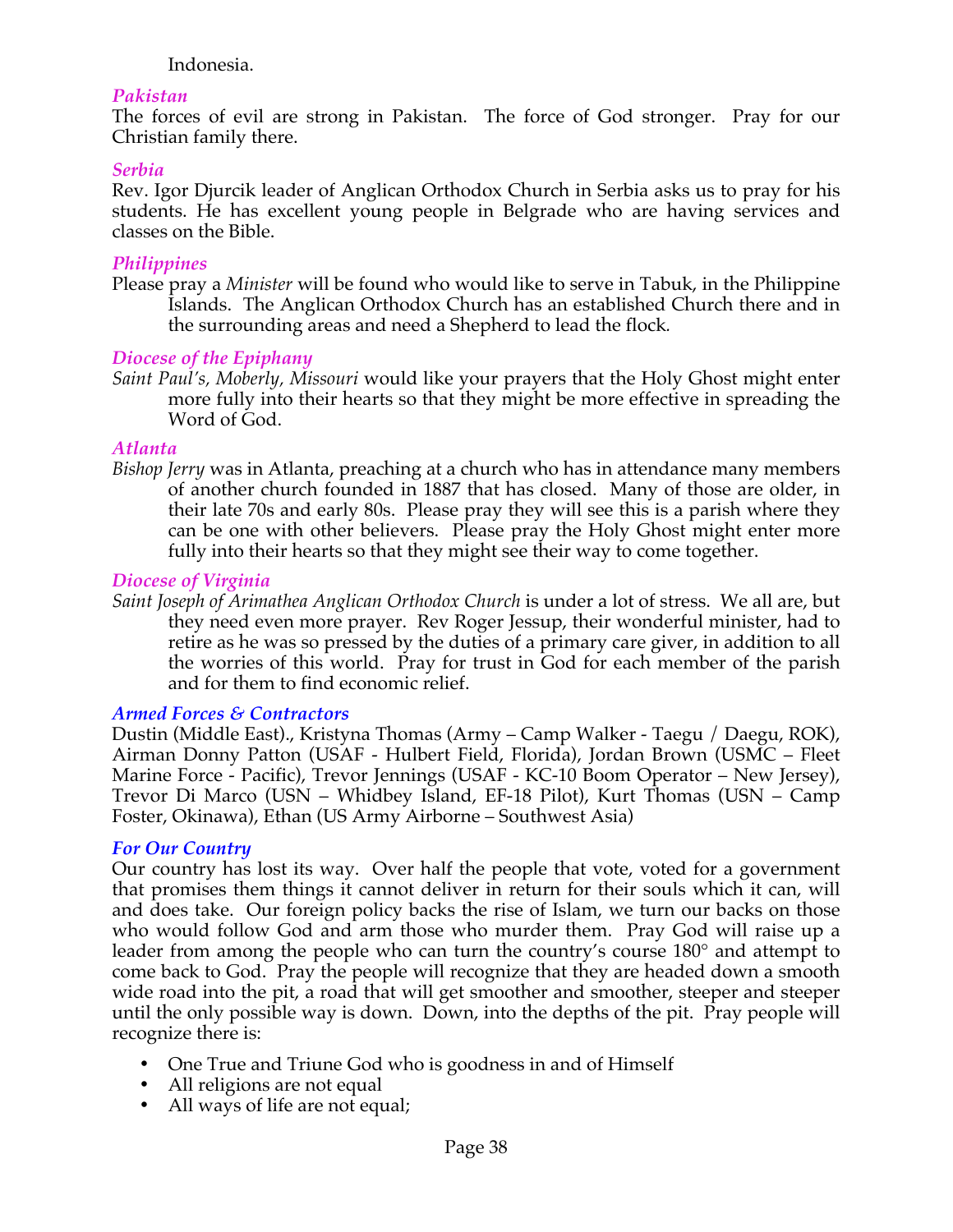- The Bible holds the Key to Life;
- All rights come from God, not the State;
- Good;
- Bad;
- Evil;
- Right;
- Wrong;
- Allah is the Devil;
- Abortion is no more than sacrifice of children to Baal.

Pray this recognition will not come too late. Pray we will, each of us, do our duty to God, Country and Family, putting His Honor above all.

### *Persecuted*

- The Islamist group (ISIS) just took over Quaragosh, the biggest Christian city in Iraq; 164 men, women and children were beheaded. People ask where is God? The real question is where are the people to enforce God's will. Pray the people of the world will see Allah for who he is, the Devil. Pray for those who remain behind that they might find a way to safety.
- Around the world, Christians are under attack, not only in the Muslim world, but from Hindus and others in India. Also, they are under continual attack in the name of "Separation of Church and State" in the western world, as it becomes actively atheist or pro-devil buddy. Please pray for God's guidance and protection for all persecuted Christians and those around them.

### *Various Special Requests*

- *Nicholas* will enter the Georgia Police Academy on Monday 29 June 2015, to begin his training and certification process as a Police Officer. Pray for strength, courage and persistence for him.
- This is a horrible time for the *people of India, Christians in particular*; they are having problems with Hunger, Bank Closings, Transportation and Schools not functioning. Pray for the Leaders and Members of our Church in Eluru Andhra Pradesh. Pray their basic needs will be met and God will be close to them in this time of need.
- We ask that you pray, please ask God that the Holy Ghost might give you insight into how you might make the lives of your friends and family better. Remember helping others is not just those who you don't know!

### *The near future, as well as Next Sunday*

26 July 2013 – Eighth Sunday after Trinity – Morning Prayer - Service start time 1000 (10:00 am); welcome or gathering songs before the service at 0945 (9:45 am); **Time 1000 (10:00 am); Location – 10603 Burrell Way, Descanso, CA**

2 August 2015 – Ninth Sunday after Trinity – Morning Prayer - Service start time 1000 (10:00 am); welcome or gathering songs before the service at 0945 (9:45 am); **Time 1000 (10:00 am); Location – 10603 Burrell Way, Descanso, CA**

9 August 2015 – Tenth Sunday after Trinity – Morning Prayer - Service start time 1000 (10:00 am); welcome or gathering songs before the service at 0945 (9:45 am); **Time 1000 (10:00 am); Location – 10603 Burrell Way, Descanso, CA**